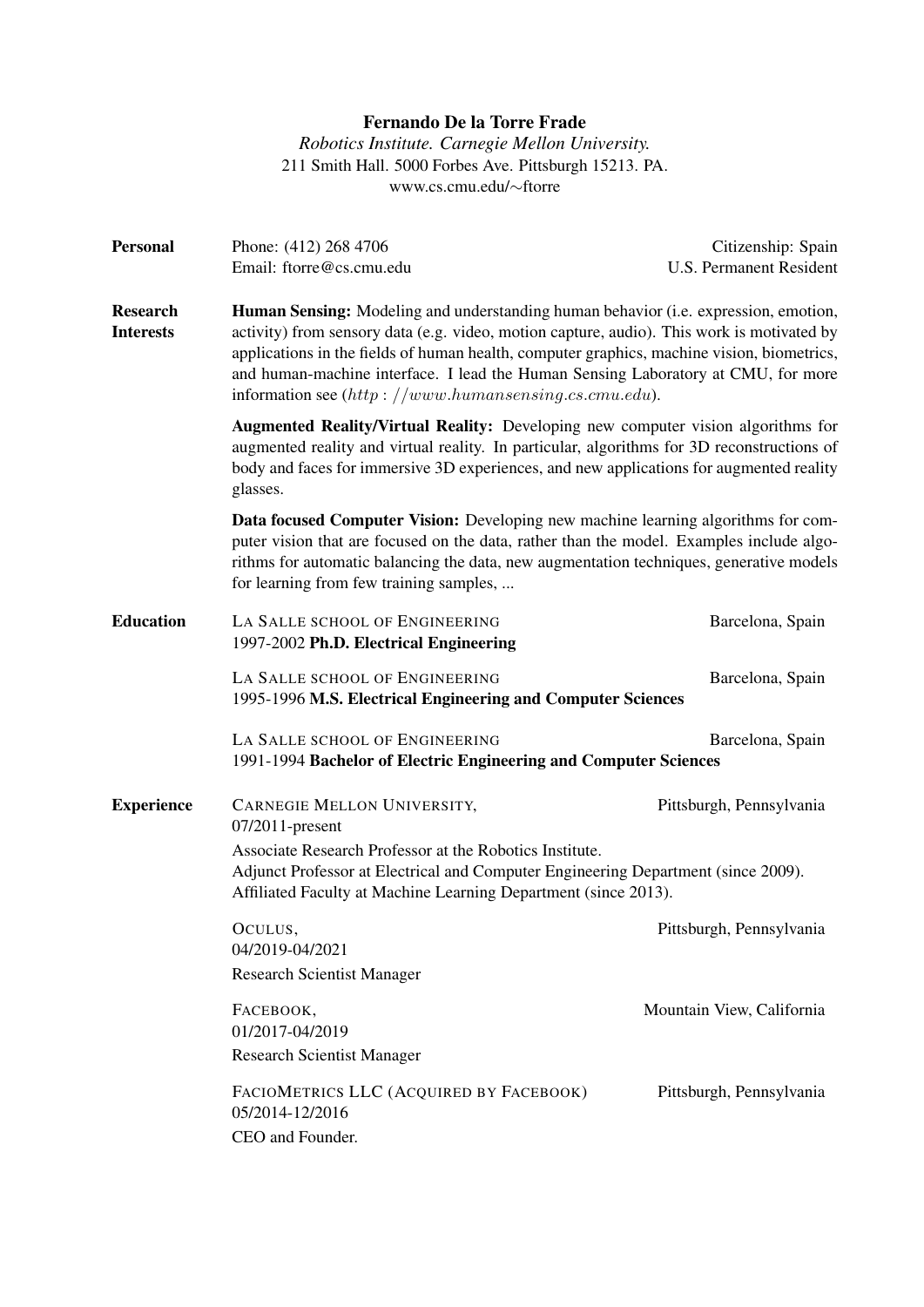| CARNEGIE MELLON UNIVERSITY,<br>07/2011-present                                                                                                                                                                  | Pittsburgh, Pennsylvania |  |
|-----------------------------------------------------------------------------------------------------------------------------------------------------------------------------------------------------------------|--------------------------|--|
| Associate Research Professor at the Robotics Institute.<br>Adjunct Professor at Electrical and Computer Engineering Department (since 2009).<br>Affiliated Faculty at Machine Learning Department (since 2013). |                          |  |
| CARNEGIE MELLON UNIVERSITY,<br>07/2005-06/2011                                                                                                                                                                  | Pittsburgh, Pennsylvania |  |
| Assistant Research Professor at the Robotics Institute.                                                                                                                                                         |                          |  |
| CARNEGIE MELLON UNIVERSITY,<br>01/2003-06/2005                                                                                                                                                                  | Pittsburgh, Pennsylvania |  |
| Visiting Research Scientist.                                                                                                                                                                                    |                          |  |
| GATSBY COMPUTATIONAL NEUROSCIENCE UNIT,<br>09/2002-12/2002                                                                                                                                                      | London, UK               |  |
| Visiting Scientist.                                                                                                                                                                                             |                          |  |
| CARNEGIE MELLON UNIVERSITY,<br>07/2002-08/2002                                                                                                                                                                  | Pittsburgh, Pennsylvania |  |
| Visiting Research Scientist.                                                                                                                                                                                    |                          |  |
| LA SALLE SCHOOL OF ENGINEERING,<br>1995-Present                                                                                                                                                                 | Barcelona, Spain         |  |
| Adjunct Professor, (02/2002-present).<br>Associate Professor, (2000-2002) Department of communications and signal theory.<br>Assistant Professor, (1995-1999) Department of communications and signal theory.   |                          |  |
| <b>BROWN UNIVERSITY,</b><br>02/2002-06/2002                                                                                                                                                                     | Providence, Rhode Island |  |
| Post-doctoral researcher working on statistical modeling of neural data.                                                                                                                                        |                          |  |
| <b>BROWN UNIVERSITY,</b><br>02/2001-09/2001                                                                                                                                                                     | Providence, Rhode Island |  |
| Visiting researcher working on visual learning and statistical modeling of neural coding.                                                                                                                       |                          |  |
| <b>BROWN UNIVERSITY,</b><br>07/2000-08/2000                                                                                                                                                                     | Providence, Rhode Island |  |
| Visiting researcher working on robust subspace learning.                                                                                                                                                        |                          |  |
| XEROX PALO ALTO RESEARCH CENTER,<br>06/1999-08/1999                                                                                                                                                             | Palo Alto, CA            |  |
| Summer intern working on robust subspace learning.                                                                                                                                                              |                          |  |
| INSTITUTE FOR ADVANCED COMPUTER STUDIES,<br>01/1999-05/1999                                                                                                                                                     | College Park, MD         |  |
| Research visitor developing Bayesian visual tracking techniques.                                                                                                                                                |                          |  |
| QUEEN MARY AND WESTFIELD COLLEGE,<br>07/1997-09/1997                                                                                                                                                            | London, England          |  |
| Research visitor working on an appearance-based face tracking system.                                                                                                                                           |                          |  |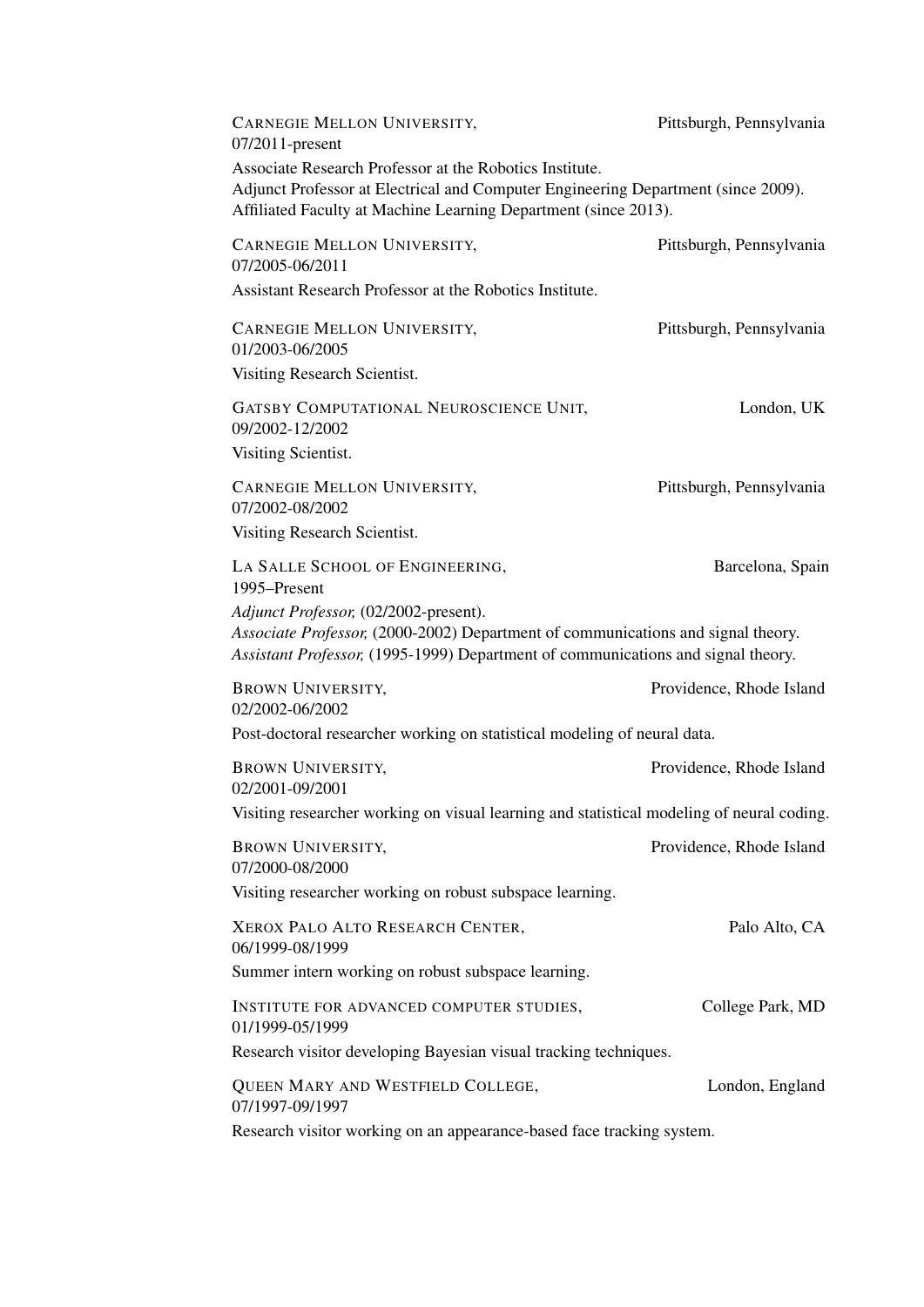| <b>Languages</b>    | Bilingual Spanish-Catalan. Fluent both written and spoken English.                                                                                                        |  |
|---------------------|---------------------------------------------------------------------------------------------------------------------------------------------------------------------------|--|
| <b>Awards</b>       | Outstanding Paper Award at International Conference on Learning Representations 2021.                                                                                     |  |
|                     | Best Demo Award at IEEE Automatic Face and Gesture Recognition 2015.<br>Best Student Paper Award at IEEE Conference on Computer Vision and Pattern Recogni-<br>tion 2012. |  |
|                     |                                                                                                                                                                           |  |
|                     | Coolest Faculty of the Year at the Robotics Institute 2008.                                                                                                               |  |
|                     | 50 Finest of Pittsburgh 2008. Raised \$2, 200 dollars for Cystic Fibrosis.                                                                                                |  |
|                     | Catalonian BE 2000 Grant, Fellowship, 6/2000-8/2000, \$2,500.                                                                                                             |  |
|                     | Catalonian BE 2001 Grant, Fellowship, 2/2001-7/2001, \$7,500.                                                                                                             |  |
| <b>Consulting</b>   | Intuit. 03/2008 - 08/2008<br>Disney. 04/2011 - 07/2011<br>Tandent Vision. 04/2011 - 07/2012<br>Allergan. 10/2014-11/2016                                                  |  |
| <b>Professional</b> | <b>Program Chair or Organizer:</b>                                                                                                                                        |  |
| <b>Services</b>     | • Program co-chair, fifth Workshop on Computer Vision for AR/VR, ICCV 2021.                                                                                               |  |
|                     | • Program co-chair, fourth Workshop on Computer Vision for AR/VR, CVPR 2020.                                                                                              |  |
|                     | • Program co-chair, third Workshop on Computer Vision for AR/VR, CVPR 2019.                                                                                               |  |
|                     | • Program co-chair, Applications of Egocentric Vision Workshop (EgoApp), BMVC<br>2019.                                                                                    |  |
|                     | • Program co-chair, Workshop BMVC Workshop on Social Interaction/Behaviour,<br><b>BMVC 2018.</b>                                                                          |  |
|                     | • Program co-chair, Workshop on Efficient Deep Learning, CVPR 2018.                                                                                                       |  |
|                     | • Program Chair, Workshop on Computer Vision for Autonomous Driving, ICCV<br>2013.                                                                                        |  |
|                     | • Tutorial on "Human Sensing", PAVIS school on Computer Vision and Pattern Recog-<br>nition, Geneva, October 2012. (15 hours).                                            |  |
|                     | • Tutorial on "Facial Expression Analysis", CVPR 2012, in conjunction with Looking<br>at People, Providence, June 2012. (1 hour).                                         |  |
|                     | • Tutorial on "Component Analysis for Human Sensing", AERFAI Summer School on<br>Pattern recognition in Multimodal Interaction, Spain, Vigo June 2012. (4 hours)          |  |
|                     | • Organize tutorial on "Component Analysis for Computer Vision and Pattern Recog-<br>nition", summer school in Australia 2011. (4 hours)                                  |  |
|                     | • Local Area Chair for International Conference on Computer Vision 2011.                                                                                                  |  |
|                     | • Workshop Chair in the International Conference on Machine Intelligence 2011.                                                                                            |  |
|                     | • Workshop Chair in the International Conference on Multi-modal Interfaces 2011.                                                                                          |  |
|                     | • Co-chair of a special seminar on "Probabilistic Methods for Perceiving, Learning<br>and Reasoning about Everyday Activities", Germany, June 2010.                       |  |
|                     | • Publicity Chair for Face and Gesture 2008.                                                                                                                              |  |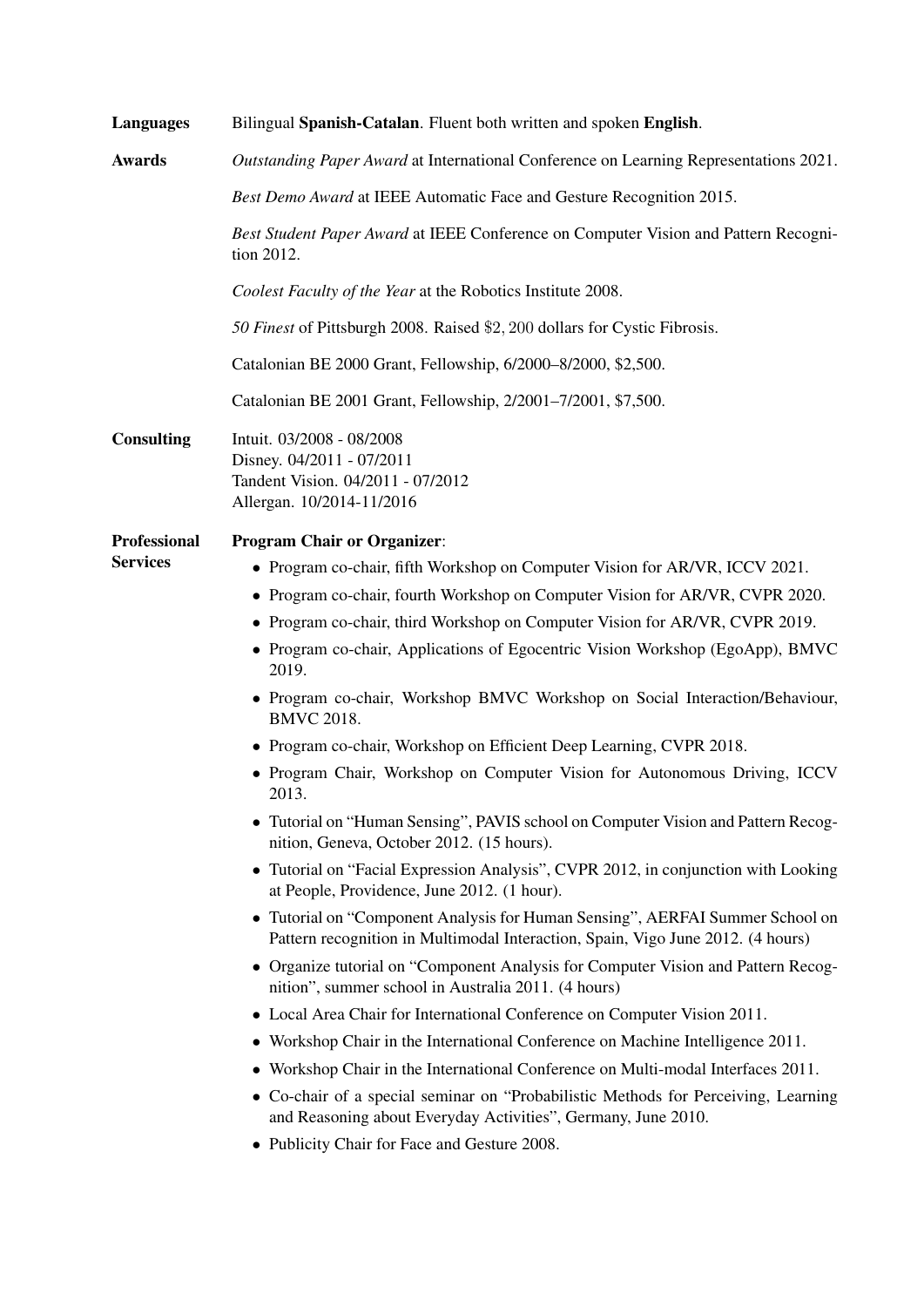- Organize tutorial "Component Analysis for Pattern Recognition", International Conference on Pattern Recognition, August 2008.
- Organize tutorial "Extended linear and multi-linear methods for multimodal signal processing", International Conference on Multimedia and Expo, May 2007.
- Organize tutorial on "Component Analysis for Computer Vision", European Conference on Computer Vision 2006.
- Co-organize tutorial on "Linear and Multilinear (Tensor) Methods for Vision, Graphics, and Signal Processing", Computer Vision and Pattern Recognition, June 2006.
- $\bullet$  Co-organize  $1^{st}$  workshop on "Component Analysis Methods for Classification, Clustering, Modeling and Estimation Problems in Computer Vision", jointly with IEEE Computer Vision and Pattern Recognition, June 2007.
- Co-organize workshop on "Learning, Representation and Context for Human Sensing in Video", jointly with IEEE Computer Vision and Pattern Recognition, June 2006.

### Area Chair:

- Area Chair for IEEE Computer Vision and Pattern Recognition 2022.
- Area Chair for International Conference on Computer Vision 2021.
- Area Chair for IEEE Computer Vision and Pattern Recognition 2020.
- Area Chair for IEEE Automatic Face and Gesture Recognition 2019.
- Area Chair for European Conference on Computer Vision 2018.
- Area Chair for IEEE Computer Vision and Pattern Recognition 2017.
- Area Chair for IEEE Automatic Face and Gesture Recognition 2017.
- Area Chair for European Conference on Computer Vision 2016.
- Area Chair for IEEE Computer Vision and Pattern Recognition 2016.
- Area Chair for IEEE Automatic Face and Gesture Recognition 2015.
- Area Chair for European Conference on Computer Vision 2014.
- Area Chair for IEEE Computer Vision and Pattern Recognition 2014.
- Area Chair for IEEE Automatic Face and Gesture Recognition 2013.
- Area Chair for Asian Conference on Computer Vision 2012.
- Area Chair for IEEE Automatic Face and Gesture Recognition 2011.
- Area Chair for International Conference on Computer Vision 2011.
- Area Chair for IEEE Computer Vision and Pattern Recognition 2010.

#### Program Committee Member, Conferences:

- IEEE Computer Vision and Pattern Recognition (2003-2015).
- IEEE International Conference on Computer Vision (2005, 2007, 2009, 2011, 2013, 2015).
- IEEE Winter conference on Applications and Computer Vision, 2014.
- ICRA (2011, 2012, 2015).
- AAAI 2015.
- International Conference on Biometrics, (2014, 2015).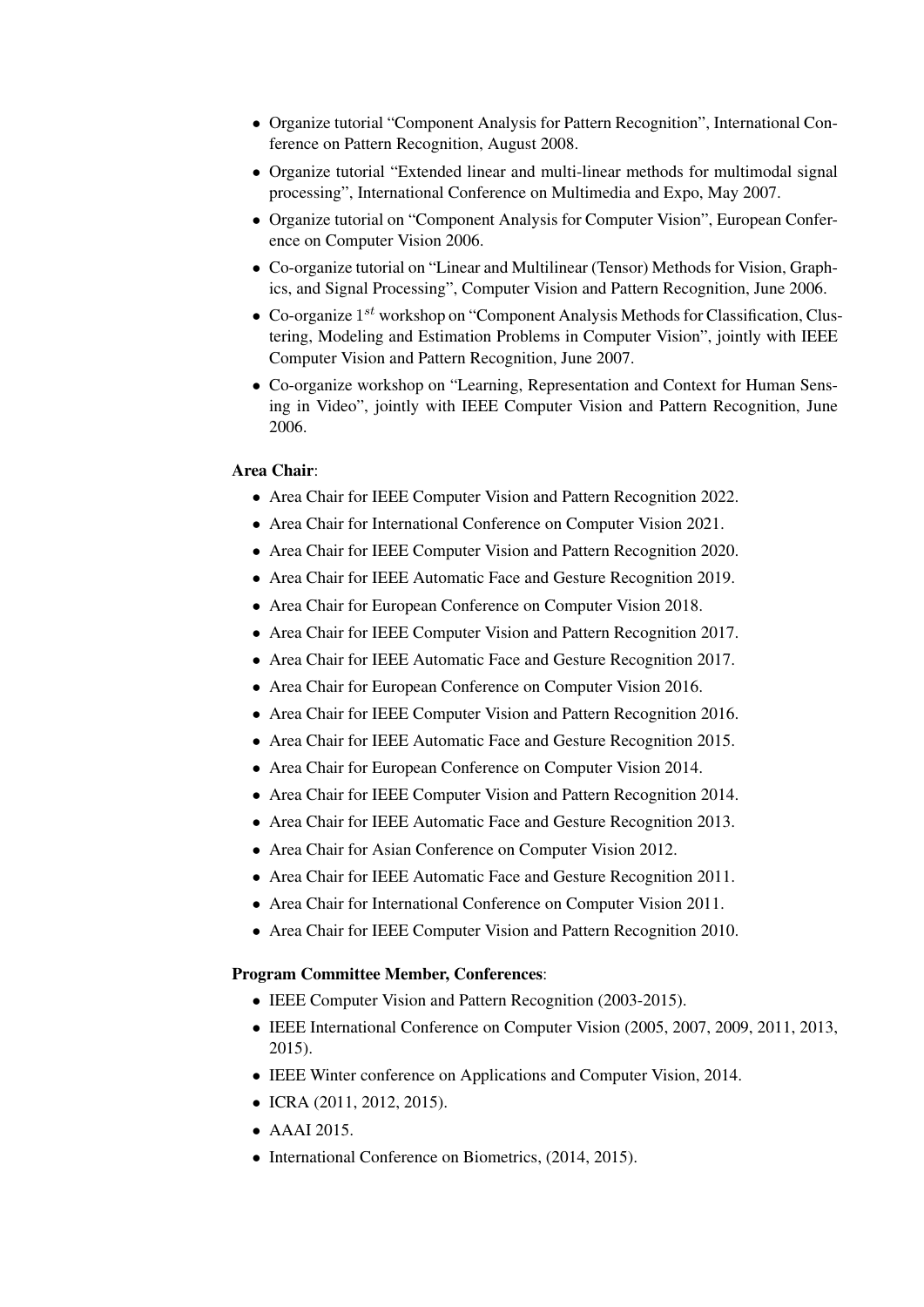- The 18th International Symposium on Wearable Computers 2014.
- European Conference on Computer Vision (2002, 2004, 2006, 2008, 2010, 2012).
- Neural Information Processing Systems (2004, 2010, 2011, 2013, 2014).
- $22^{nd}$  IEEE International Symposium on Robot and Human Interactive Communication 2013
- IEEE Fifth International Conference on Biometrics: Theory, Applications and Systems 2012.
- International Conference on Multimodal Interfaces (2012).
- Biometrics: Theory, Applications and Systems 2013.
- SIGGRAPH (2002, 2011, 2012, 2013).
- SIGGRAPH Asia (2011).
- Eurograhics (2012).
- ACM Multimedia  $(2011, 2012)$ .
- International Conference on Machine Learning (2007).
- International Conference on Automatic Face and Gesture Recognition (2002, 2008).
- International Conference on Pattern Recognition (2008, 2010, 2012).
- IEEE International Conference on Image Processing (2003, 2007).
- IEEE International Conference on Multimedia and Expo (2002).
- Iberian Conference on Pattern Recognition and Image Analysis (IbPRIA) (2011, 2013).
- Indian Conference on Vision, Graphics, and Image Processing (2012).

# Program Committee Member, Workshop:

- IEEE Workshop On Analysis and Modeling of Faces and Gestures, Boston, June 2015
- $\bullet$  1<sup>st</sup> Workshop on User-Centred Computer Vision, Singapore, November 2014.
- $\bullet$  2<sup>on</sup> Workshop VISART: Where Computer Vision Meets Art, Zurich 2014.
- $\bullet$  5<sup>th</sup> workshop on Human Behavior Understanding, 2014
- ChaLearn Workshop on Looking at People 2014
- $\bullet$  4<sup>th</sup> International Workshop on Human Behavior Understanding, Barcelona, October 2013
- 2<sup>on</sup> International Workshop on Context Based Affect Recognition CBAR, Geneva 2013
- $\bullet$  3<sup>rd</sup> Workshop on Gesture Recognition, Sydney, December 2013.
- $\bullet$  1<sup>st</sup> ACM MM Workshop on Multimedia Indexing and Information Retrieval for Healthcare, October 2013.
- $3^{rd}$  International Workshop on Human Behavior Understanding, July 2013.
- AAAI-13 Robotics (Robotics Track), July 2013.
- IEEE Workshop on the Applications of Computer Vision, January 2013.
- Workshop on User-Centred Computer Vision, January 2013.
- $\bullet$  2<sup>on</sup> Workshop on Context Based Affect Recognition, held in conjunction with SocialCom, October 2012.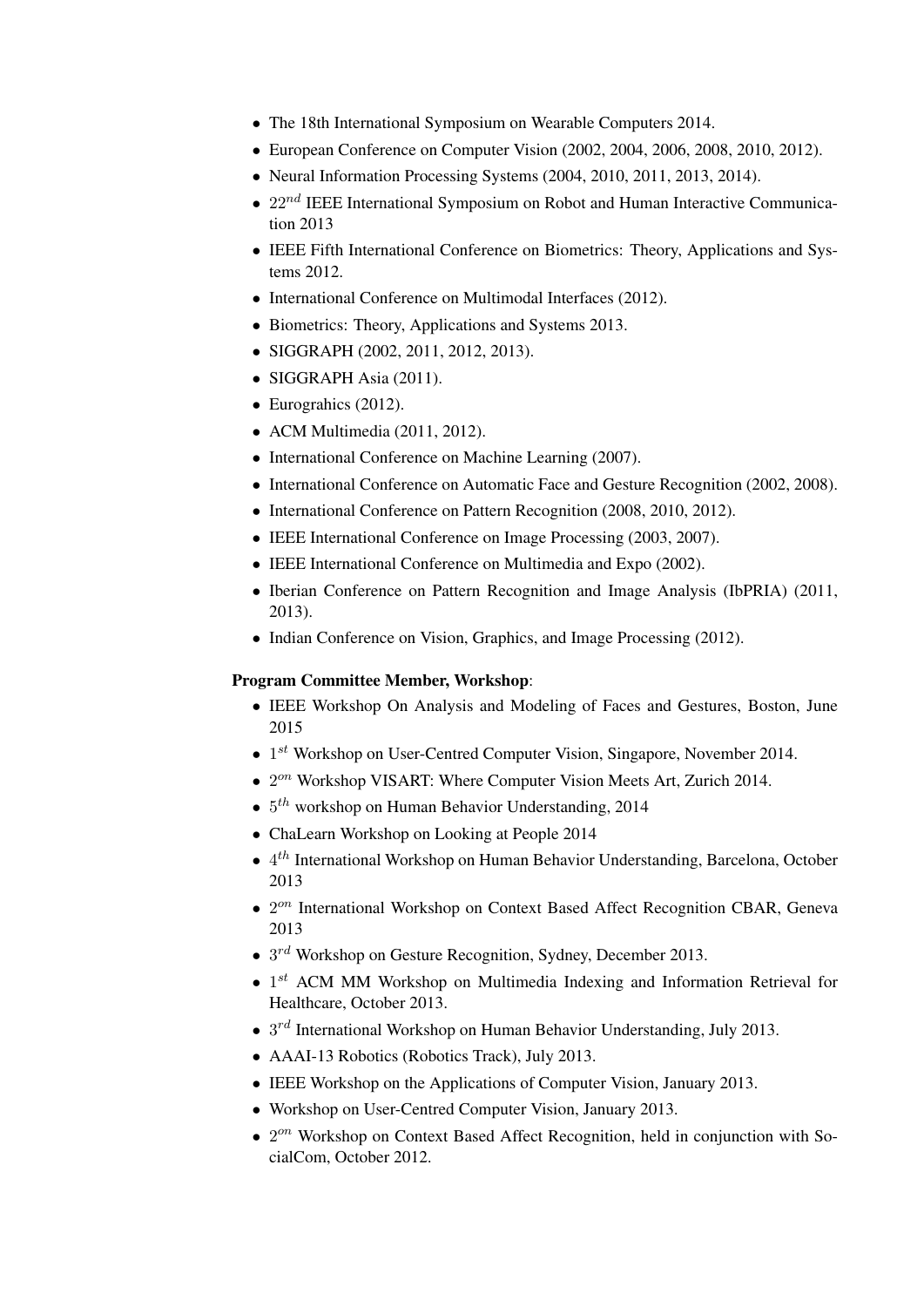- 2<sup>on</sup> International Workshop on Benchmarking Facial Image Analysis Technologies (BeFIT), October 2012.
- $\bullet$  2<sup>on</sup> Workshop on Egocentric Vision, Providence, June 2012.
- 2<sup>on</sup> Workshop on Gesture Recognition (CVPR), Providence, June 2012.
- VISART: Where Computer Vision Meets Art, October 2012.
- $\bullet$  2<sup>on</sup> International Audio/Visual Emotion Challenge and Workshop, October 2012.
- IEEE Workshop on the Applications of Computer Vision, January 2012.
- Workshop on Human Computer Interaction in Computer Vision, November 2011.
- Machine Learning for Affective Computing (MLAC), October 2011.
- $\bullet$  2<sup>on</sup> International Workshop on Sign, Gesture and Activity, November 2011
- $\bullet$  1<sup>st</sup> International Audio/Visual Emotion Challenge and Workshop, October 2011.
- $\bullet$  4<sup>th</sup> IEEE Workshop on Human Communicative Behavior Analysis, June 2011.
- $16^{th}$  Vision, Modeling, and Visualization (VMV11) Workshop, October 2011.
- $\bullet$  6<sup>th</sup> IEEE Workshop on Human Computer Interaction: Real-Time Vision Aspects of Natural User Interfaces, November 2011.
- $\bullet$  3<sup>rd</sup> Workshop on Use of Context in Video Processing, November 2011.
- $\bullet$  1<sup>st</sup> Workshop on Benchmarking Facial Image Analysis Technologies, November 2011.
- Workshop on Gesture Recognition, June 2011.
- Workshop on Facial Expression Recognition and Analysis Challenge (FERA2011), March 2011.
- Workshop on Person-Oriented Vision (POV), January 2011.
- Workshop on Sign, Gesture and Activity, September 2010.
- Workshop on Subspace Methods, November 2010.
- $\bullet$  3<sup>rd</sup> IEEE Workshop on Human Communicative Behavior Analysis, June 2010.
- Workshop on Computer Vision for Human-Robot Interaction, June 2010.
- Workshop on Structured Models in Computer Vision, June 2010.
- Workshop on Analysis and Modeling of Faces and Gestures, June 2010.
- $\bullet$  1<sup>st</sup> International Workshop on Situational Awareness for Autonomous and Mobile Platforms, May 2010.
- $\bullet$  2<sup>on</sup> workshop on the Use of Context in Vision Processing (UCVP), November 2009.
- 2<sup>on</sup> IEEE International Workshop on Subspace Methods, September 2009.
- Workshop on e-Heritage and Digital Art Preservation, September 2009.
- IEEE Workshop on Applications of Computer Vision, December 2009.
- $\bullet$  2<sup>on</sup> IEEE Workshop on CVPR for Human Communicative Behavior Analysis, September 2009.
- $\bullet$  1<sup>st</sup> International Workshop on Online Pattern Recognition and Machine Learning Techniques for Computer Vision Applications, January 2008.
- Computer Vision for Biomedical Image Applications: Current Techniques and Future Trends, October 2005.
- Workshop on Statistical Learning in Computer Vision at ECCV, May 2004.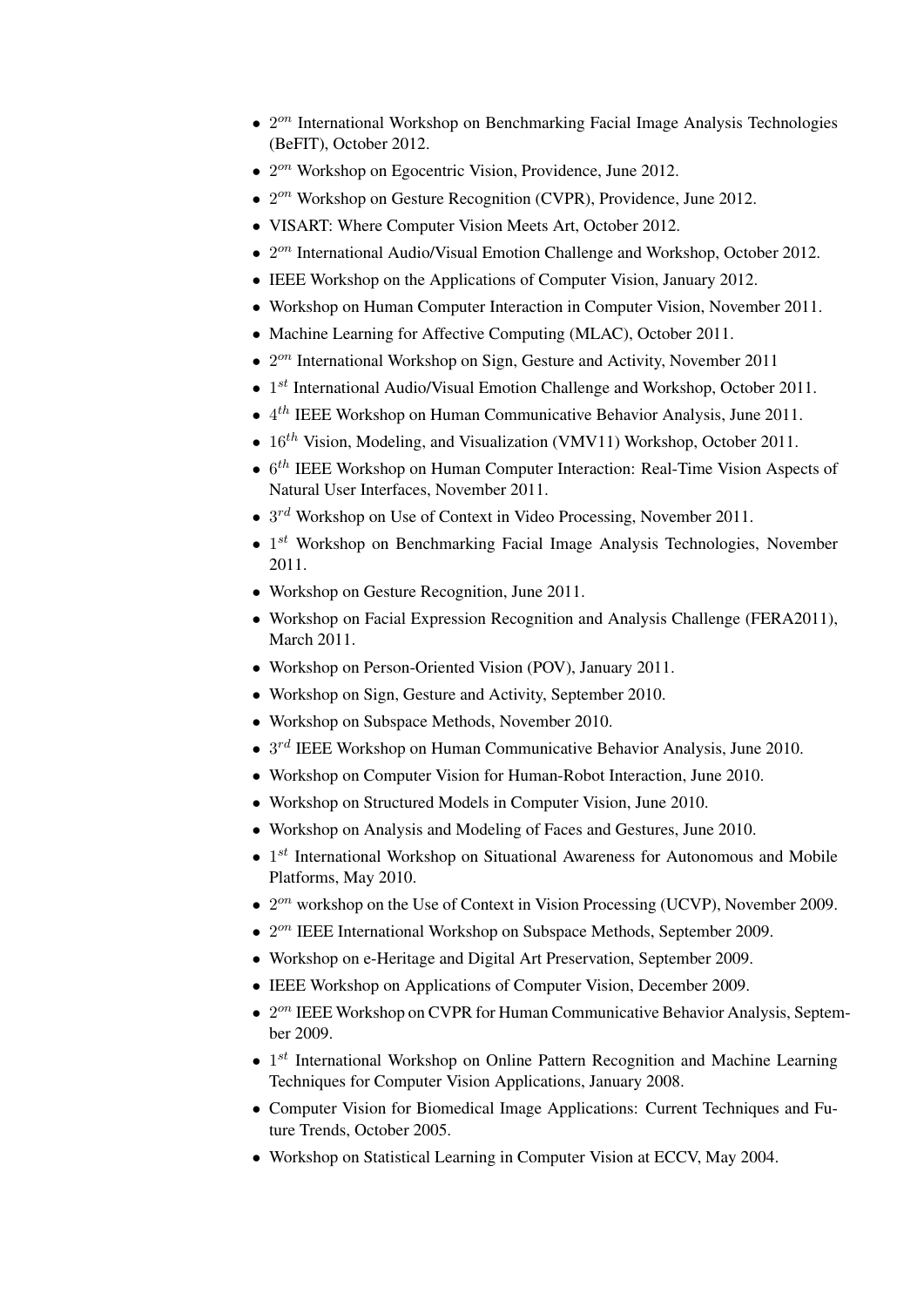• Enabling Technologies for Homeland Security Conference at Great Lakes Photonics Symposium, June 2004.

# Doctoral Consortium:

- IEEE Computer Vision and Pattern Recognition (2010, 2011, 2012, 2013)
- International Conference on Computer Vision (2021)
- IEEE Automatic Face and Gesture Recognition (2011, 2015)

#### Other committees:

| • Best paper award AFGR 2013.                                                                                                                                                                                                                                                                                                                                                                                                                                                                                                                                                                                                                                                                                                                                                         |  |
|---------------------------------------------------------------------------------------------------------------------------------------------------------------------------------------------------------------------------------------------------------------------------------------------------------------------------------------------------------------------------------------------------------------------------------------------------------------------------------------------------------------------------------------------------------------------------------------------------------------------------------------------------------------------------------------------------------------------------------------------------------------------------------------|--|
| • Judge for the ChaLearn Gesture Challenge. June 2012.                                                                                                                                                                                                                                                                                                                                                                                                                                                                                                                                                                                                                                                                                                                                |  |
| Organizing the weekly CMU Vision seminar 2019-Present                                                                                                                                                                                                                                                                                                                                                                                                                                                                                                                                                                                                                                                                                                                                 |  |
| Chair of the admissions committee for the professional M.S. on Computer Vision 2014.                                                                                                                                                                                                                                                                                                                                                                                                                                                                                                                                                                                                                                                                                                  |  |
| Faculty Senate for RI (2010-2011).                                                                                                                                                                                                                                                                                                                                                                                                                                                                                                                                                                                                                                                                                                                                                    |  |
| Graduate admission committee for RI (2007-2008, 2008-2009, 2009-2010, 2019-2020,<br>2020-2021, 2021-2022).                                                                                                                                                                                                                                                                                                                                                                                                                                                                                                                                                                                                                                                                            |  |
| Hiring committee for RI (2006-2007).                                                                                                                                                                                                                                                                                                                                                                                                                                                                                                                                                                                                                                                                                                                                                  |  |
| Contact person for the CMU Talentia program.                                                                                                                                                                                                                                                                                                                                                                                                                                                                                                                                                                                                                                                                                                                                          |  |
| Co-responsible of the CMU-Portugal program at the Robotics Institute.                                                                                                                                                                                                                                                                                                                                                                                                                                                                                                                                                                                                                                                                                                                 |  |
| Special issue on deep learning for face analysis. IJCV, 127, 2019.                                                                                                                                                                                                                                                                                                                                                                                                                                                                                                                                                                                                                                                                                                                    |  |
| Special issue on Human Emotion Analysis. IEEE Transactions on Image Processing,                                                                                                                                                                                                                                                                                                                                                                                                                                                                                                                                                                                                                                                                                                       |  |
| Associate Editor on IEEE Transactions on Pattern Analysis and Machine Intelligence (Feb.                                                                                                                                                                                                                                                                                                                                                                                                                                                                                                                                                                                                                                                                                              |  |
| <b>Reviewed journal papers for:</b>                                                                                                                                                                                                                                                                                                                                                                                                                                                                                                                                                                                                                                                                                                                                                   |  |
| IEEE Transactions on Pattern Analysis and Machine Intelligence (PAMI) (47),<br>IEEE Transactions on Affective Computing (4), Pattern Recognition (10), In-<br>ternational Journal of Computer Vision (13), Image and Vision Computing<br>(4), IEEE Trans. SMC- Part B (3), Computer Vision and Image Understand-<br>ing (3), IEEE Transactions on Information Forensics and Security (2), IEEE<br>Transactions on Neural Networks (4), Data Mining and Knowledge Discovery<br>(2), Journal of Machine Learning Research (2), Elcevia (2), Neurocomputing<br>(1), Neural Computation (1), Artificial Intelligence (1), Image Communica-<br>tion Journal (1), Journal of Pattern Recognition and Artificial Intelligence (1),<br>Journal of Computational and Graphical Statistics (1). |  |
|                                                                                                                                                                                                                                                                                                                                                                                                                                                                                                                                                                                                                                                                                                                                                                                       |  |

Reviewed several chapters on *Adaptive Blind Signal and Image Processing*. John Wiley and Sons. 2002. Reviewed Vision Based Interaction. Morgan and ClayPool Publishers. 2013.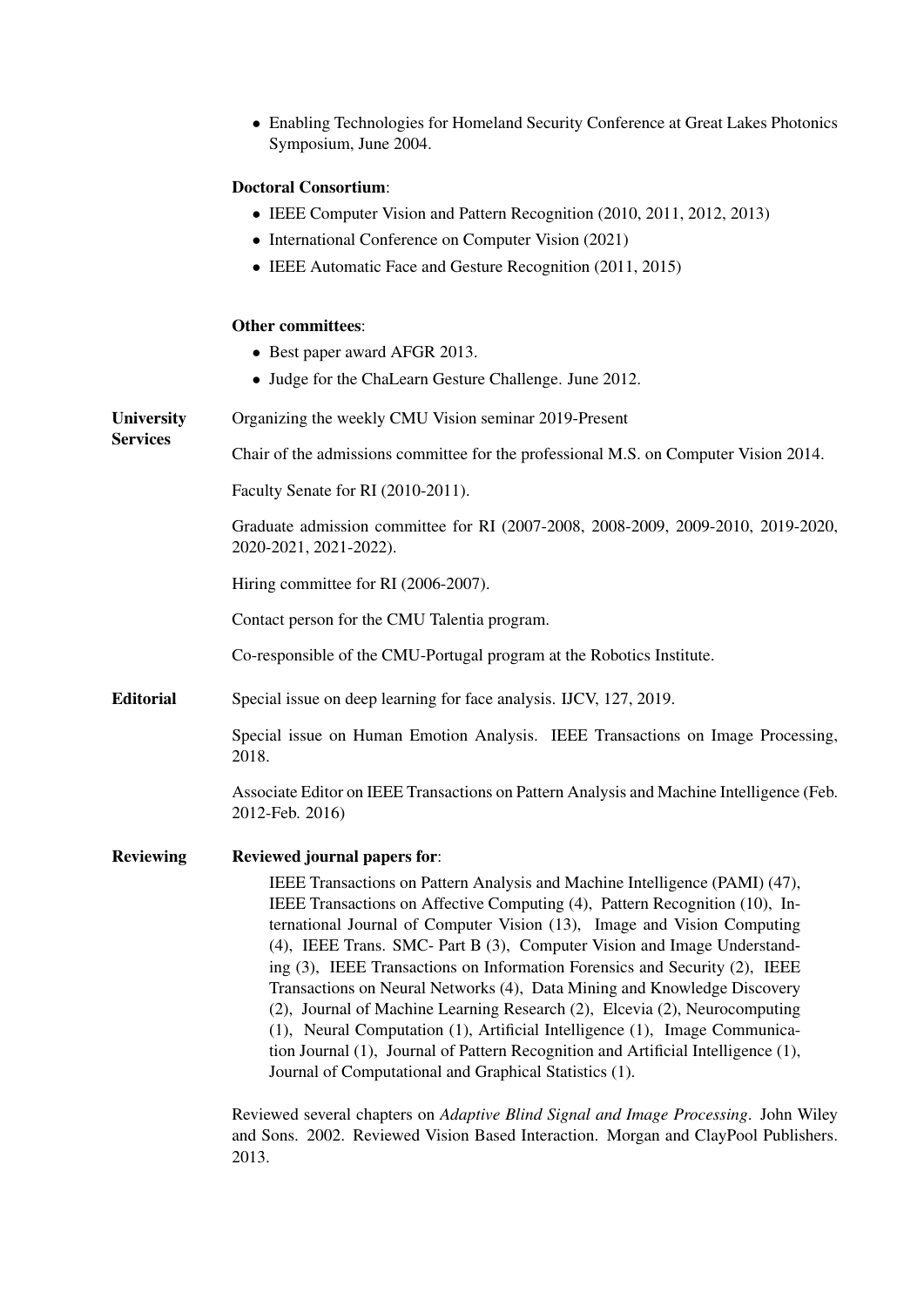Foreword for book "Multi-modal challenges in gesture recognition", S. Escalera, V. Athitsos and I. Guyon (Eds).

# Reviewed grant application for:

- National Science Foundation 2021 (three panels).
- National Science Foundation 2020.
- National Science Foundation 2014.
- National Science Foundation 2013.
- Comunicaciones y Electronica del Fondo para la Investigacin Cientfica y Tecnlogica (FONCYT). Argentina agency, 2012.
- National Science Foundation, IIS-2012.
- National Science Foundation, CDI-2009.
- European Projects. Objective 1.5 Internet and 3D media, 2009.
- Israel Science Foundation 2008, 2009.
- Agencia de Gestio i Ajuts Universitaris i de Recerca (AGUR), Catalonia Research Agency (2005, 2007).

Reviewed promotions: Six cases. Reference letters: 143 (different people).

**Grants** and Gifts Gift from Apple, October 2021.

Principal Investigator. "Universal Face Model", Facebook, 09/1/2021-9/1/2022.

Co-Investigator (PI: Alex Hauptmann). " Deep Intermodal Video Analytics (DIVA)", IARPA, 09/1/2017-09/01/2020.

Co-Principal Investigator. "SCH: EXP: Monitoring Motor Symptoms in Parkinson's Disease with Wearable Devices", National Science Foundation, 9/1/2016-7/31/2020.

Principal Investigator. "RI:Small: Supervised Descent Method and its applications to Computer Vision (and beyond) ", Robust Intelligence program (NSF), 09/1/2016-09/1/2019.

Principal Investigator. "STTR Phase I: Wearable System for Mining Parkinson's Disease Symptom States in an Ambulatory Setting", NSF, STTR, 01/1/2016-08/1/2017.

Principal Investigator. "Deep Semantic Component Analysis", Google Research Award.

Co-Principal Investigator. "SCH: INT: Collaborative Research: Learning and Sensorybased Engagement, Arousal and Self-Efficacy (EASE) modeling for Adaptive Web-Empowerment Trauma Treatment", National Science Foundation, 9/1/2014-7/31/2018.

Principal Investigator. "Advanced Driver Monitoring System", TRAFFIC 21, 01/1/2016- 01/1/2017.

Principal Investigator. "Emotional Detection from Wearable Sensors", Sony, 10/1/2016- 08/31/2019.

Principal Investigator. "Vital Responder: Towards a Wearable Vital Signs, Ambiance Sensing and Location Monitoring Product for First Response Professionals", ERI- CMU/Portugal Program, 09/1/2014-08/31/2019.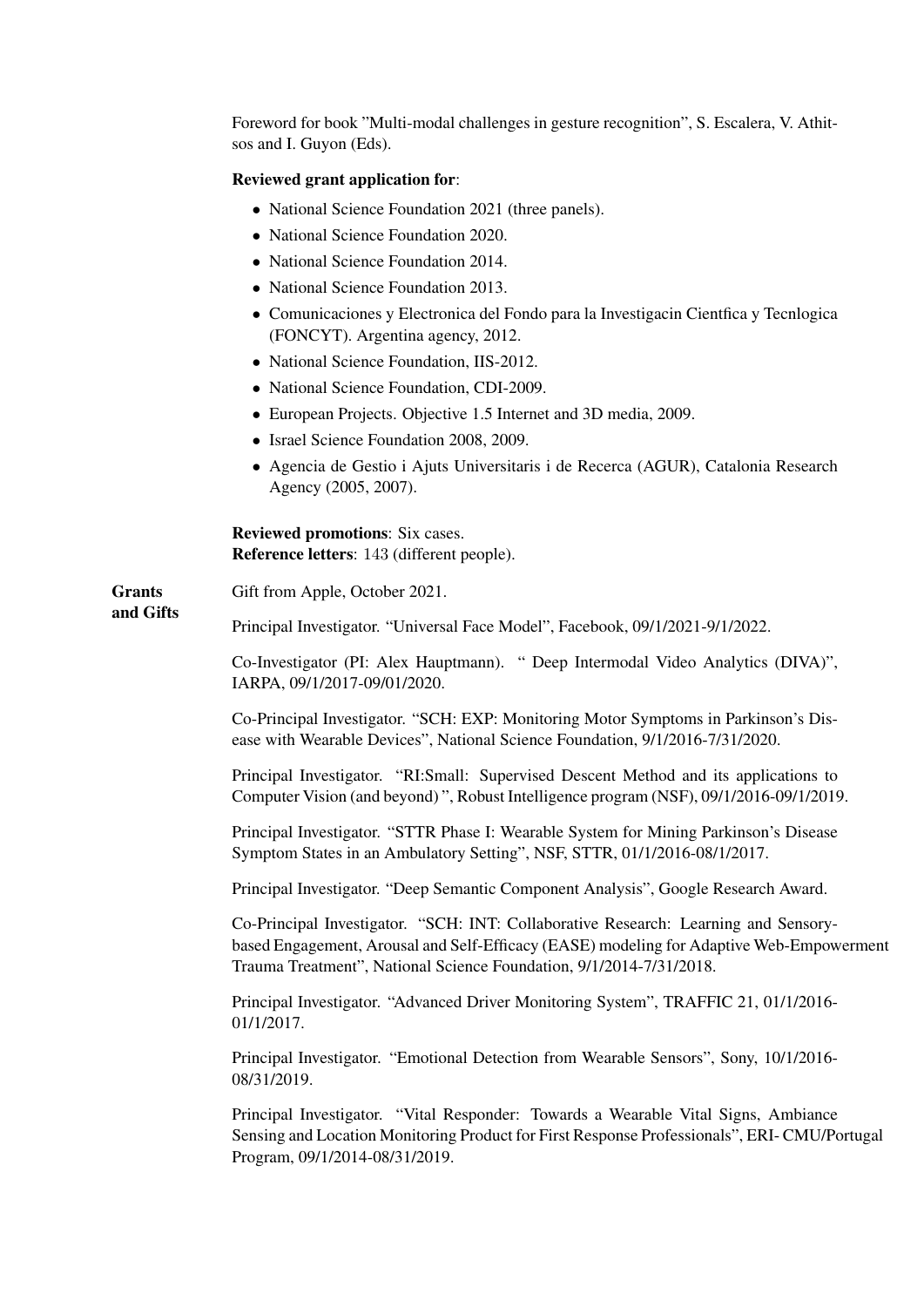Co-Principal Investigator. "Modeling the Dynamics of Communication and Development", National Institutes of Health R01 GM105004, 8/1/2013-7/31/2017.

Principal Investigator. Gift from Sony 2015.

Principal Investigator. "Automated Identity Masking", DTFH61-14-C-00001, Federal Highway Administration, 04/1/2014-04/31/2015.

Co-Principal Investigator. "Solve it or Ignore it? The Challenge of Alignment Distortion and Creating Next Generation Automatic Facial Expression Detection", Australian Research Council (ARC).

Co-Principal Investigator. "A Wearable System for Home-monitoring of Chronic Movement Disorders: Cost-effective Solution to Frequent Clinic Visits", \$270K, Highmark, 07/1/2013-81/01/2015.

Gift from Adobe, \$10K, October 2013.

Principal Investigator. "Activity Recognition from Kinect", \$150K, Samsung, 04/1/2013- 12/31/2013.

Principal Investigator. "Human Pose and Motion Behavior Pattern Analysis", \$135K, Samsung, 04/1/2012-12/31/2012.

Principal Investigator. "RI:Small: Clustering, Classification and Alignment of Time Series for Human Sensing", \$450K, Robust Intelligence program (NSF), 09/1/2011-09/1/2014.

Co-Principal Investigator. "GM-CMU Vehicular Information Technology Collaborative Research Lab", General Motors, \$90K/year, 01/01/2009-01/01/2014.

Co-Principal Investigator (PI: Jeff Cohn). "Automatic Facial Image Analysis", NIMH RO1 NH096951, 04/1/2012-04/30/2017.

Principal Investigator. "Grand Challenge Data Collection", Quality of Life Technology Center (PI: Takeo Kanade), ERC, NSF, 04/1/2008-04/30/2012.

Co-Investigator (PI: Alex Hauptmann). "Multimedia Event Detection (ALADDIN)", IARPA, 04/1/2011-04/30/2012.

Gift from Personal Health Recording for Quality of Life, \$100K, December 2011.

Co-Principal Investigator. "Automated Methods to support the detection of depression in dementia", NIH: 1RC1MH090021-01, \$998,721, 09/1/2009-09/1/2011..

Co-Principal Investigator. "CPS-Medium: Monitoring Human Performance with Wearable Accelerometers", NSF:0931595, \$1,206,078, 10/1/2009-10/1/2012.

Gift from The Humane Society of the United States, \$60K, January 2009.

Principal Investigator. "Nano-Optic based Multi-Spectral CMOS Image Sensor Development", ClairPixel, \$150K, 05/1/2009-04/30/2012.

Co-Investigator. "Facial Expression Analysis by Computer Processing", National Institute of Mental Health, 04/1/2007-04/30/2011.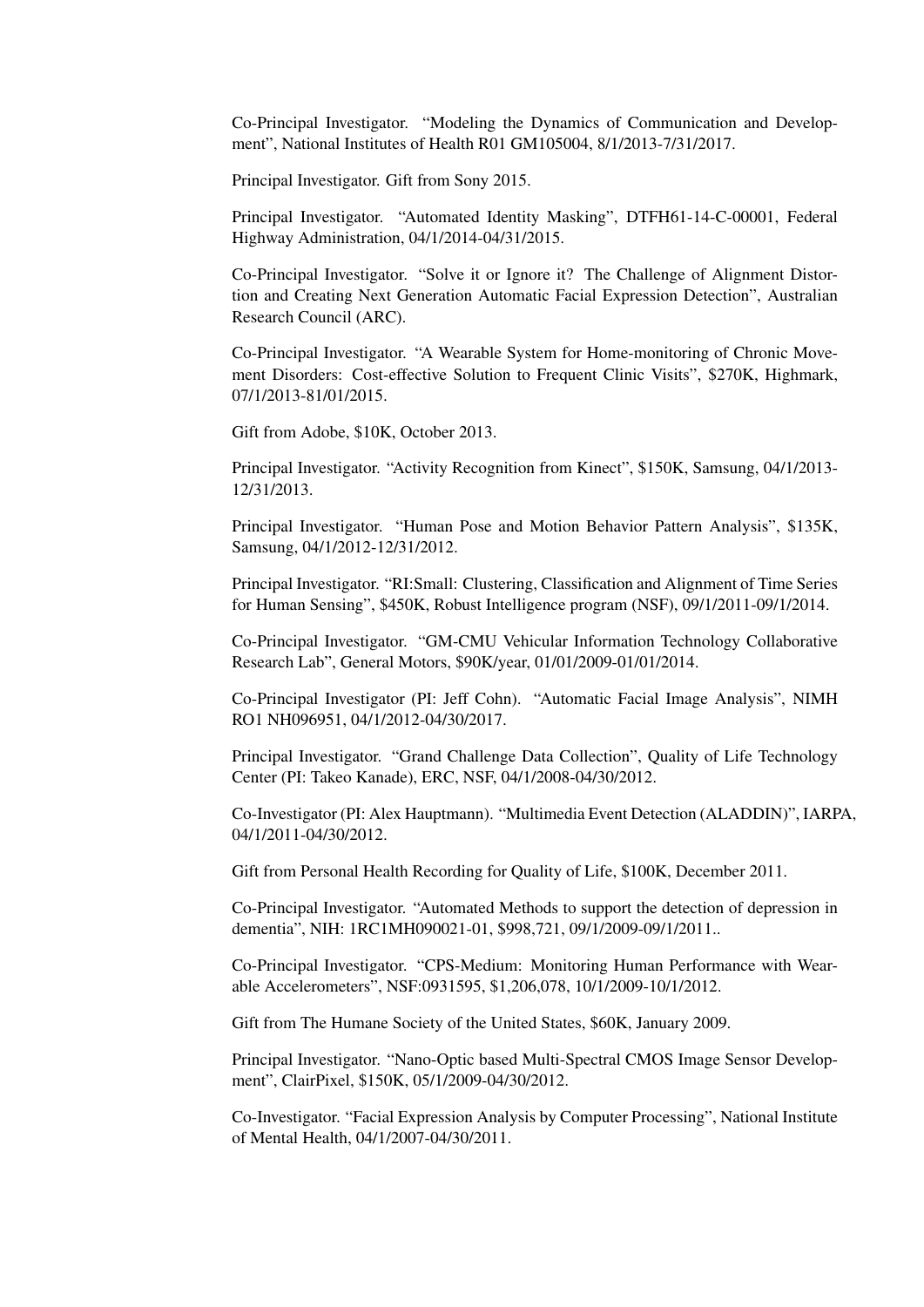Co-Principal Investigator and PI at CMU (PI-Jeff Cohn, Upitt). "Automatic Facial Expression Recognition System", Technology Support Working Group, \$375K, 03/1/2009- 03/1/2010.

Co-Principal Investigator and PI at CMU. "Machine Learning Approaches to Hot Flash Detection", American Federation for Aging Research, \$25K, 10/1/2008-6/1/2009.

Principal Investigator. "Computer Assisted System to Increase Speed and Reliability of Manual FACS coding", Reallear, LLC and HSA, \$900K, 8/1/2007-8/1/2009.

Principal Investigator. "FACENORM: Normalization Plug-In For Improved Face Recognition of Non-Cooperative Individuals", National Institute of Justice, \$250K, 7/1/2006- 7/1/2007.

Gift from Department of Orthopaedic Surgery, \$10K, September 2005.

Co-Principal Investigator. "The Virtual Announcer". Spanish PROFIT Grant, \$30K, 09/01/2003-09/01/2004.

Co-Principal Investigator. "A Vision-based Driver Fatigue Detection", Spanish PROFIT Grant, \$15K, 09/01/2003-09/01/2004.

Books F. De la Torre. Component Analysis. Gerard Medioni's and Sven Dickinson's computer vision series. Morgan and Claypool 2011. In preparation.

#### Book Chapters

- [1] R. Cabral, F. De la Torre, J. P. Costeira and A. Bernardino. "Handbook of Robust Low-Rank and Sparse Matrix Decomposition: Applications in Image and Video Processing", Handbook of Robust Low-Rank and Sparse Matrix Decomposition: Applications in Image and Video Processing, 2017
- [2] M. Hoai and F. De la Torre. "Structured Prediction for Event Detection", MIT Press volume on Advanced Structured Prediction, 2014.
- [3] J. F. Cohn and F. De la Torre(In press). "Automated face analysis for affective computing", In R. A. Calvo, S. K. D'Mello, J. Gratch and A. Kappas (Eds.), Handbook of affective computing. New York, NY: Oxford.
- [4] F. De la Torre and J. F. Cohn,"Facial Expression Analysis", Guide to Visual Analysis of Humans: Looking at People. Springer 2011.
- [5] F. De la Torre,"A Unification of Component Analysis Methods", Handbook of Pattern Recognition and Computer Vision, 4th edition, pp. 3-22, C. H. Chen (Ed.). World Scientific Publishing Co, October 2009.
- [6] R. Gross, L. Sweeney, J. Cohn, F. De la Torre and S. Baker, "Face De-Identification", Protecting Privacy in Video Surveillance, pp. 129-146, Senior, Andrew (Ed.), Springer, April 2009.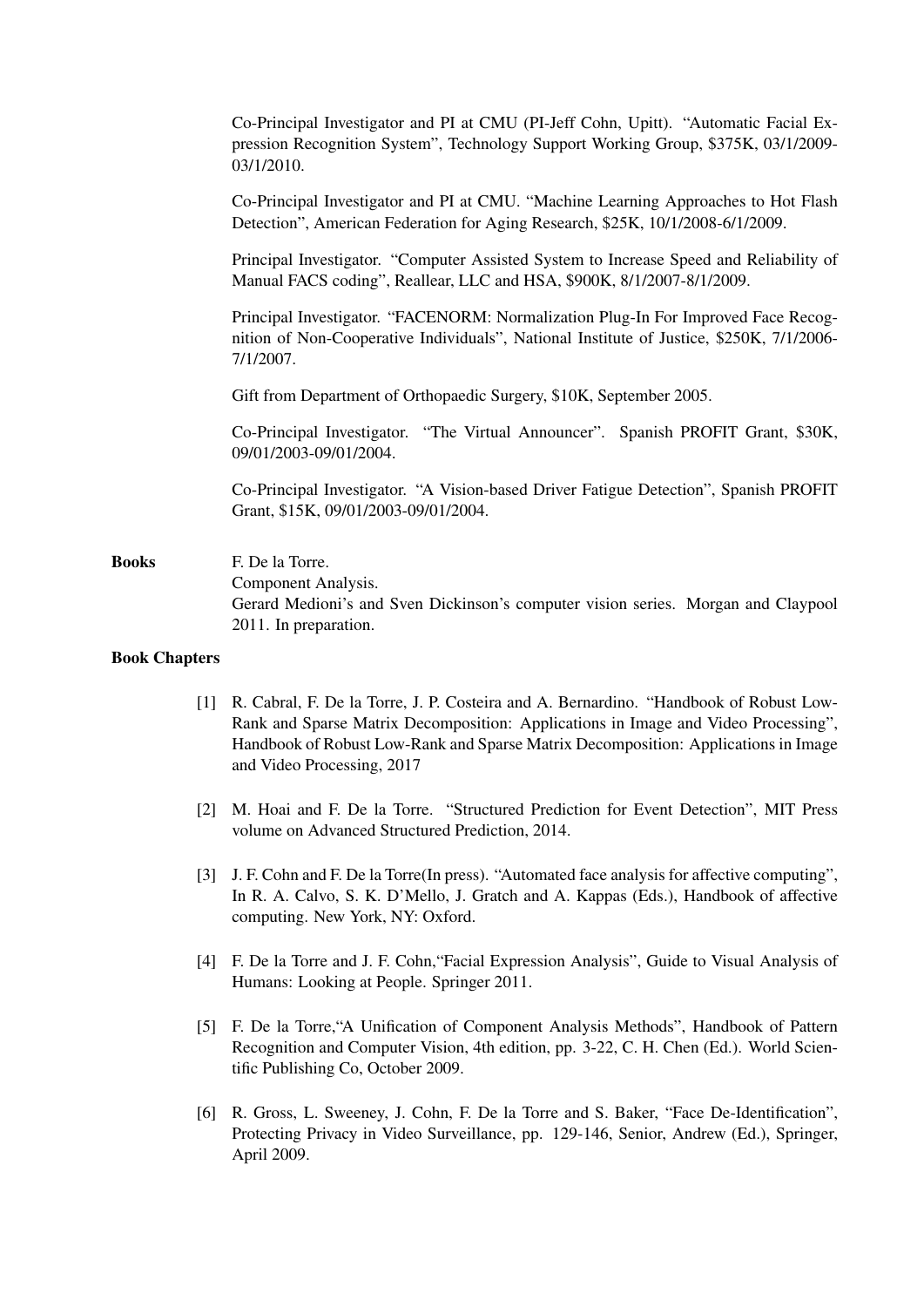- [7] F. De la Torre and T. Kanade, "Discriminative Cluster Analysis". Theory and Novel Applications of Machine Learning, pp. 69-80, M. Er and Y. Zhou (Eds), January 2009.
- [8] E. Garcia-Cuesta, F. De la Torre, and A. J. de Castro. "Machine Learning Approaches for the Inversion of the Radiative Transfer Equation". Advances in Computational Algorithms and Data Analysis Series: Lecture Notes in Electrical Engineering, S. Ao, B. Rieger and S. Chen (Editors), Vol. 14, Springer 2008.

### Journal Papers

- [9] C Cao, V Agrawal, F De La Torre, L Chen, J Saragih, T Simon, Y Sheikh, " Real-time 3D neural facial animation from binocular video", *ACM Transactions on Graphics (TOG)* 40 (4), 1-17
- [10] X. Xu, H. Chen, F. Moreno-Noguer, L. Jeni, F. De la Torre, " 3d human shape and pose from a single low-resolution image with self-supervised learning" *Pattern Analysis and Machine Intelligence*, 2021
- [11] D. Tome, T. Alldieck, P. Peluse, G. Pons-Moll, L. Agapito, H. Badino, and F. De la Torre, "SelfPose: 3D Egocentric Pose Estimation from a Headset Mounted Camera", *Pattern Analysis and Machine Intelligence*, October 2020.
- [12] R. San-Segundo, A. Zhang, A. Cebulla, S. Panev, G. Tabor, K. Stebbins, R. Massa, A. Whitford, F. De la Torre, and J. Hodgins. "Parkinsons Disease Tremor Detection in the Wild Using Wearable Accelerometers", *Sensors 2020, 20(20)*
- [13] J. Han, Y. Yang, D. Zhang, D. Huang, D. Xu, and F. De La Torre, "Weakly-Supervised Learning of Category-specific 3D Object Shapes", *Pattern Analysis and Machine Intelligence*, October 2019.
- [14] J. Vongkulbhisal, R. Cabral, F. De la Torre and J. Paulo Costeira, "Discriminative Optimization: Theory and Applications to Computer Vision Problems", *Pattern Analysis and Machine Intelligence*, vol. 41, no. 4, April 2019.
- [15] R. San-Segundo, H. Navarro, R. Torres, F. De la Torre, and J. Hodgins, "Increasing robustness in the detection of freezing of gait in Parkinsons disease", *Electronics*, vol. 8, no. 2, 119, January 2019.
- [16] W. Chu, F. De la Torre, and J. Cohn, "Learning facial action units with spatiotemporal cues and multi-label sampling", *Image and Vision Computing (IVC)*, vol. 81, pp. 1-14, January 2019.
- [17] S. Panev, F. Vicencte, F. De la Torre, and V. Prinet, "Road Curb Detection and Localization With Monocular Forward-View Vehicle Camera", *IEEE Transactions on Intelligent Transportation Systems*, vol. 20, no 9. pp. 3568-3584, December 2018.
- [18] M. A. Bautista, O. Pujol, F. De la Torre, and S. Escalera. "Error-Correcting Factorization", *Pattern Analysis and Machine Intelligence*, vol. 40, no 10. pp. 2388-2401, October 2017.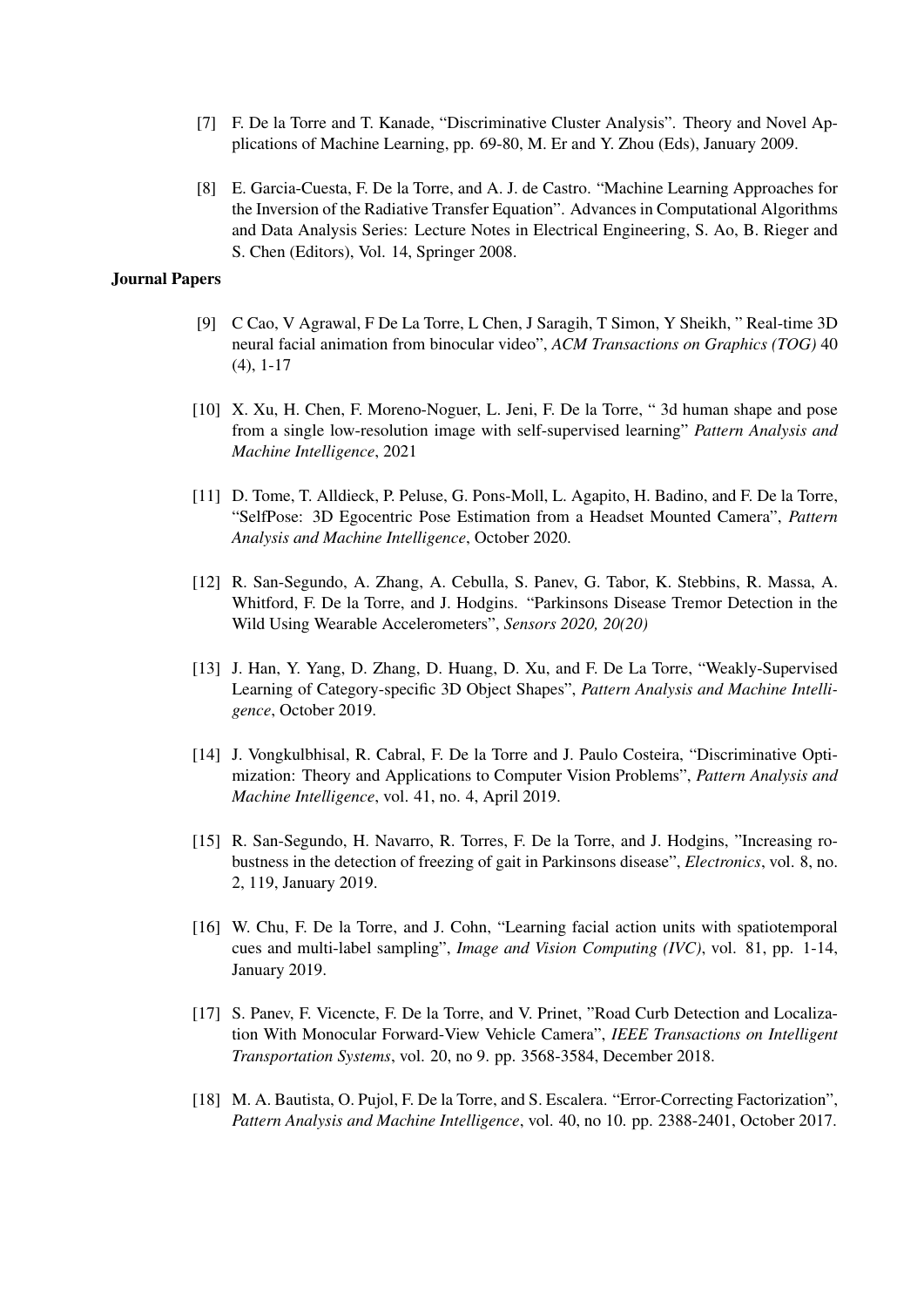- [19] E. Snchez-Lozano, G. Tzimiropoulos, B. Martinez, F De la Torre, M Valstar. "A functional regression approach to facial landmark tracking", *Pattern Analysis and Machine Intelligence*, vol. 40, no 9. pp. 2037-2050, August 2017.
- [20] W. Chu, F. De la Torre, J. F Cohn and, D. S Messinger. "A Branch-and-Bound Framework for Unsupervised Common Event Discovery", *International Journal on Computer Vision*,vol. 123, no. 3, pp. 372-391, 2017.
- [21] W.-S. Chu, F. De la Torre and J. F. Cohn, "Selective Transfer Machine for Personalized Facial Action Unit Detection", *Accepted in Pattern Analysis and Machine Intelligence*, vol. 39, no. 3, pp. 529-545, March 2017.
- [22] F. Zhou, and F. De la Torre. "Spatio-temporal Matching for Human Detection in Video", *accepted in Pattern Analysis and Machine Intelligence*, vol. 38, no. 8, pp. 1492-1504, 2016.
- [23] J. Zeng, W.-S. Chu, F. De la Torre, J. F. Cohn, and Z. Xiong, "Confidence Preserving Machine for Facial Action Unit Detection", *IEEE Transactions on Image Processing*, vol. 25, no. 10, pp. 4753 - 4767, July 2016.
- [24] F. Zhou, and F. De la Torre. "Factorized Graph Matching", *accepted in in Pattern Analysis and Machine Intelligence*, vol. 38, no. 9, pp. 1774-1789, 2016.
- [25] L. Leon, W.-S. Chu, F. De la Torre and J. F. Cohn , "Cascade of Tasks for Facial Expression Analysis", *Accepted for publication in Computer Vision and Image Understanding*, 2016.
- [26] K. Zhao, W. -S. Chu, F. De la Torre, J. F. Cohn, H. Zhang, "Joint Patch and Multi-label Learning for Facial Action Unit and Holistic Expression Recognition", *Accepted in IEEE Transactions on Image Processing*, vol. 25, no. 8, pp. 3931-3946, August 2016
- [27] J. Zhao, L. Wang, R. Cabral, and F. De la Torre, "Feature and Region Selection for Visual Learning", *Accepted in IEEE Transactions on Image Processing*, , vol. 25, no. 3, pp. 1084-1094, March 2016 .
- [28] F. Zhou and F. De la Torre. "Canonical Time Warping", *IEEE Transactions on Pattern Analysis and Machine Intelligence*, vol. 38, no. 2, pp. 279-294, 2016
- [29] D. Huang, R. S. Cabral, and F. De la Torre, "Robust Regression", *IEEE Transactions on Pattern Analysis and Machine Intelligence*, vol. 38, no. 2, pp. 363-375, 2016.
- [30] R. S. Cabral, F. De la Torre, J. P. Costeira and A. Bernardino. "Matrix Completion for Weakly-supervised Multi-label Image Classification", *IEEE Transactions on Pattern Analysis and Machine Intelligence*, vol. 37, no. 1, pp. 121-135, 2015.
- [31] J. Carlson, S. Das, F. De la Torre, J. Hodgins "Assessment Of Movement Patterns During Intubation Between Novice And Experienced Providers Using Mobile Sensors: A Preliminary, Proof Of Concept Study", *BioMed Research International*, 2015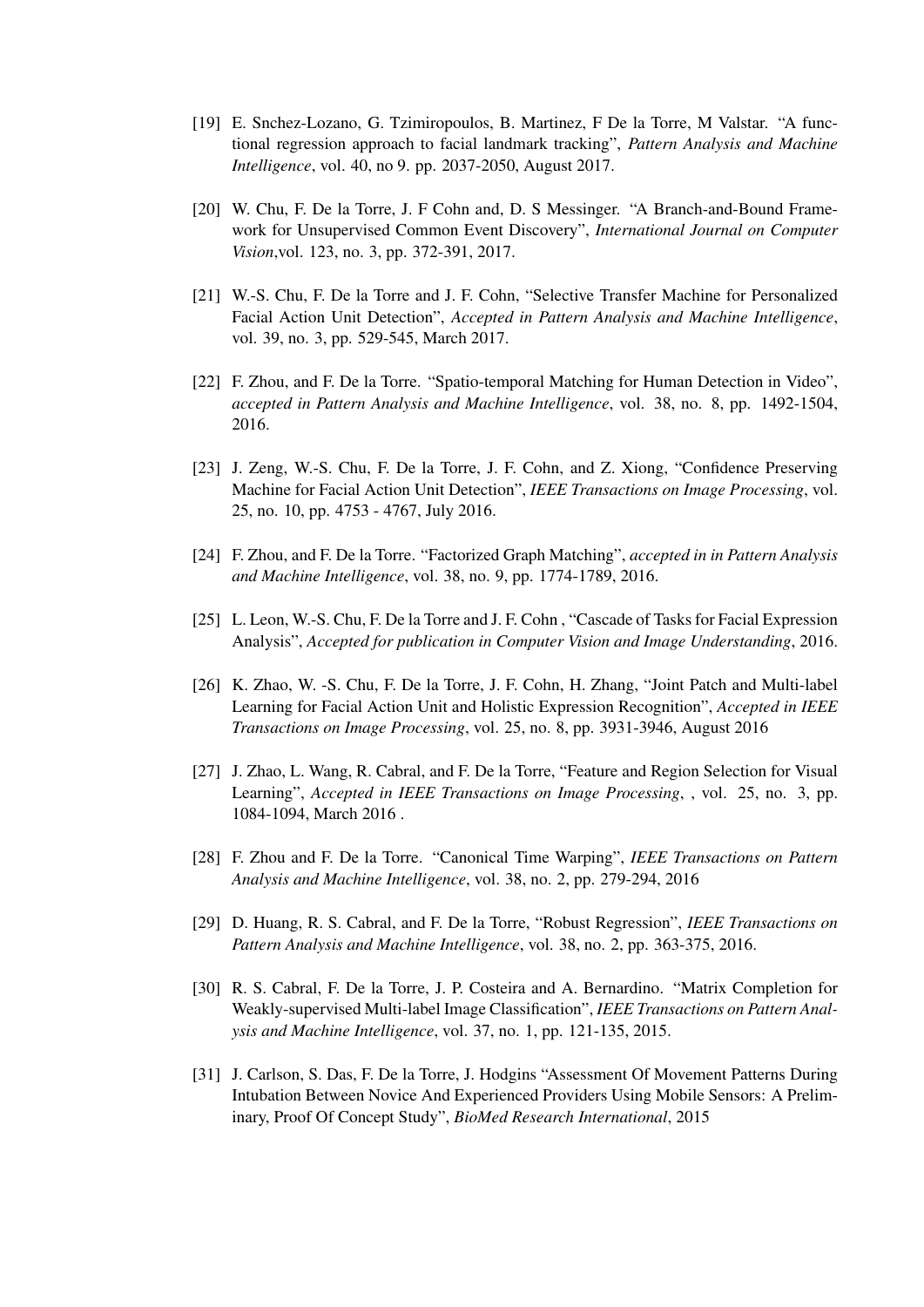- [32] F. Vicente, Z. Huang, X. Xiong, F. De la Torre, W. Zhang and D. Levi, "Driver Gaze Tracking and Eyes Off the Road Detection System", *IEEE Intelligent Transportation Systems Transactions and Magazine*, vol. 16, no. 4, pp. 2014-2027, 2015.
- [33] K. Abou-Moustafa, F. De la Torre, and P. F. Ferrie. "Pareto models for discriminative multiclass linear dimensionality reduction", *Pattern Recognition*,vol. 48, no. 5, pp. 1863- 1877, 2015.
- [34] J. M. Girard, J. F. Cohn, and F. De la Torre. " Estimating smile intensity: A better way", *Pattern Recognition Letters*, Vol. 66, pp. 13-21, 2015.
- [35] Learning discriminative localization from weakly labeled data M. Hoai, L. Torresani, F. De la Torre, and C. Rother *Pattern Recognition*, 47(3), 1523-1534, 2014.
- [36] A. Frisch, S. Das, J. C. Reynolds, F. De la Torre, J. K. Hodgins, and J. N. Carlson. "Analysis of smart phone video footage classifies chest compression rate during simulated CPR", *The American Journal of Emergency Medicine* Vol. 32, pp. 1125-1147, 2014.
- [37] J. M. Girard, J. F. Cohn, L. Z. Jeni, M. A. Sayette and F. De la Torre. "Spontaneous facial expression in unscripted social interactions can be measured automatically", *Behavior Research Methods*, in press.
- [38] J. N Carlson, S. Das, F. De la Torre, A. Frisch, F. Guyette, J. Hodgins, and D. M. Yealy "A Novel Video Analysis System for Glottic Detection During Tracheal Intubation", *American journal of emergency medicine*, 2014.
- [39] M. H. Nguyen and F. De la Torre. "Max-Margin Early Event Detector", *International Journal of Computer Vision*, 107(2), 191-202, 2014.
- [40] M. H. Nguyen, L. Torresani, F. De la Torre, and C. Rother. "Weakly supervised discriminative localization and classification: a joint learning process", *Pattern Recognition*, 47(3), 15231534, 2014
- [41] L. Igual, X. Perez, S. Escalera, C. Angulo, F. De la Torre, "Continuous Generalized Procrustes Analysis", *Pattern Recognition*, 47(2), 659671, 2014.
- [42] M. Kim and F. De la Torre. "Multiple Instance Learning via Gaussian Processes", *Data Mining and Knowledge Discovery (DMKD)*, 28(4), 10781106, 2014.
- [43] Y. Tian, L. Sigal, F. De la Torre and Y. Jia. "Canonical Locality Preserving Latent Variable Model for Discriminative Pose Inference", *Image and Vision Computing (IVC)*, vol. 31, no. 3, pp. 223-230, 2013.
- [44] J. N. Carlson, S. Das, F. De la Torre, C. W. Callaway, P. E. Phrampus, J. Hodgins. " Motion capture measures variability in laryngoscopic movement during endotracheal intubation: A preliminary reporter", *Journal of Simulation in Healthcare*, 2012
- [45] F. Zhou, F. De la Torre and J. Hodgins. "Hierarchical Aligned Cluster Analysis (HACA) for Temporal Segmentation of Human Motion", *IEEE Transactions on Pattern Analysis and Machine Intelligence*, vol. 35, no. 3, pp. 582-596, 2013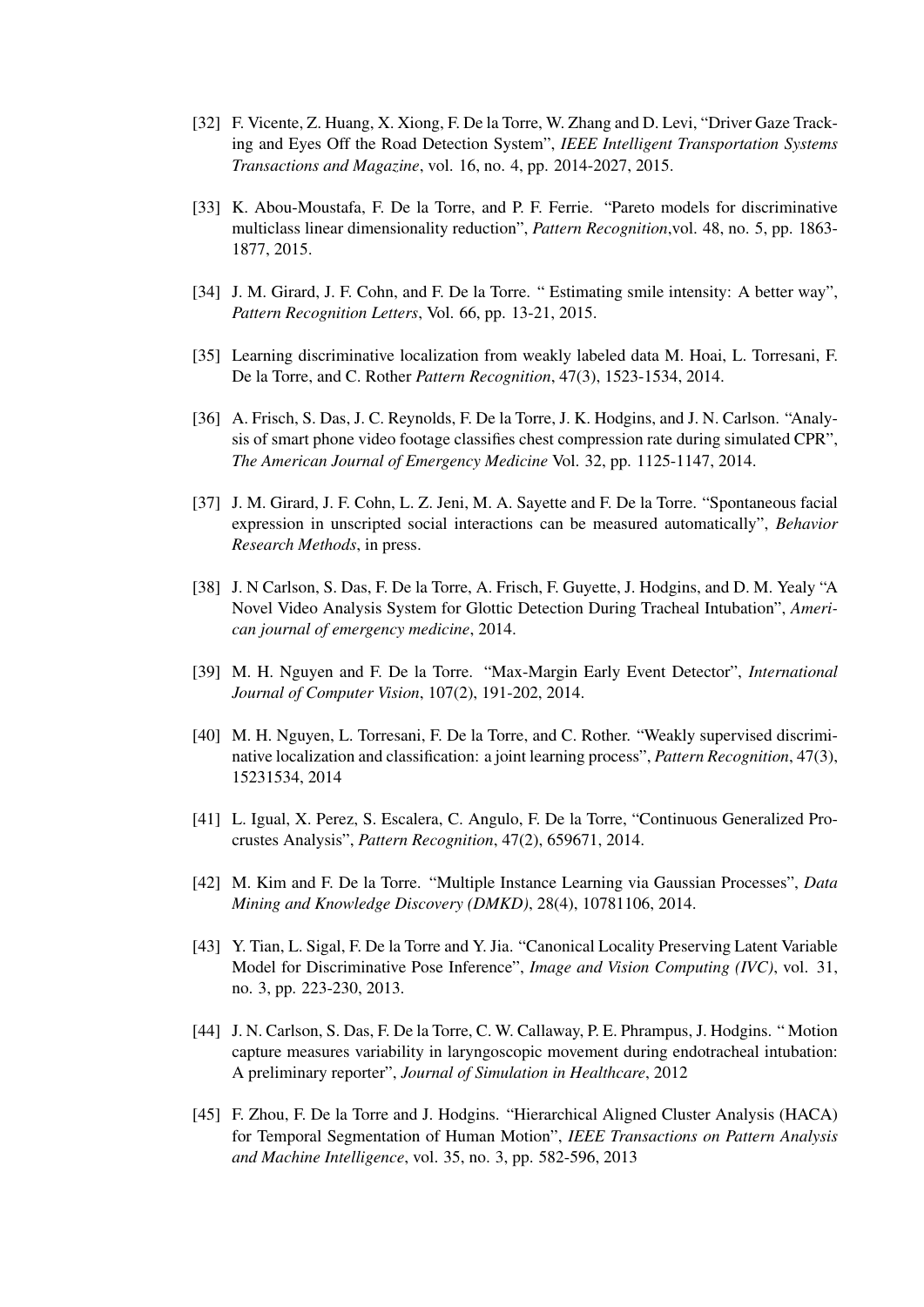- [46] F. De la Torre. "A unified least-squares framework for component analysis", *IEEE Transactions on Pattern Analysis and Machine Intelligence*, vol. 34, no. 6, pp. 1041-1055, 2012.
- [47] L. Pan, W. Chu, J. M. Saragih and F. De la Torre. "Fast and Robust Circular Object Detection with Probabilistic Pairwise Voting (PPV)", *IEEE Signal Processing Letters*, Volume 18 , Issue 11, pp. 639 - 642, November 2011.
- [48] J. R. Tena, F. De la Torre and I. Matthews. "Interactive Region-based Linear 3D Face Models", *ACM SIGGRAPH*, June 2011.
- [49] Y. Zhou, F. De la Torre, J. Cohn. "Dynamic Cascades with Bidirectional Bootstrapping for Spontaneous Facial Action Unit Detection", *IEEE Transactions on Affective Computing*, Volume 2 , Issue 2, pp. 79 - 91 , April-June 2011.
- [50] O. Deniz, G. Bueno, J. Salido and F. De la Torre. "Face Recognition using Histograms of Oriented Gradients", *Pattern Recognition Letters*, Volume 22 , Issue 12, pp. 1598 1603 , September 2011.
- [51] D. Huang, K. Meyers, S. Henry, F. De la Torre and C. C. Horn. "Computerized detection and analysis of cancer chemotherapy-induced vomiting in a small animal model, musk shrew", *Journal of Neuroscience Methods*, Volume 197 , Issue 2, pp. 249 258, April 2011.
- [52] R. C. Thurston, J. Hernandez, J. M. Del Rio and F. De la Torre. "Support vector machine to improve physiologic hot flash measures: Application to the ambulatory setting", *Psychophysiology*, pp. 1-7, December 2010.
- [53] J. Gonzalez-Mora, F. De la Torre, N. Guil and E. Zapata . "Learning 3D Generic Face Models from Images", *Image and Vision Computing*, Volume 28, Issue 7, pp. 1117 - 1129, July 2010.
- [54] M. H. Nguyen and F. De la Torre. "Metric Learning for Image Alignment", *International Journal of Computer Vision*, Volume 88 , Issue 1, pp. 69 - 84, May 2010.
- [55] M. H. Nguyen and F. De la Torre. "Optimal Feature Selection for Support Vector Machines", *Pattern Recognition*, Vol. 43, Issue 3, pp. 584 - 591, March 2010.
- [56] H. Hu, P. Zhang, F. De la Torre. "Face recognition using enhanced linear discriminant analysis", *IET Computer Vision*, Vol. 14, Issue 3, pp. 195 - 208, June 2010.
- [57] J.Melenchon, F. De la Torre, E. Martinez and J. A. Montero "Emphatic Visual Speech Synthesis", *IEEE Transactions on Audio, Speech and Language Processing*, Vol. 17, Num. 3, pp. 459 - 468. March 2009.
- [58] R. C. Thurston, K. A. Matthews, J. Hernandez and F. De la Torre. "Improving the performance of physiologic hot flash measures with support vector machines", *Psychophysiology*, 46, 285 - 292, January 2009.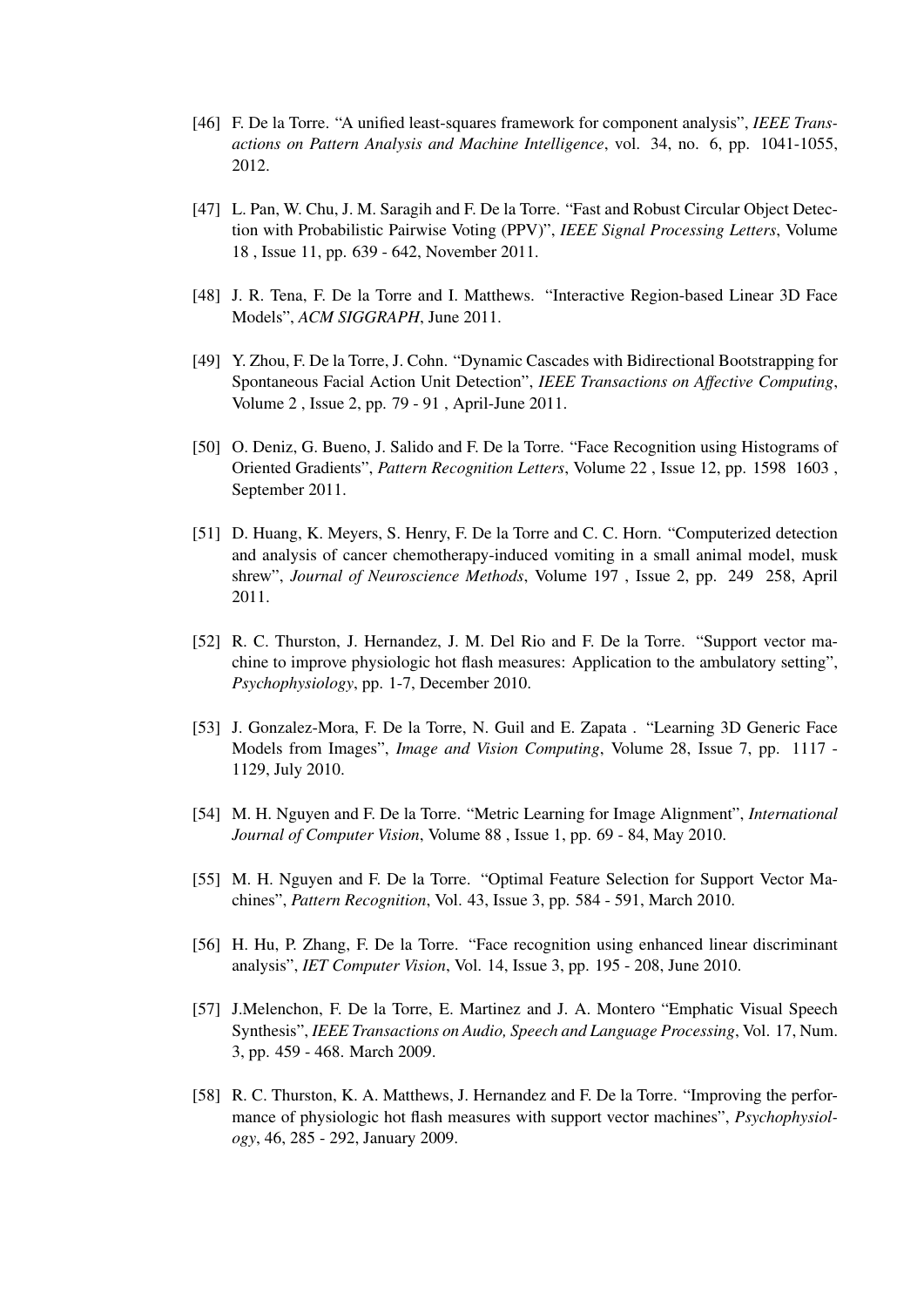- [59] M. Nguyen, J.F. Lalonde, A. Efros and F. De la Torre. "Image-based shaving", *Computer Graphics Forum Journal (Eurographics)*, September 2008.
- [60] E. Lopez-Vidriero, R. Costic, M. Manzano, F. De la Torre, J. Lara, F. H. Fu and M. Rodosky, "Evaluacin biomecnica del efecto del taladrado versus perforado antes de la colocacin de arpones para la ciruga artroscpica de manguito", *Cuadernos de Artroscopia*, Vol 14, Supp 2, Num. 32, pp. 69, May 2007.
- [61] Emilio Lopez-Vidriero, R. Costic, C. Molano, S. Exposito, F. De la Torre, J. Lara, F. H. Fu and M. Rodosky, "Estudio Biomecnico sobre como afecta la colocacin de los arpones del manguito de los rotadores en distintas localizaciones", *Cuadernos de Artroscopia*, Vol 14, Supp 2, Num 32, May 2007.
- [62] J. Cortadellas, J. Amat and F. De la Torre. "Robust normalization of silhouettes for recognition applications", *Pattern Recognition Letters*, Vol. 25. pp. 591-601, April 2004.
- [63] F. De la Torre and M. J. Black. "A Framework for Robust Subspace Learning", *International Journal of Computer Vision*, Vol. 54. Issue 1-3, pp. 183-209, Aug.-Oct 2003.
- [64] F. De la Torre and M. J. Black. "Robust parameterized component analysis: Theory and applications to 2D facial appearance models", *Computer Vision and Image Understanding*, Vol. 91. pp. 53-71, 2003.

# Refereed

# **Conference**

- Publications[1] A Richard, M Zollhoefer, Y Wen, F De la Torre, Y Sheikh, "MeshTalk: 3D Face Animation from Speech using Cross-Modality Disentanglement", *Proc. International Conf. on Computer Vision (*ICCV*)*, June 2021
	- [2] ID. Gebru, D. Markovic, A. Richard, S. Krenn, G. Butler, F. De la Torre, and Y. Sheikh"Implicit hrtf modeling using temporal convolutional networks", *IEEE International Conference on Acoustics, Speech and Signal Processing (*ICASSP*)*, Toronto, June 2021. .
	- [3] A. Richard, D. Markovic, ID. Gebru, S. Krenn, G. Butler, F. De la Torre, and Y. Sheikh "Neural Synthesis of Binaural Speech From Mono Audio", *International Conference on Learning Representations (*ICLR*)*, Vienna, May 2021. (Outstanding Paper Award).
	- [4] L. Chen, C. Cao, F. De la Torre, J. Saragih, and Y. Sheikh, "High-fidelity Face Tracking for AR/VR via Deep Lighting Adaptation", *Proc. IEEE Conf. on Computer Vision and Pattern Recognition (*CVPR*)*, Seattle, June 2021.
	- [5] S. Ma, T. Simon, J. Saragih, D. Wang, Y. Li, F. De La Torre, and Y. Sheikh, "Pixel Codec Avatars", *Proc. IEEE Conf. on Computer Vision and Pattern Recognition (*CVPR*)*, Seattle, June 2021.
	- [6] A. Richard, C. Lea, S. Ma, J. Gall, F. de la Torre, and Y. Sheikh, "Audio-and gaze-driven facial animation of codec avatars", *Proceedings of the IEEE/CVF Winter Conference on Applications of Computer Vision (*CVPR*)* , Aspen, March 2020.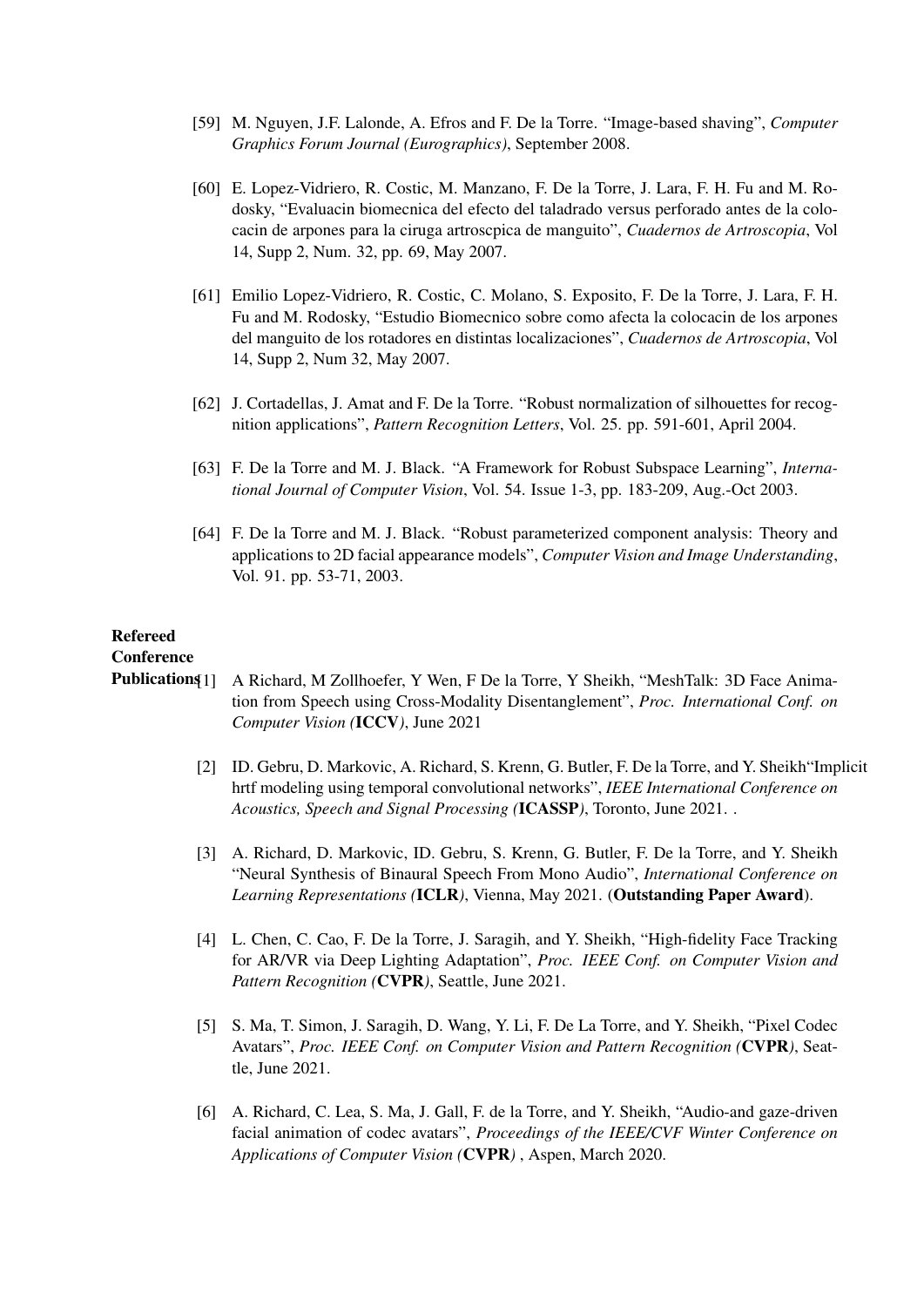- [7] A. Zhang, F. De la Torre, and J. Hodgins, "Comparing laboratory and in-the-wild data for continuous Parkinsons Disease tremor detection",*International Conference of the IEEE Engineering in Medicine and Biology Society (*EMBS*), 2020*
- [8] A. Richard, C. Lea, S. Ma, J. Gall, F. de la Torre, and Y. Sheikh, " Audio-and gaze-driven facial animation of codec avatars", *Proceedings of the IEEE/CVF Winter Conference on Applications of Computer, 2020*
- [9] X Xu, H Chen, F Moreno-Noguer, LA Jeni, and F De la Torre, " 3d human shape and pose from a single low-resolution image with self-supervised learning", *European Conference on Computer Vision (*ECCV*), 2020*
- [10] H. Chu, S. Ma, F. De la Torre, S. Fidler, and Y. Sheikh, " Expressive telepresence via modular codec avatars", *European Conference on Computer Vision (*ECCV*), 2020*
- [11] A. Pumarola, V. Goswami, F. Vicente, F. De la Torre, and F. Moreno-Noguer, " Unsupervised image-to-video clothing transfer", *Proceedings of the IEEE/CVF International Conference on Computer Vision (workshop), 2019*
- [12] A. Zhang, R. San-Segundo, S. Panev, G. Tabor, K. Stebbins, A. Whitford, F. De la Torre, and J. Hodgins, "Automated Tremor Detection in Parkinson's Disease Using Accelerometer Signals", *Proc. IEEE IEEE/ACM International Conference on Connected Health: Applications, Systems and Engineering Technologies (CHASE)*, September 2018.
- [13] J. Vongkulbhisal, R. Cabral, F. De la Torre and J. Paulo Costeira, "Inverse Composition Discriminative Optimization for Point Cloud Registration", *Proc. IEEE Conf. on Computer Vision and Pattern Recognition (*CVPR*)*, Salt Lake City, June 2018.
- [14] M. Marin-Jimnez, F. Castro, N. Guil, F. De la Torre, R. Medina-Carnicer. "Deep multitask learning for gait-based biometrics.", *IEEE Conference on Image Processing (*ICIP*)*, Brussels, September 2017.
- [15] C. Murdock and F. De la Torre, "Approximate Grassmannian Intersections: Subspace-Valued Subspace Learning", *Proc. IEEE Conf. on International Conference on Computer Vision (*ICCV*)*, Venice, October 2017.
- [16] A Zhang, A. Cebulla, S. Panev, F. De la Torre and J. Hodgins. " Weakly-supervised learning for Parkinson's Disease tremor detection", *International Conference of the IEEE Engineering in Medicine and Biology Society (*EMBS*)*, San Diego, September 2017.
- [17] D. Huang, L. Han, and F. De la Torre, "Soft-margin mixture of regressions", *Proc. IEEE Conf. on Computer Vision and Pattern Recognition (*CVPR*)*, Hawaii, June 2017.
- [18] J. Vongkulbhisal, R. Cabral, F. De la Torre and J. Paulo Costeira, "Discriminative optimization: theory and applications to point cloud registration", *Proc. IEEE Conf. on Computer Vision and Pattern Recognition (*CVPR*)*, Hawaii, June 2017.
- [19] C. Murdock and F. De la Torre, "Additive Component Analysis", *Proc. IEEE Conf. on Computer Vision and Pattern Recognition (*CVPR*)*, Hawaii, June 2017.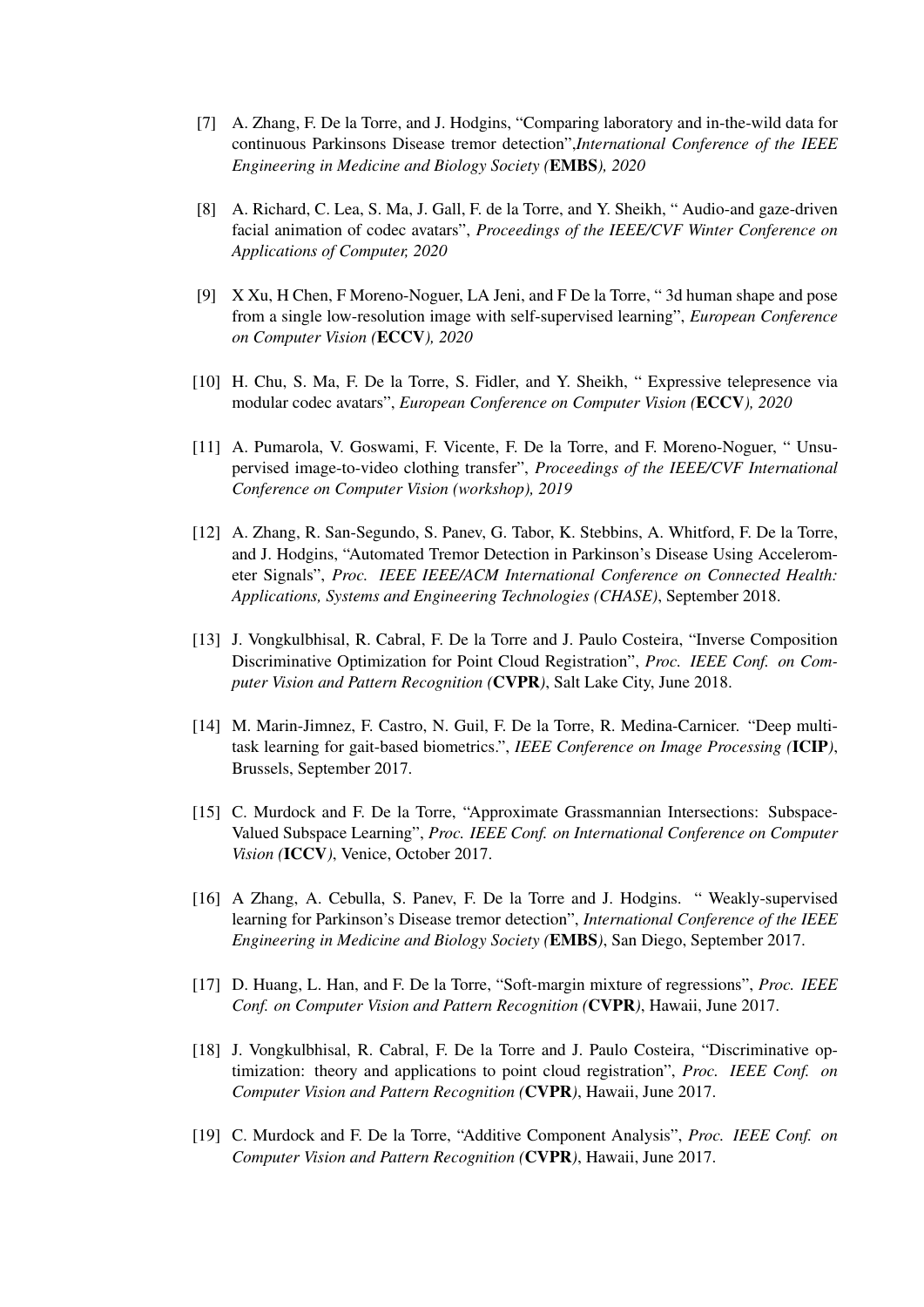- [20] W. Chu, F. De La Torre, and J.F. Cohn. "Learning Spatial and Temporal Cues for Multilabel Facial Action Unit Detection", *IEEE Face and Gesture Recognition (*FG*)*, Washington, May 2017.
- [21] J. Girard, W. Chu, L. Jeni, J.F. Cohn and F. De La Torre, "Sayette group formation task (GFT) spontaneous facial expression database", *IEEE Face and Gesture Recognition (*FG*)*, Washington, May 2017.
- [22] J. Vongkulbhisal, R. Cabral, F. De la Torre and J. Paulo Costeira, "Motion from Structure (MfS): Searching for 3D Objects in Cluttered Point Trajectories", *Proc. IEEE Conf. on Computer Vision and Pattern Recognition (*CVPR*)*, Las Vegas, June 2016.
- [23] J. Zeng, W.-S. Chu, F. De la Torre, J. F. Cohn, and Z. Xiong, "Confidence Preserving Machine for Facial Action Unit Detection", *Proc. International Conference on Computer Vision (*ICCV*)*, Santiago (Chile), December 2015.
- [24] W.-S. Chu, J. Zeng, F. De la Torre, J. F. Cohn, and D. Messinger, "Unsupervised Synchrony Discovery in Human Interaction", *Proc. International Conference on Computer Vision (*ICCV*)*, Santiago (Chile), December 2015.
- [25] C. Murdock and F. De la Torre, "Semantic Component Analysis", *Proc. International Conference on Computer Vision (*ICCV*)*, Santiago (Chile), December 2015.
- [26] K. Zhao, W.S. Chu, F. De la Torre, J. Cohn and H. Zhang, " Joint Patch and Multi-Label Learning for Facial Action Unit Detection", *Proc. IEEE Conf. on Computer Vision and Pattern Recognition (*CVPR*)*, Boston, June 2015.
- [27] X. Xiong and F. De la Torre, "Global Supervised Descent Method", *Proc. IEEE Conf. on Computer Vision and Pattern Recognition (*CVPR*)*, Boston, June 2015.
- [28] J. Girard, J. Cohn, L. Jeni, S. Lucey and F. De La Torre, "How much training data for facial action unit detection", *IEEE Face and Gesture Recognition (*FG*)*, Ljubljana, May 2015.
- [29] F. De La Torre, W. Chu, X. Xiong, F. Vicente, J. F. Cohn, "IntraFace", *IEEE Face and Gesture Recognition (*FG*)*, Ljubljana, May 2015.
- [30] V. Sharma, K. Mankodiya, F. De La Torre, A. Zhang, N. Ryan, T. GN Ton, R. Gandhi, and S. Jain, " SPARK: Personalized Parkinson Disease Interventions through Synergy between a Smartphone and a Smartwatch", Design, User Experience, and Usability, 2014.
- [31] F. Zhou and F. De la Torre, "Spatio-temporal Matching for Human Detection in Video", *European Conference on Computer Vision (*ECCV*)*, Zurich, September 2014.
- [32] D. Huang, Y. Wang, S. Yaoand F. De la Torre, "Sequential Max-Margin Event Detectors", *European Conference on Computer Vision (*ECCV*)*, Zurich, September 2014.
- [33] E. Taralova, F. De la Torre and M . Hebert, " Motion Words for Video", *European Conference on Computer Vision (*ECCV*)*, Zurich, September 2014.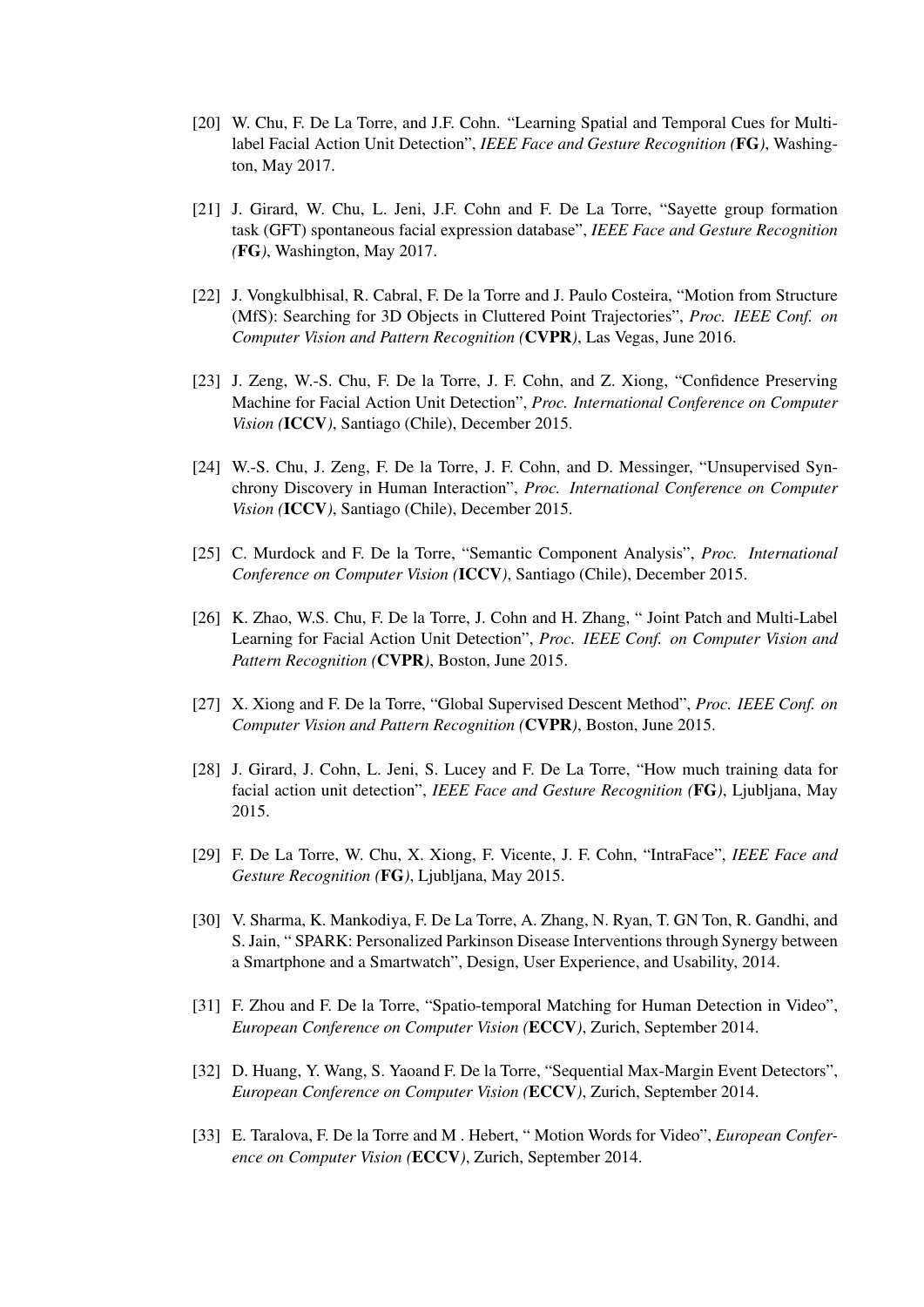- [34] Y. Zhu, D. Huang, F. De la Torre and S. Lucey, "Complex Non-Rigid Motion 3D Reconstruction by Union of Subspaces", *IEEE Conference on Computer Vision and Pattern Recognition (*CVPR*)*, Columbus, June 2014.
- [35] R. S. Cabral, F. De la Torre, J. P. Costeira and A. Bernardino, "Unifying Nuclear Norm and Bilinear Factorization Approaches for Low-rank Matrix Decomposition", *International Conference on Computer Vision (*ICCV*)*, Sydney, December 2013.
- [36] L. Leon, W.-S. Chu, F. De la Torre and J. F. Cohn , "Facial Action Unit Detection by Cascade of Tasks", *International Conference on Computer Vision (*ICCV*)*, Sydney, December 2013.
- [37] D. Meng and F. De la Torre, "Matrix Factorization with unknown Noise", *International Conference on Computer Vision (*ICCV*)*, Sydney, December 2013.
- [38] J. Laszlo, J. F. Cohn and F. De la Torre. "Facing imbalanced data recommendations for the use of performance metrics", Affective Computing and Intelligent Interaction (ACII), Geneva, September 2013.
- [39] F. Zhou and F. De la Torre, "Deformable Graph Matching", *Proc. IEEE Conf. on Computer Vision and Pattern Recognition (*CVPR*)*, Portland, June 2013.
- [40] W.-S. Chu, F. De la Torre and J. F. Cohn , "Selective Transfer Machine for Personalized Facial Action Unit Detection", *Proc. IEEE Conf. on Computer Vision and Pattern Recognition (*CVPR*)*, Portland, June 2013.
- [41] X. Xiong and F. De la Torre, "Supervised Descent Method and its applications to Face Alignment", *Proc. IEEE Conf. on Computer Vision and Pattern Recognition (*CVPR*)*, Portland, June 2013.
- [42] S. Das, J. Carlson, F. De la Torre, A. Fisch, F. Guyette, J. K. Hodgins and D. M. Yealy, A novel video content analysis system for interactive video laryngoscopy, *National Association of Emergency Medicine Service Professional (*NAEMSP*)*, Florida,
- [43] S. Das, Adam Fisch, J. C. Reynolds,J. Carlson\*, F. De la Torre, J. Hodgins, Video Assisted Feedback During CPR: Analysis of Smart Phone Video Footage Accurately Classifies Chest Compression Rate, *National Association of Emergency Medicine Service Professional (*NAEMSP*)*, Florida,
- [44] P. Georgieva, N. Nuntal, and F. De la Torre. "Robust Principal Component Analysis for improving cognitive brain states discrimination from fMRI", *6th Iberian Conference on Pattern Recognition and Image Analysis*, Madeira, June 2013.
- [45] J. Girard, J. Cohn, M. Mahoor, S. Mavadati, D. Rosenwald and F. De la Torre (In press). Manual and automatic analysis of facial affective reactivity in major depressive disorder. *IEEE International Conference on Automatic Face and Gesture Recognition (*AFGR*)*, Shanghai, May 2013.
- [46] M. Tenorth, F. De la Torre and M. Beetz. "Learning Probability Distributions over Partially-Ordered Human Everyday Activities" *International Conference on Robotics and Automation (*ICRA*)*, Karlsruhe, May 2013.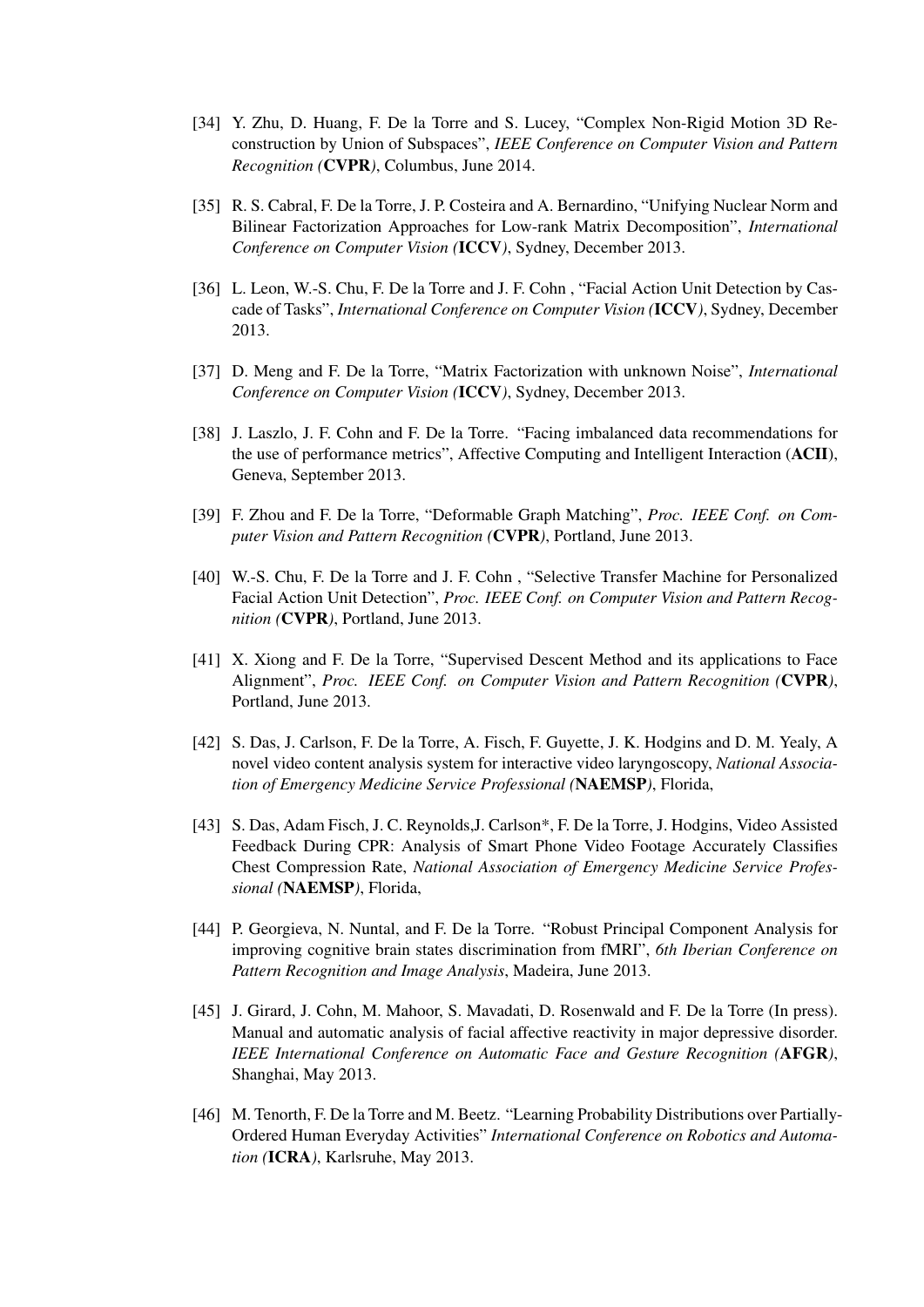- [47] W Liu, G Kantor, F De la Torre and N Zheng. "Image-based tree pruning" *IEEE International Conference on Robotics and Biomimetics* (ROBIO) , Guangzhou, December 2012
- [48] S. Das, J. Carson, F. De la Torre, P. E. Phrampus and J. Hodgins. "Multimodal Feature Analysis for Quantitative Performance Evaluation of Endotracheal Intubation", *IEEE International Conference on Acoustics, Speech and Signal Processing (*ICASSP*)*, Kyoto, September 2012.
- [49] D. Huang, R. Silveira and F. De la Torre. "Robust Regression", *European Conference on Computer Vision (*ECCV*)*, Florence, October 2012.
- [50] D. Huang and F. De la Torre. "Facial Action Transfer with Personalized Bilinear Regression", *European Conference on Computer Vision (*ECCV*)*, Florence, October 2012.
- [51] E. Sanchez, F. De la Torre and D. Gonzalez. "Continuous Regression for Non-Rigid Image Alignment", *European Conference on Computer Vision (*ECCV*)*, Florence, October 2012.
- [52] W.-S. Chu, F. Zhou and F. De la Torre. "Unsupervised Temporal Commonality Discovery", *European Conference on Computer Vision (*ECCV*)*, Florence, October 2012.
- [53] S. Das, B. Amoedo, F. De la Torre and J. Hodgins. "Detecting Parkinsons Symptoms in Uncontrolled Home Environments: A Multiple Instance Learning Approach", *International Conference of the IEEE Engineering in Medicine and Biology Society (*EMBS*)*, San Diego, September 2012.
- [54] M. Hoai and F. De la Torre. "Maximum Margin Early Event Detectors", *Proc. IEEE Conf. on Computer Vision and Pattern Recognition (*CVPR*)*, Providence, June 2012. Best Student Paper Award
- [55] R. Liu, Z. Lin, F. De la Torre and Z. Su. "Fixed-Rank Representation for Unsupervised Visual Learning", *Proc. IEEE Conf. on Computer Vision and Pattern Recognition (*CVPR*)*, Providence, June 2012.
- [56] F. Zhou and F. De la Torre. "Generalized Time Warping for Multi-modal Alignment of Human Motion", *Proc. IEEE Conf. on Computer Vision and Pattern Recognition (*CVPR*)*, Providence, June 2012.
- [57] F. Zhou and F. De la Torre. "Factorized Graph Matching", *Proc. IEEE Conf. on Computer Vision and Pattern Recognition (*CVPR*)*, Providence, June 2012.
- [58] M. Hoai and F. De la Torre. "Maximum Margin Temporal Clustering", *Artificial Intelligence and Statistics (*AISTATS*)*, La palma, Gran Canaria, April 2012.
- [59] R. S. Cabral, F. De la Torre, J. P. Costeira and A. Bernardino. "Image Classification with Matrix Completion", *Neural Information Processing Systems (*NIPS*)*, Granada, December 2011.
- [60] E. H. Spriggs, F. De la Torre, and M. Hebert. "Source Constraint Clustering", *International Conference on Computer Vision (*ICCV*)*, November, 2011.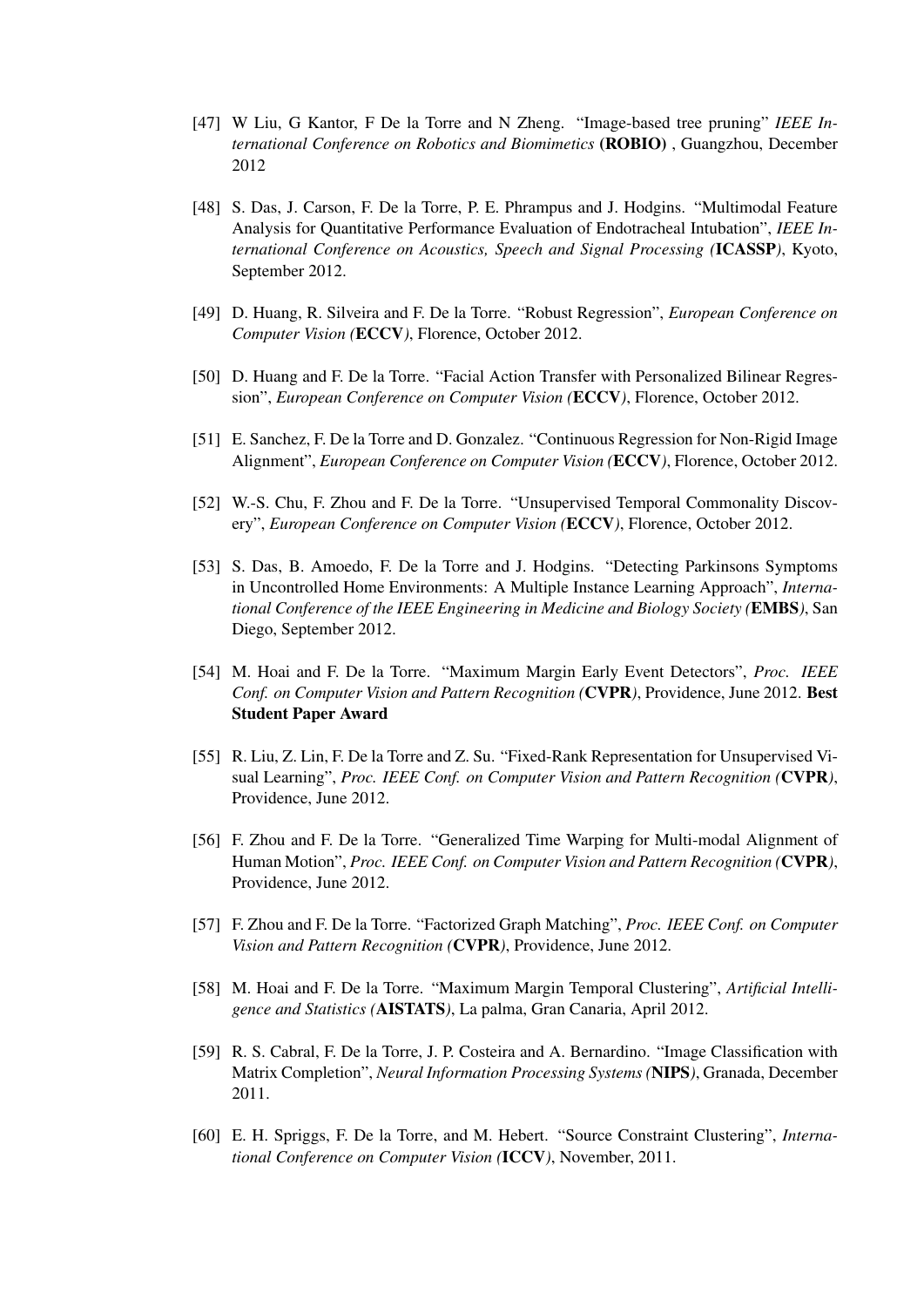- [61] F. De la Torre, T. Simon, Z. Ambadar and J. F. Cohn. "FAST-FACS: A Computer-Assisted System to Increase Speed and Reliability of Manual FACS Coding", Affective Computing and Intelligent Interaction (ACII), Tennessee, October 2011.
- [62] S. Das, L. Trutoiu, A. Murai, D. Alcindor, M. Oh, F. De la Torre and J. Hodgins. "Quantitative Measurement of Motor Symptoms in Parkinson's Disease: A Study with Full-body Motion Capture Data", *International Conference of the IEEE Engineering in Medicine and Biology Society (*EMBS*)*, Boston, September 2011.
- [63] K.T. Abou-Moustafa, M. Shah, F. De la Torre and F. P. Ferrie. "Divergence Based Convolution Kernels", 33rd Annual Symposium of the German Association for Pattern Recognition (DAGM), Frankfurt, August 2011.
- [64] R. S. Cabral, J. P. Costeira, F. De la Torre and A. Bernardino. "Fast Incremental Method for Matrix Completion: an Application to Trajectory Correction", *IEEE Conference on Image Processing (*ICIP*)*, Brussels, June 2011.
- [65] D. Huang, Y. Tian and F. De la Torre. "Local Isomorphism to Solve the Pre-image Problem in Kernel Methods", *Proc. IEEE Conf. on Computer Vision and Pattern Recognition (*CVPR*)*, Colorado Springs, June 2011.
- [66] D. Huang, M. Storer, F. De la Torre and H. Bischof. "Supervised Local Subspace Learning for Continuous Head Pose Estimation", *Proc. IEEE Conf. on Computer Vision and Pattern Recognition (*CVPR*)*, Colorado Springs, June 2011.
- [67] M. H. Nguyen, D. Lan and F. De la Torre. "Joint Segmentation and Classification of Human Actions in Video", *Proc. IEEE Conf. on Computer Vision and Pattern Recognition (*CVPR*)*, San Francisco, June 2011.
- [68] R. Cabral, Joao P. Costeira, F. De La Torre, A. Bernardino and G. Carneiro. "Time and order estimation of paintings based on visual features and expert priors". SPIE, 2011.
- [69] Y. Chen and F. De la Torre. "Active Conditional Models", *Automatic Face and Gesture Recognition (*AFGR*)*, Santa Barbara, March 2011.
- [70] X. Boix, G. Roig, F. De la Torre, J. Serrat, and C. Vilella. "Meta Hierarchical Conditional Random Fields for Parts-based Models Matching", *Automatic Face and Gesture Recognition (*AFGR*)*, Santa Barbara, March 2011.
- [71] K.T. Abou-Moustafa, F. De La Torre and F. P. Ferrie, "Designing a Metric for the Difference Between Two Gaussian Densities", *Advances in Intelligent and Soft Computing*, Vol. 84; J. Angeles, B. Boulet, J. Clark, J. Kovecses and K. Siddiqi (Eds.), December 2010.
- [72] Yan Tian, L. Sigal, H. Badino, F. De la Torre and Y. Liu. "Latent Gaussian Mixture Regression for Human Pose Estimation". *Asian Conference on Computer Vision (*ACCV*)*, New Zealand, November 2010.
- [73] M. Kim, Z. Zhang, F. De la Torre, and W. Zhang. "Subspace Regression: Predicting a Subspace from One Sample", *Asian Conference on Computer Vision (*ACCV*)*, New Zealand, November 2010.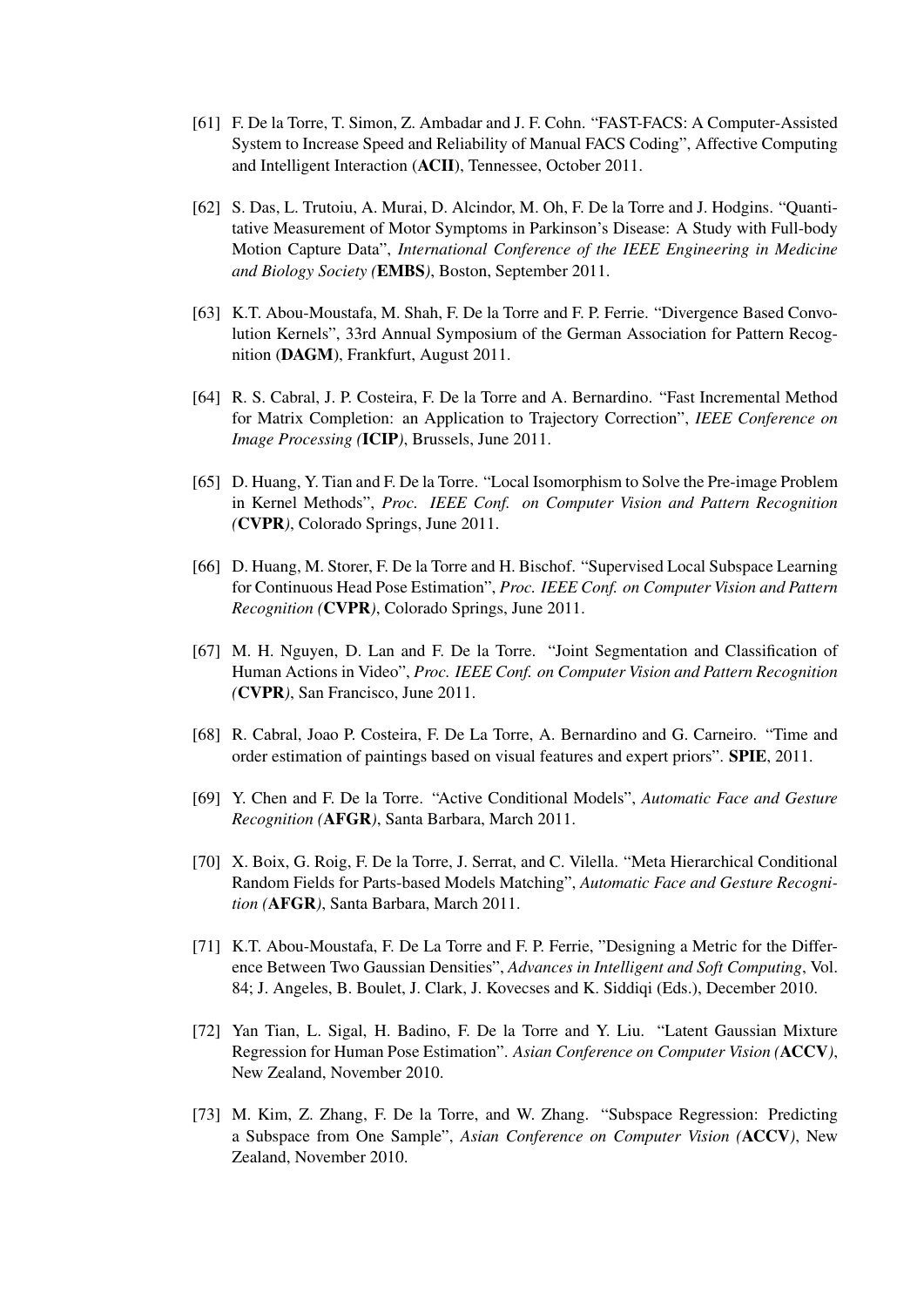- [74] Y. Liu, F. Zhou, W. Liu, F. De la Torre and Y. Liu. "Unsupervised Rushes Video Summarization", *ACM Multimedia (*ACM*)*, Italy, October 2010.
- [75] H. Doung and F. De la Torre. "Bilinear Kernel Reduced Rank Regression for Facial Expression Synthesis", *European Conference on Computer Vision (*ECCV*)*, Crete, September 2010.
- [76] M. Kim and F. De la Torre. "Gaussian Process Multiple Instance Learning", *International Conference on Machine Learning (*ICML*)*, Haifa, June 2010.
- [77] M. Kim and F. De la Torre. "Local Minima Embedding", *International Conference on Machine Learning (*ICML*)*, Haifa, June 2010.
- [78] K. Abou-Moustafa, F. De la Torre, and P. F. Ferrie. "Pareto Discriminant Analysis", *Proc. IEEE Conf. on Computer Vision and Pattern Recognition (*CVPR*)*, San Francisco, June 2010.
- [79] T. Simon, M. H. Nguyen, F. De la Torre and J. F. Cohn. "Auction Unit detection with Segment-based SVM", *Proc. IEEE Conf. on Computer Vision and Pattern Recognition (*CVPR*)*, San Francisco, June 2010.
- [80] F. Zhou, F. De la Torre, and J. F. Cohn. "Unsupervised Discovery of Facial Events", *Proc. IEEE Conf. on Computer Vision and Pattern Recognition (*CVPR*)*, San Francisco, June 2010.
- [81] O. Deniz, G. Bueno, J. Salido and F. De la Torre, "Face Recognition with Histograms of Oriented Gradients", *International Conference on Computer Vision Theory and Applications (*VISAPP*)*, Angers (France), May 2010.
- [82] F. Zhou and F. De la Torre. "Canonical Time Warping for Alignment of Human Behavior", *Neural Information Processing Systems (*NIPS*)*, Vancouver, December 2009.
- [83] Y. Zhou, F. De la Torre, J. Cohn. "Dynamic Cascades with Bidirectional Bootstrapping for Spontaneous Facial Action Unit Detection", *Affective Computing and Intelligent Interaction (*ACII*)*, Amsterdam, September 2009.
- [84] J. F. Cohn, T. Simon, I. Matthews, Y. Yang, M. H. Nguyen, M. Tejera, F. Zhou, and F. De la Torre. "Detecting Depression from Facial Actions and Vocal Prosody", *Affective Computing and Intelligent Interaction (*ACII*)*, Amsterdam, September 2009.
- [85] A. Ryan, J. F. Cohn, S. Lucey, J. Saragih, P. Lucey, F. De la Torre and A. Rossi "Automated Facial Expression Recognition System", *Proceedings of the IEEE International Carnahan Conference on Security Technology*, Zurich, October 2009.
- [86] M. H. Nguyen, L. Torresani, F. De la Torre, and C. Rother. "Weakly supervised discriminative localization and classification: a joint learning process", *Proceedings of International Conference on Computer Vision (*ICCV*)*, October, 2009.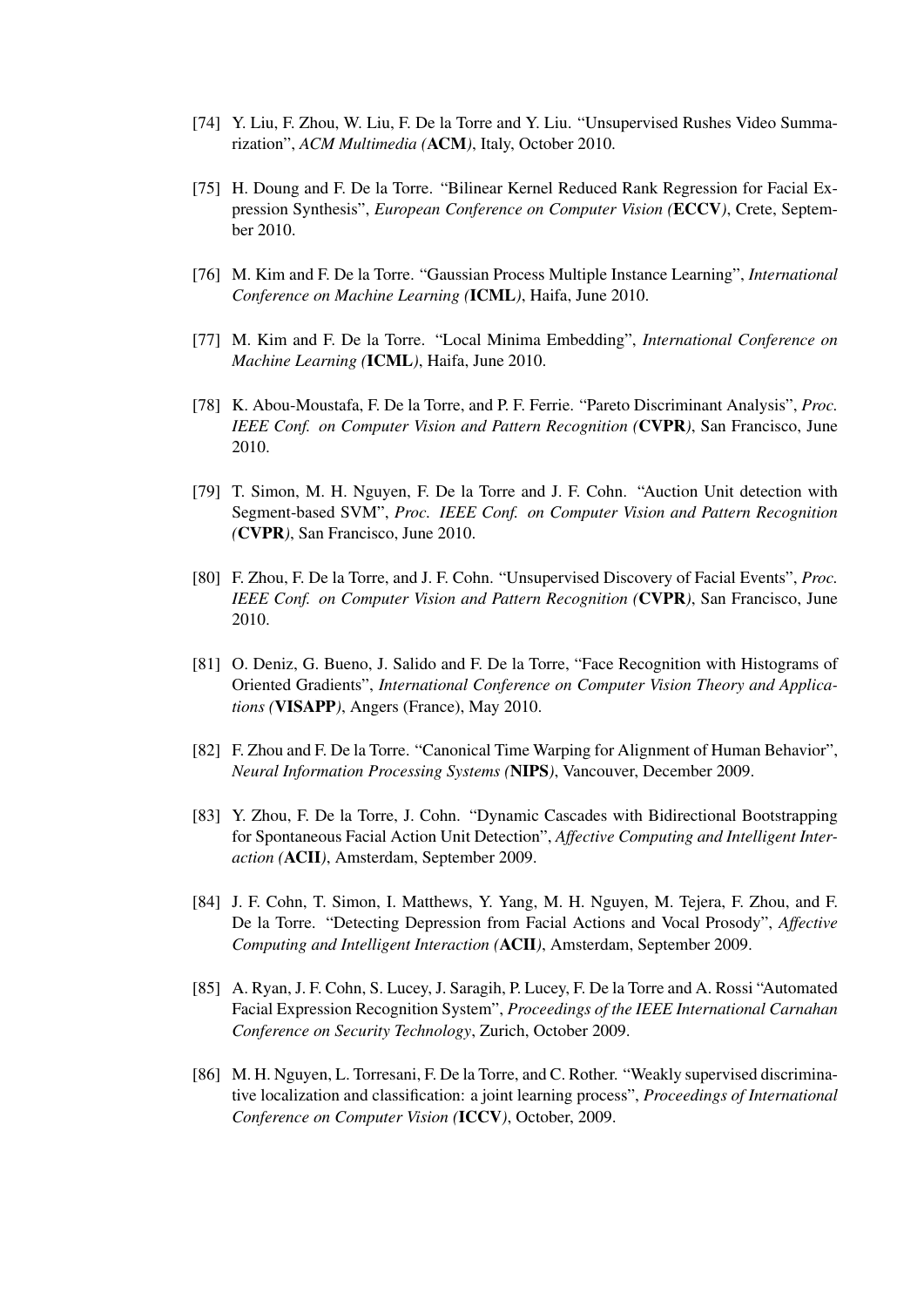- [87] J. Gonzalez-Mora, F. De la Torre, N. Guil, E. Zapata. "Efficient image alignment using linear appearance models", *Proc. IEEE Conf. on Computer Vision and Pattern Recognition (*CVPR*)*, Miami, June 2009.
- [88] M. Nguyen and F. De la Torre. "Robust Kernel Principal Component Analysis", *Neural Information Processing Systems (*NIPS*)*, Vancouver, December 2008.
- [89] F. Zhou, F. De la Torre and J. Hodgins. "Aligned Cluster Analysis for Temporal Segmentation of Human Motion", *IEEE Conference on Automatic Face and Gestures Recognition (*AFGR*)*, September, 2008.
- [90] M. Nguyen and F. De la Torre. "Learning Image Alignment without Local Minima", *IEEE Conference on Automatic Face and Gestures Recognition (*AFGR*)*, September, 2008.
- [91] M. Nguyen, Joan Perez and F. De la Torre. "Facial Feature Detection with Optimal Pixel Reduction SVMs", *IEEE Conference on Automatic Face and Gestures Recognition (*AFGR*)*, September, 2008.
- [92] M. Nguyen and F. De la Torre. "Local Minima Free Parameterized Appearance Models", *IEEE Conference on Computer Vision and Pattern Recognition (*CVPR*)*, June, 2008.
- [93] F. De la Torre and M. Nguyen. "Parameterized Kernel Principal Component Analysis: Theory and Applications to Supervised and Unsupervised Image Alignment", *IEEE Conference on Computer Vision and Pattern Recognition (*CVPR*)*, June 2008.
- [94] R. Gross, L. Sweeney, F. De la Torre, and S. Baker. "Semi-Supervised Learning of Multi-Factor Models for Face De-Identification", *IEEE Conference on Computer Vision and Pattern Recognition (*CVPR*)*, June 2008.
- [95] J. Maria Cabero, F. De la Torre, I. Arizaga, and A. Sanchez. "Tracking Algorithms Based on Dynamics of Individuals and MultiDimensional Scaling", *IEEE International Symposium on Wireless Pervasive Computing (*ISWPC*)*, May 2008.
- [96] J. Cabero, F. De la Torre, I. Arizaga and A. Sanchez. "Indoor people tracking based on dynamic weighted multidimensional scaling", *IEEE International Symposium on Modeling, Analysis and Simulation of Wireless and Mobile Systems (*ASCOTS*)*, May 2007.
- [97] E. Garcia, F. De la Torre and Antonio de Castro. "A comparative Study of Supervised Learning Techniques for the Radiative Transfer Equation Inversion", *International Conference on Machine Learning and Data Analysis (*ICML*)*, September 2007.
- [98] F. De la Torre, J. Campoy, J. Cohn and T. Kanade. "Temporal Segmentation of Facial Behavior", *IEEE International Conference on Computer Vision (*ICCV*)*, Rio de Janeiro, Brazil, October 14-20, 2007.
- [99] F. De la Torre, A. Collet, J. Cohn and T. Kanade. "Filtered Component Analysis to increase robustness to local minima in appearance models", *IEEE Conference in Computer Vision and Pattern Recognition (*CVPR*)*, Minneapolis, Minnesota, June 2007.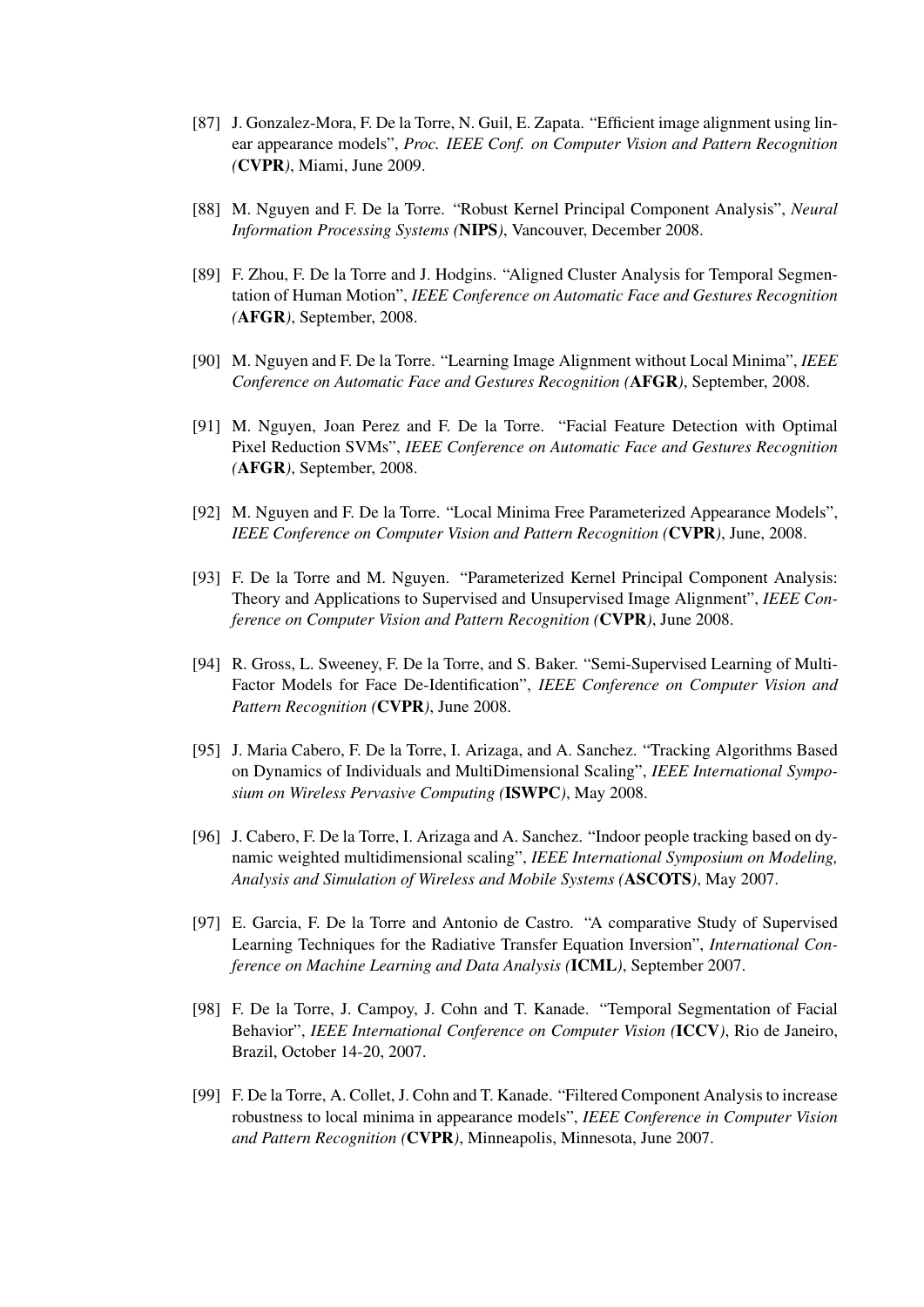- [100] F. De la Torre and O. Vinyals. "Learning Kernel Expansions for Image Classification", *IEEE Conference in Computer Vision and Pattern Recognition (*CVPR*)*, Minneapolis, Minnesota, June 2007.
- [101] F. De la Torre and C. Agell. "Multimodal Diaries", *IEEE International Conference in Multimedia and Expo (*ICME*)* 2007, Beijing, China, July 2007.
- [102] F. De la Torre, A. Collet, J. Cohn and T. Kanade. "Robust Appearance Matching with Filtered Component Analysis", *2nd International Conference on Computer Vision Theory and Applications (*VISAPP*)*, pp. 207–213, Barcelona, March 2007.
- [103] F. De la Torre and O. Vinyals. "Parameterized Kernels for Support Vector Machine Classification", *2nd International Conference on Computer Vision Theory and Applications (*VISAPP*)*, pp. 116–122, Barcelona, March 2007.
- [104] F. De la Torre, J. Campoy, J. Cohn and T. Kanade. "Simultaneous Registration and Clustering for Temporal Segmentation of Facial Gestures from Video", *2nd International Conference on Computer Vision Theory and Applications (*VISAPP*)*, pp. 110–115, Barcelona, March 2007.
- [105] E. Lopez-Vidriero, R. Costic, F. De la Torre Frade, F.H. Fu, and M. Rodosky. "Biomechanical Evaluation of Drilling versus Punching Before Placement of Anchors for Rotator Cuff Surgery", *Arthroscopy Association of North America*, Annual Meeting, San Francisco, April, 2007.
- [106] E. Lopez-Vidriero, R. Costic, F. De la Torre Frade, F.H. Fu, and M. Rodosky. "Structural Properties of Anchors Placement for Rotator Cuff Surgery in Different Locations", *Arthroscopy Association of North America*, Annual Meeting, San Francisco, April, 2007.
- [107] F. De la Torre and T. Kanade. "Discriminantive Cluster Analysis", *International Conference on Machine Learning (*ICML*)*, pp. 241–248. Pittsburgh, June 2006.
- [108] S. Lucey, I. Matthews, C. Hu, A. Zara, F. De la Torre, and J. Cohn. "AAM Derived Face Representations for Robust Facial Action Recognition", *International Conference on Automatic Face and Gesture Recognition (*AFGR*)*, pp. 155-160, Southampton, April 2006.
- [109] C. Valles, F. De la Torre, M. Veloso and T. Kanade. "Automatic Clustering of Faces in Meetings", *International Conference on Image Processing (*ICIP*)*, Atlanta, April 2006.
- [110] F. De la Torre and T. Kanade. "Multimodal Oriented Discriminant Analysis". *International Conference on Machine Learning (*ICML*)*, Bonn, August 2005.
- [111] F. De la Torre, R. Gross, S. Baker and V. Kumar "Representational Oriented Component Analysis (ROCA) for Face Recognition with One Sample Image per Training Class", *IEEE Proc. Computer Vision and Pattern Recognition (*CVPR*)*, San Diego, June 2005.
- [112] F. De la Torre, C. Vallespi, P. E. Rybski, M. Veloso, and B. Browning. "Learning to Track People in Omnidirectional Video", *International Conference on Robotics and Automation (*ICRA*)*, Barcelona, May 2005.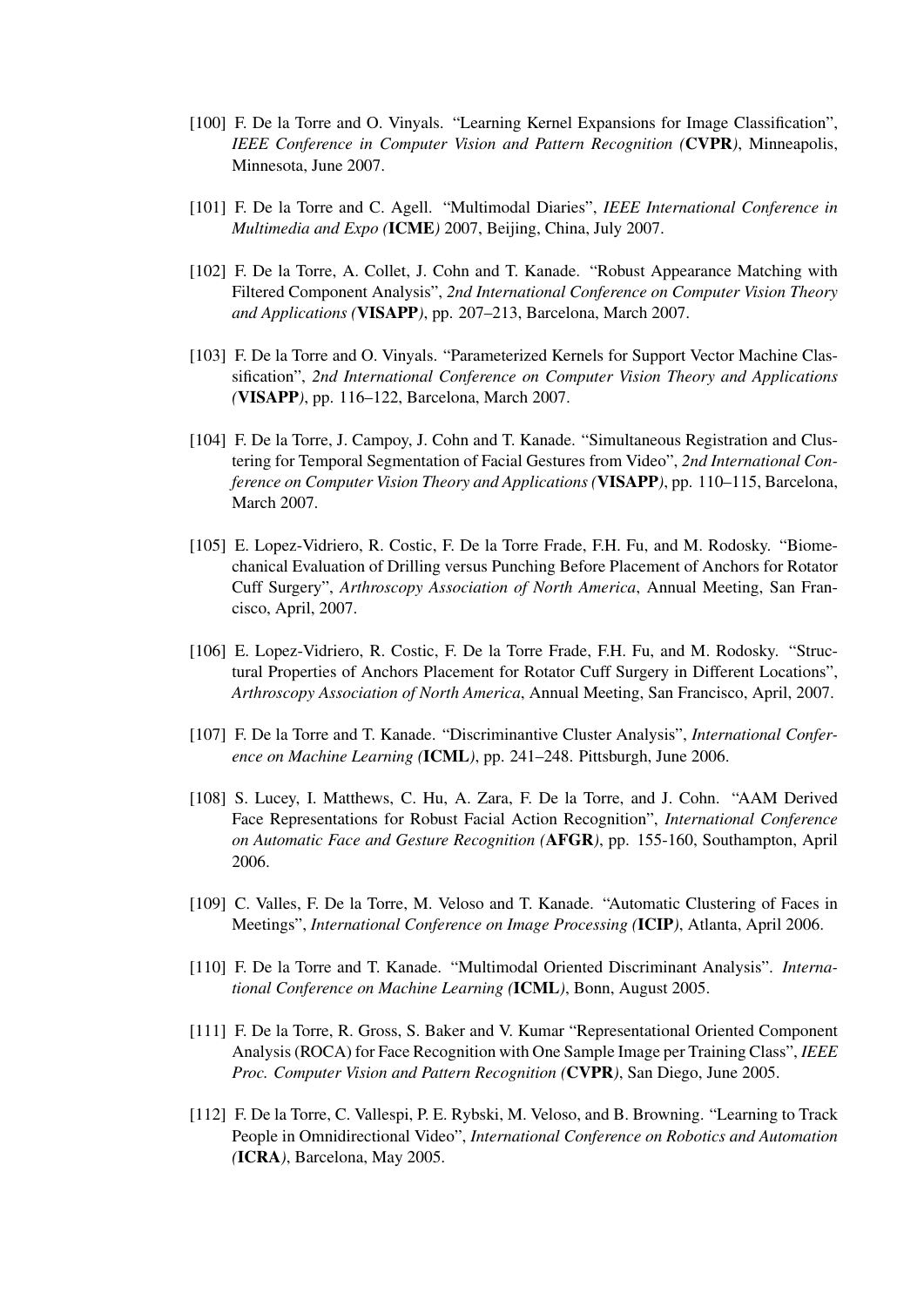- [113] P. Rybski, S. Banerjee, F. De la Torre, C. Vallespi, A. Rudnicky, and M. Veloso. "Segmentation and Classification of Meetings using Multiple Information Streams", *Proceedings of International Conference on Multimodal Interfaces (*ICMI*)*, pp. 335–336, State College, PA, October 2004.
- [114] F. De la Torre and T. Kanade. "Oriented Discriminant Analysis", *British Machine Vision Conference (*BMVC*)*, London, September 2004.
- [115] F. De la Torre, J. Casoliva, and J. Cohn. "Learning 3D Appearance Models from Video", *International Conference on Automatic Face and Gesture Recognition (*AFGR*)*, Seoul, May 2004.
- [116] P. E. Rybski, F. De la Torre, R. Patil, C. Vallespi, M. Veloso, and B. Browning. "CAMEO: The Camera Assisted Meeting Event Observer", *International Conference on Robotics and Automation (*ICRA*)*, New Orleans, May 2004.
- [117] F. De la Torre, J. Carlos, and E. Martínez. "Subspace Eyetracking for Driver Warning", *International Conference on Image Processing (*ICIP*)*, Barcelona, September 2003.
- [118] J. Melenchón, F. De la Torre, I. Iriondo, F. Alías, E. Martínez, and L. Vicent. "Text to Visual Synthesis with Appearance Models", *International Conference on Image Processing (*ICIP*)*, Barcelona, September 2003.
- [119] F. De la Torre, and M. J. Black. "Robust Parameterized Component Analysis: Theory and applications to 2D facial modeling", *European Conf. on Computer Vision (*ECCV*)*, Copenhagen, Denmark, May 2002.
- [120] F. De la Torre, and M. J. Black. "Dynamic coupled component analysis", *IEEE Proc. Computer Vision and Pattern Recognition (*CVPR*)*, Kauai, Hawaii, Dec. 2001.
- [121] F. De la Torre, and M.J. Black. "Robust Principal Component Analysis for Computer Vision", *Int. Conf. on Computer Vision (*ICCV*)*, Vancouver, BC, Vol. I, pp. 362–369.
- [122] F. De la Torre. "Cara a Cara con la tecnología creativa. Aprendizaje automático de un modelo personal facial para la detección, reconocimiento, seguimiento y animación", *I Conference on creativity and society,*, Barcelona, April 2001.
- [123] H. Sidenbladh, F. De la Torre, M. J. Black. "A framework for modeling the appearance of 3D articulated figures", *IEEE International Conference on Automatic Face and Gesture Recognition (*AFGR*)*, Grenoble, France, March 2000, pp. 368–375.
- [124] F. De la Torre, Y. Yacoob, L. Davis. "A Probabilistic Framework for Rigid and Non-Rigid Appearance based Tracking and Recognition", *IEEE International Conference on Automatic Face and Gesture Recognition (*AFGR*)*, pp. 491-498, Grenoble, France, March 2000.
- [125] F. De la Torre, J. Vitrià, P. Radeva and J. Melenchón. "EigenFiltering for Flexible Eigentracking", *15th International Conference on Pattern Recognition (*ICPR*)*, pp. 1118-1121, Barcelona, September 2000.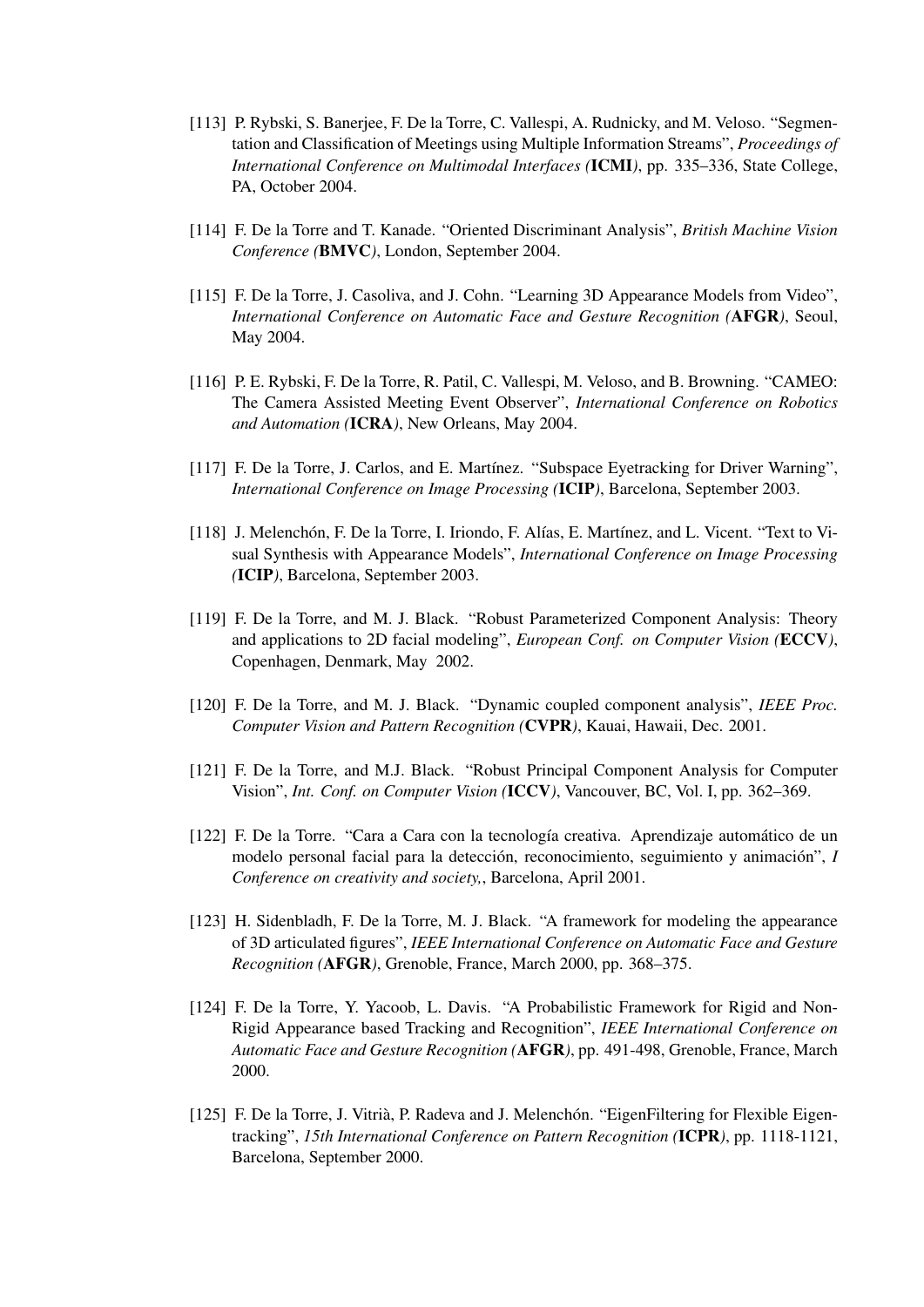- [126] F. De la Torre, X. Jové, E. Martínez and LL. Vicent. "Appearance Based Tracking with switching", *2on Congrès Català d'Inteligència Artificial*, Girona, Spain, October 1999.
- [127] L. Safont, E. Martínez, X. Jové, F. de la Torre. "Reconstrucció tridimensional del ter proximal del fèmur a partir de contorns actius", 2on Congrès Català d'Inteligència Artificial, Girona, Spain, October 1999.
- [128] F. De la Torre, S. Gong and S. McKenna. "View-based Adaptive Affine Alignment", *European Conference on Computer Vision (*ECCV*)*, pp. 828-842, Freiburg, Germany, June 1998.
- [129] F. De la Torre, S. Gong and S. McKenna. "View Alignment with Dynamically Updated Affine Tracking", *Proceeding Face and Gesture Recognition (*AFGR*)*, pp. 510-515, Nara, Japan, April 1998.
- [130] F. De la Torre, E. Martínez, E. Santamaría, J.A. Morán. "Moving object detection and tracking system: a real time implementation", *Proceedings of the Symposium on Signal and Image Processing (*GRETSI*)*, pp. 375-378, Grenoble, France 1997.
- [131] E. Martínez, X. Jové, F. De la Torre, E. Santamaría. "Unsupervised morphological segmentation of objects in contact", *Proceedings of the Symposium on Signal and Image Processing (*GRETSI*)*, pp. 1379-1382, Grenoble, France 1997.
- [132] J.A.Morán, F. De la Torre, E. Santamaría. "An efficient algorithm for detecting and tracking moving targets", *Digital Signal Processing (*DSP*)*, pp. 304-308, Santorini, Greece 1997.

# Refereed

#### Workshop

- Publication[195] A. Pumarola, V. Goswami, F. Vicente, F. De la Torre, and F. Moreno-Noguer, " Unsupervised Image-to-Video Clothing Transfer", Proceedings of the IEEE International Conference on Computer Vision Workshops.
	- [196] X. Perez-Sala, F. De la Torre, L. Igual, S. Escalera, and C. Angulo, " Subspace Procrustes Analysis", ECCV Workshop on ChaLearn Looking at People, 2014
	- [197] L. Jeni, J. Girard, J. F. Cohn and F. De la Torre." Continuous AU Intensity Estimation using Localized, Sparse Facial Feature Space", 2nd International Workshop on Emotion Representation, Analysis and Synthesis in Continuous Time and Space (EmoSPACE), April 2013.
	- [198] D. Huang, K. Meyers, S. Henry, F. De la Torre and C. Horn. "Non-rigid Tracking of Musk Shrews in Video for Detection of Emetic Episodes.", the 3rd International Workshop on Machine Learning for Vision-based Motion Analysis. In conjunction with CVPR, June 2011.
	- [199] Z. Zhang, M. Kim, F. De la Torre and W. Zhang. "A Real-time System for Head Tracking and Pose Estimation for Driver's Alertness", Workshop on Signal, Gesture and Activity. In conjunction with ECCV, May 2010.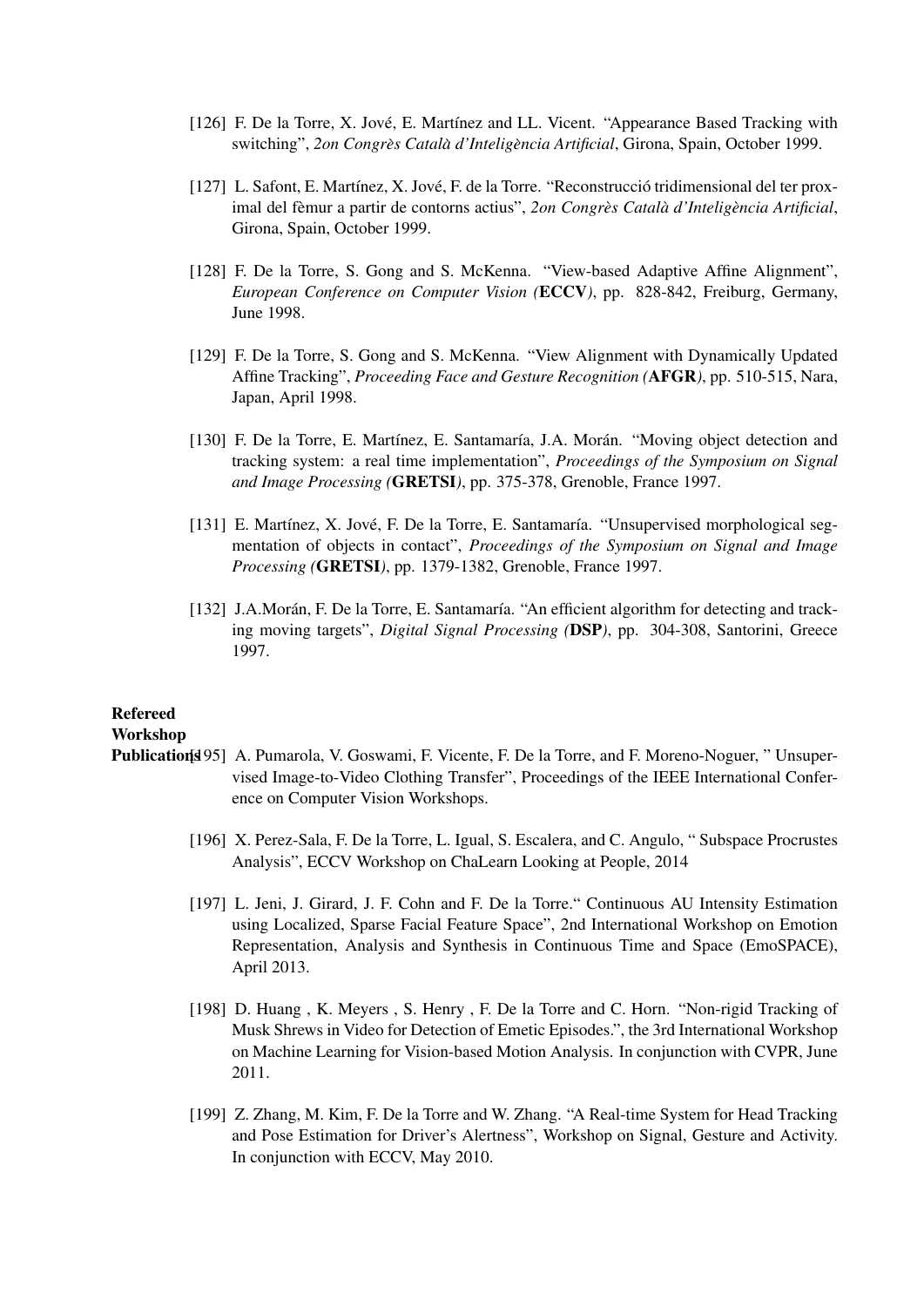- [200] Y. Shi, M. Nguyen, F. De la Torre, A. Smailagic and D. P. Siewiorek. "SVM for Stress Inference", *Second International Symposium on Quality of Life Technology*, June 2010.
- [201] Y. Shi, C. Chen, F. De la Torre and H. Wactlar. "Coupled State-Space Models for Tracking People through Camera Networks", *Second International Symposium on Quality of Life Technology*, June 2010.
- [202] L. Igual and F. De la Torre. "Continuous Procrustes Analysis to Learn 2D Shape Models from 3D objects ", *Third Workshop on Non-Rigid Shape Analysis and Deformable Image Alignment*, June 2010.
- [203] R. Nicolas, D. Vernet, E. Golobardes, A. Fornells, F. De la Torre and S. Puig. "Applying Distance Metric Learning in a Collaborative Melanoma Diagnosis System with Case-Based Reasoning", *Workshop on Case-Based Reasoning, in conjunction with British Computer Society conference on artificial intelligence and its applications*, December 2009.
- [204] F. Zhou, F. De la Torre and J. Hodgins. "Aligned Cluster Analysis for Temporal Segmentation", Workshop on Temporal Segmentation: perspectives from statistics, machine learning, and signal processing, in conjunction with NIPS, December 2009.
- [205] G. Roig, F. De la Torre and X. Boix. "Optimal Feature Selection for Subspace Image Matching", 2nd IEEE International Workshop on Subspace Methods, in conjunction with ICCV, September 2009.
- [206] N. Brunet, F. De la Torre and F. Perez. "Learning Good Features for Active Shape Models", 2nd IEEE International Workshop on Subspace Methods, in conjunction with ICCV, September 2009.
- [207] E. H. Spriggs, F. De la Torre, and M. Hebert. "Temporal Segmentation and Activity Classification from First-person Sensing", *IEEE Workshop on Egocentric Vision*, in conjunction with CVPR, June 2009.
- [208] F. De la Torre, J. Hodgins, J. Montano and S. Valcarcel. "Detailed Human Data Acquisition of Kitchen Activities: the CMU-Multimodal Activity Database (CMU-MMAC)", CHI 2009 Workshop. Developing Shared Home Behavior Datasets to Advance HCI and Ubiquitous Computing Research, April 2009.
- [209] J. Gonzalez, R. Murthi, F. De la Torre. "Bilinear Active Appearance Models", *Workshop on Non-rigid Registration and Tracking through Learning*, in conjunction with ICCV, October 2007.
- [210] R. Gross, L. Sweeney, F. De la Torre, S. Baker. "Model-Based Face De-Identification", *IEEE Workshop on Privacy Research In Vision*, in conjunction with CVPR, June 2006.
- [211] F. De la Torre, C. Vallespi, P. Rybski, M. Veloso and T. Kanade. "Multiple Face Recognition from Omnidirectional Video", *IEEE Workshop on Learning in Computer Vision and Pattern Recognition*, June, 2005.
- [212] F. De la Torre. "Automatic Learning of Appearance Face Models", *Workshop on Recognition, Analysis and Tracking of Faces and Gestures in real-time systems*, in conjunction with ICCV, October 2001.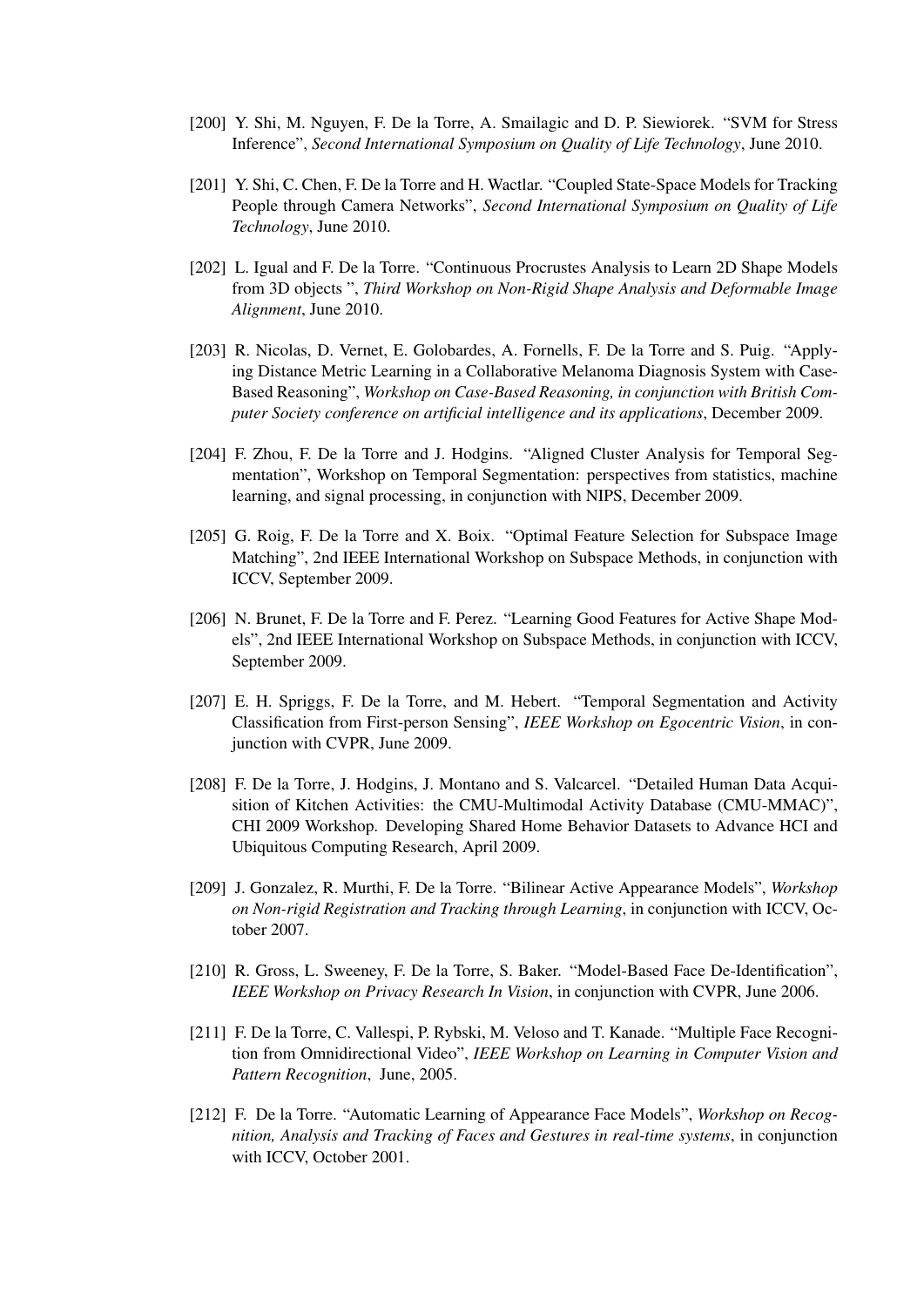#### Unrefereed conferences

- [213] S. Das, J. Carlson, F. De la Torre, A. Fisch, F. Guyette, J. K. Hodgins and D. M. Yealy,"A novel video content analysis system for interactive video laryngoscopy", National Association of Emergency Medicine Service Professional (NAEMSP) Annual Meeting, Bonita Springs, FL, 2013
- [214] J. Carlson, S. Das, F. De la Torre, C. Callway, P. Phrampus and J. Hodgins, "Motion Capture Measures variability in Laryngoscopic Movement During Endotracheal Intubation:A Preliminary Report", poster presentation at the national meeting for the National Association of EMS Physicians. Tucson AZ, January 2012
- [215] D. Huang, K. Meyers, F. De la Torre, and C.C. Horn, "Development of a computer algorithm for automatic detection of cancer chemotherapy-induced vomiting in a small animal model, musk shrews". UPCI retreat.
- [216] D. Huang, K. Meyers, F. De la Torre, and C.C. Horn, "Automatic detection of cancer chemotherapy-induced vomiting in musk shrews," The Society for the Study of Ingestive Behavior 2009
- [217] R. C. Thurston, J. Hernandez, J. M. Del Rio, F. De la Torre, K. A. Matthews. Improving the physiological measurement of hot flashes with support vector machine. Invited poster presentation. American Federation for Aging Research Annual Meeting. Santa Barbara, CA. September 2008.

# **Technical**

Reports

- (not above)[218] Z. Harchaoui, F. de la Torre, J. Cohn. Multi-Label Classification with Correlated Labels CMU Technical Report, October 2010
	- [219] J. Hernandez Rivera, Z. Harchaoui, F. de la Torre. Instance-selecting regularization penalty for supervised image classifcation CMU Technical Report CMU-RI-TR-10-42, October 2010
	- [220] F. De la Torre. "A Least-Squares Unified View of PCA, LDA, CCA and Spectral Graph Methods", *tech. report CMU-RI-TR-08-29*, Robotics Institute, Carnegie Mellon University, May, 2008.
	- [221] F. De la Torre. "Coordinating Component Analysis", tech. report CMU-RI-TR-06-08, Robotics Institute, Carnegie Mellon University, February, 2006.

# Ph.D. Advising Carnegie Mellon University

Minh Hoai Nguyen. "Segment-based SVMs for Time Series Analysis". Carnegie Mellon University. December 2011.

Ekaterina Spriggs (co-advised with M. Hebert). "Learning the Grammars of Human Behavior". Carnegie Mellon University. May 2014.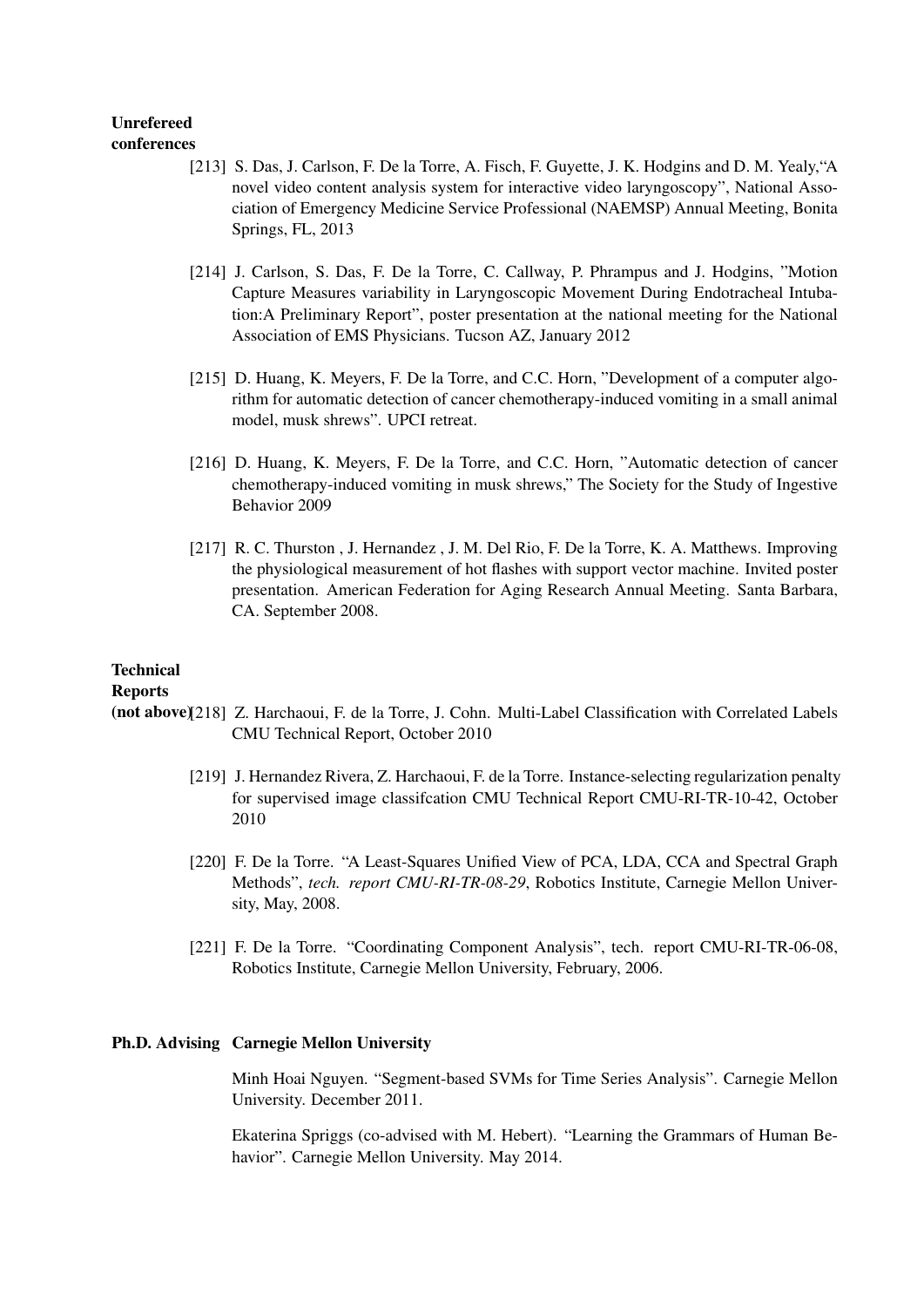Feng Zhou. " Spatial, Temporal and Spatio-Temporal Correspondence for Computer Vision", Carnegie Mellon University. September 2014.

Ricardo Silva (co-advised with Joao Paulo Costeira and Alexandre Bernardino). "Unifying Low-rank Models for Computer Vision". Carnegie Mellon University. February 2015.

Xuehan Xiong. "Supervised Newton Methods and its applications to computer vision", Carnegie Mellon University. October 2015.

Vincent Chu (co-advised with Jeff Cohn). "Personalized SVM for AU-detection", Carnegie Mellon University, May 2017.

Jayakorn Vongkulbhisal (co-advised with Joao Paulo Costeira). "Discriminative Optimization". Carnegie Mellon University, January 2018.

Ada Zhang. "Segment SVMs for Parkinson's monitoring". Carnegie Mellon University, October 2019.

#### Master's Carnegie Mellon University

Advising

Rajesh Murthi (MSIT program). "Face Recognition across Pose", Carnegie Mellon University, May 2005.

Mahaneeya Raman (MSIT program). "Omnidirectional Mosaic", Carnegie Mellon University, May 2005.

Anandan Karunanithi (MSIT program). "Wearable Multimodal Platform", Carnegie Mellon University, May 2005.

Tomas Simon. "AU detection with segment-based SVMs", Carnegie Mellon University, April 2010.

Javier Hernandez. "Structured Instance Selection for Robust Classification", Carnegie Mellon University, April 2010.

Feng Zhou. "Temporal Clustering and Alignment of Human Motion", Carnegie Mellon University, May 2011.

Zengyin Zhang. "Human Pose Estimation from Images", Carnegie Mellon University, May 2011.

Vincent Chu. "Personalized SVM for AU-detection", Carnegie Mellon University, May 2013.

Yang Cai. "A Prototype System for Multimedia Event Detection (MED)", Carnegie Mellon University, April 2013.

Francisco Vicente. "Eyes-off-the-road detection", Carnegie Mellon University, May 2015.

Zehua Huang. " Bilinear Models for Facial Image Analysis ", May 2015.

Shitong Yao. " Sequential Max-Margin Classifiers ", May 2015.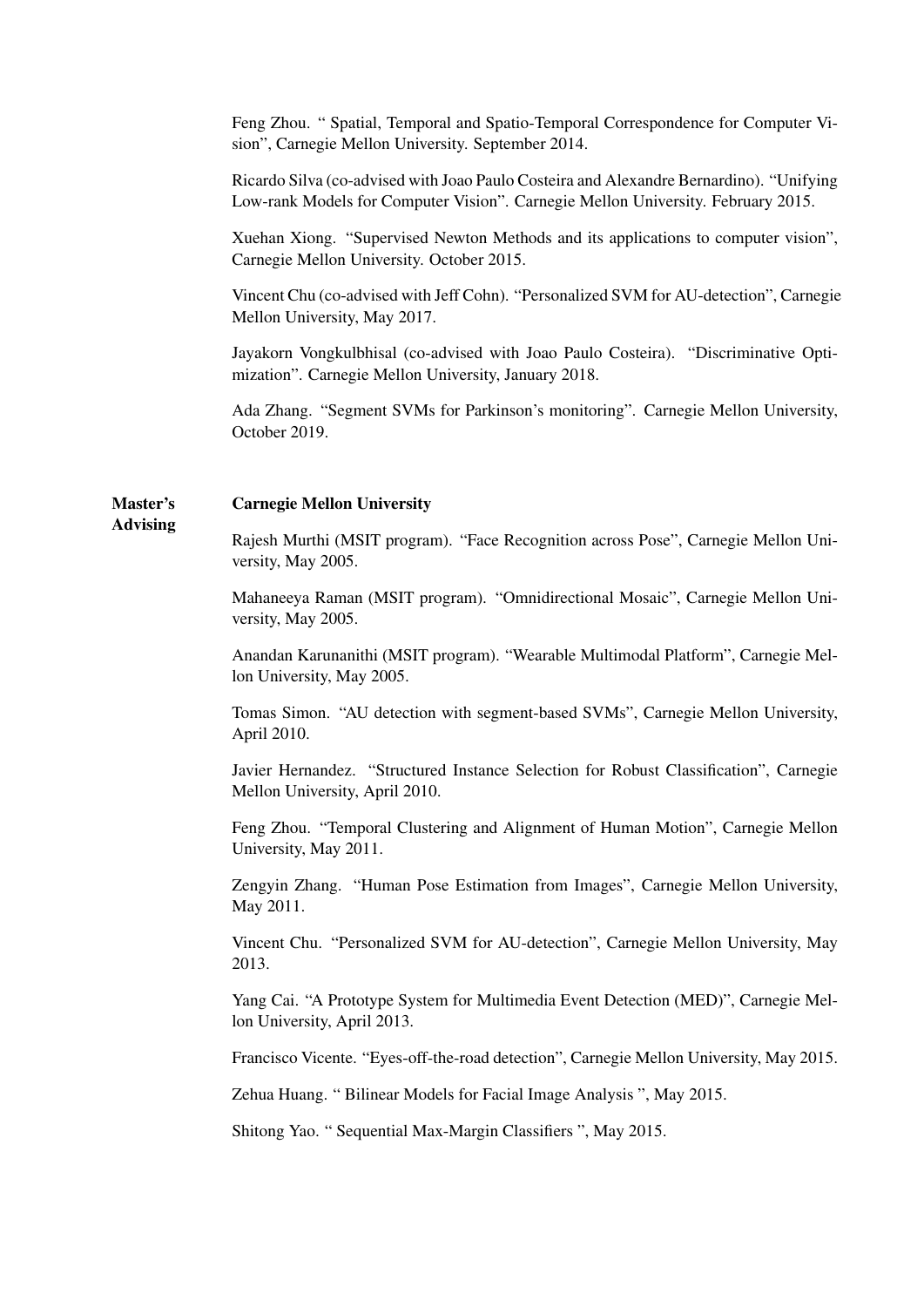#### Other Universities

Carlos Agell. "Multimodal Diaries", Polytechnic University, Barcelona, February 2007.

Oriol Vinyals. "Learning Kernel Expansions for Image Classification", Polytechnic University, Barcelona, April 2007.

Sara Trujillo. "Intelligent Surveillance from Ensembles of Cameras", University of Sevilla, Sevilla, May 2007.

Manuel Quero. "Patch-based Active Appearance Models ", University of Sevilla, Sevilla, June 2007.

Coro Albeiz. "Filtered Component Analysis for Active Appearance Models". San Sebastian School of Engineering University of Navarre, Spain, May 2007.

Javier Hernandez. "Support Vector Machines for Hot Flash Detection", La Salle School of Engineering, Barcelona, June 2007.

Esteban Curras. "Automatic Segmentation of Proteomic Images", Engineering school of Gijon, Gijon, Spain. September 2007.

Tomas Simon. "Action Unit Recogntion from Video", Polytechnic University of Valencia, September 2007.

Javier Montano. "Depression assessment from Video", Polytechnic University of Cartagena, January 2008.

Junhe Gan. "Tracking and Recognizing Object across Poses in Multi-view Video", Lund University, Sweden, May 2008.

Hao Wang. "Feature Selection for 3D Human Motion Analysis", Lund University, Sweden, May 2008.

Pep Beltran. "A Multimodal Database for Human Activity Recognition", La Salle School of Engineering, Barcelona, June 2008.

Francisco Javier Perez Grau. "Learning Optimal representations for face fitting", University of Sevilla, Sevilla, June 2008.

Joan Perez. "Optimal Support Vector Feature Selection for Facial Feature Detection", La Salle School of Engineering, Barcelona, September 2008.

Alex Collado. "Real-time Facial feature tracking", La Salle School of Engineering, Barcelona, September 2008.

Xavier Boix. "Discriminative Approaches for Facial Fitting", La Salle School of Engineering, Barcelona, November 2008.

Jose Maria del Rio. "Learning Temporal Models for Hot Flash Detection", La Salle School of Engineering, Barcelona, November 2008.

Ruben Garcia. "Action Unit detection", La Salle School of Engineering, Barcelona, June 2009.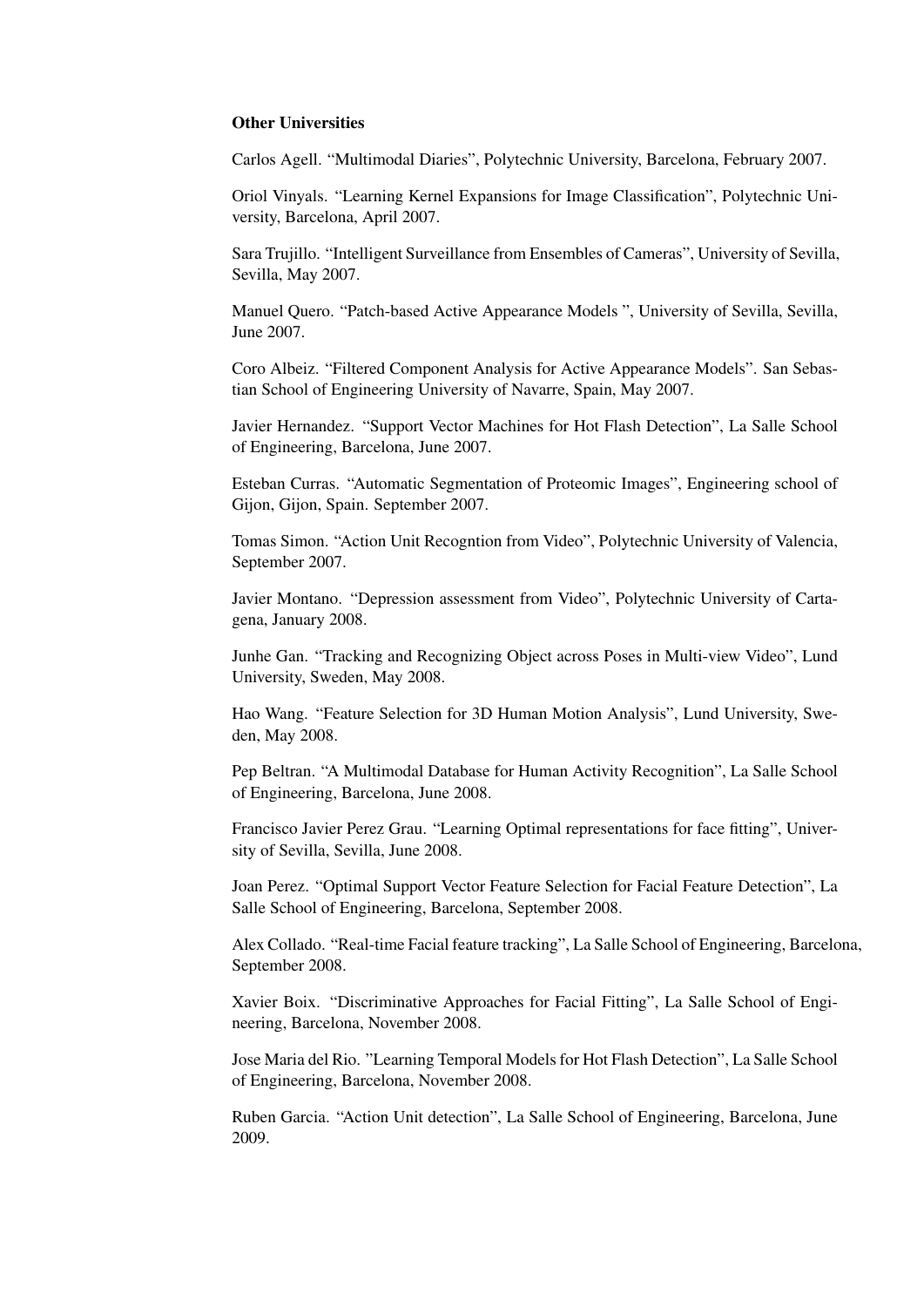|                                                        | Margara Tejera. "Depression assessment from Video", University of Sevilla, Sevilla, June<br>2009.                                                                                                                                                                                                                                                                                                                                                                                                                                                                                                                                              |  |
|--------------------------------------------------------|------------------------------------------------------------------------------------------------------------------------------------------------------------------------------------------------------------------------------------------------------------------------------------------------------------------------------------------------------------------------------------------------------------------------------------------------------------------------------------------------------------------------------------------------------------------------------------------------------------------------------------------------|--|
|                                                        | Daniel Casas. "Learning to track", Polytechnic University, Barcelona, June 2009.                                                                                                                                                                                                                                                                                                                                                                                                                                                                                                                                                               |  |
|                                                        | Mariate Ortiz. "Learning 3D face models". Polytechnic University of Cartagena, Septem-<br>ber 2009.                                                                                                                                                                                                                                                                                                                                                                                                                                                                                                                                            |  |
|                                                        | Ricard Forcada. "Multimodal Data Collection". La Salle School of Engineering, Barcelona,<br>June 2010.                                                                                                                                                                                                                                                                                                                                                                                                                                                                                                                                         |  |
|                                                        | Jose Antonio Gil. "Grand Challenge Data Collection". Technun, Navarra, Spain, June<br>2010.                                                                                                                                                                                                                                                                                                                                                                                                                                                                                                                                                    |  |
|                                                        | Alberto Gil. "Quality of Life Technologies". Technun, Navarra, Spain, June 2011.                                                                                                                                                                                                                                                                                                                                                                                                                                                                                                                                                               |  |
|                                                        | Pablo Navarro. "Driver fatigue detection". University of Valladolid, Spain, June 2013.                                                                                                                                                                                                                                                                                                                                                                                                                                                                                                                                                         |  |
| Postdoctoral<br><b>Advising</b>                        | Stanislav Panev, 07/15-Present<br>Xavier Perez, 01/15-09/2016<br>Joan Navarro, 07/15-06/16<br>Ji Zhao, 08/12-08/13<br>Samarjit Das, 07/09-07/11 (co-advised with Jessica Hodgins)<br>Dong Huang, 07/09-present<br>Karim T. Abou-Moustafa, 09/11-05/12<br>Zad Harchaoui, 03/09-02/10 (co-advised with Jeff Cohn)<br>Minyoung Kim, 09/09-02/10<br>Laura Igual, 02/09-06/09                                                                                                                                                                                                                                                                       |  |
| <b>Hosting</b><br><b>Visiting</b><br><b>Professors</b> | • Jinsong Han, 08/15-Present<br>• Deyu Meng, 08/12-08/13<br>· Petia Georgieva, 08/12-12/12<br>• Ying Chen, 03/09-02/10<br>• Xuelei Hu (co-advised with Jeff Schneider), Associate Professor, Nanjing University<br>of Science and Technology. 04/09-02/10<br>• Tae-Kyun Kim. College fellow. Cambridge University. 06/09-09/09<br>• Maria Gloria Bueno (co-advised with Jeff Cohn), Assistant Professor, University of<br>Castilla la Mancha, 01/09-09/09<br>• Oscar Deniz, Assistant Professor, University of Castilla la Mancha, 01/09-08/09<br>• Nicolas Guil, Professor in the CS department, University of Malaga, Spain, 06/07-<br>08/07 |  |
| <b>Hosting</b><br><b>Visiting</b><br><b>Scholars</b>   | Xavi Martin, Carlos Vallespi, Jordi Casovila, Pep Beltran, Oriol Vinyals, Carlos Agell,<br>Sara Trujillo, Coro Arbelaiz, Guillermo Gonzalez, Manuel Quero, Esteban Curras, Nuria<br>Brunet, Esteban Cuesta, Hao Wang, Junhe Gan, Jose Maria Cabero, Ricardo Cervera,<br>Javier Montano, Maria Teresa Ortin, Jose Maria del Rio, Dan Casas, Margara Tejera,<br>Moritz Tenorth, Ruben Garca, Jose Gonzalez, Joan Campoy, Gemma Roig, David Monzo,<br>Xavier Boix, Ricardo Cervera, Ricard Forcada, Jose Antonio Gil, Ruben Nicolas, Yan                                                                                                          |  |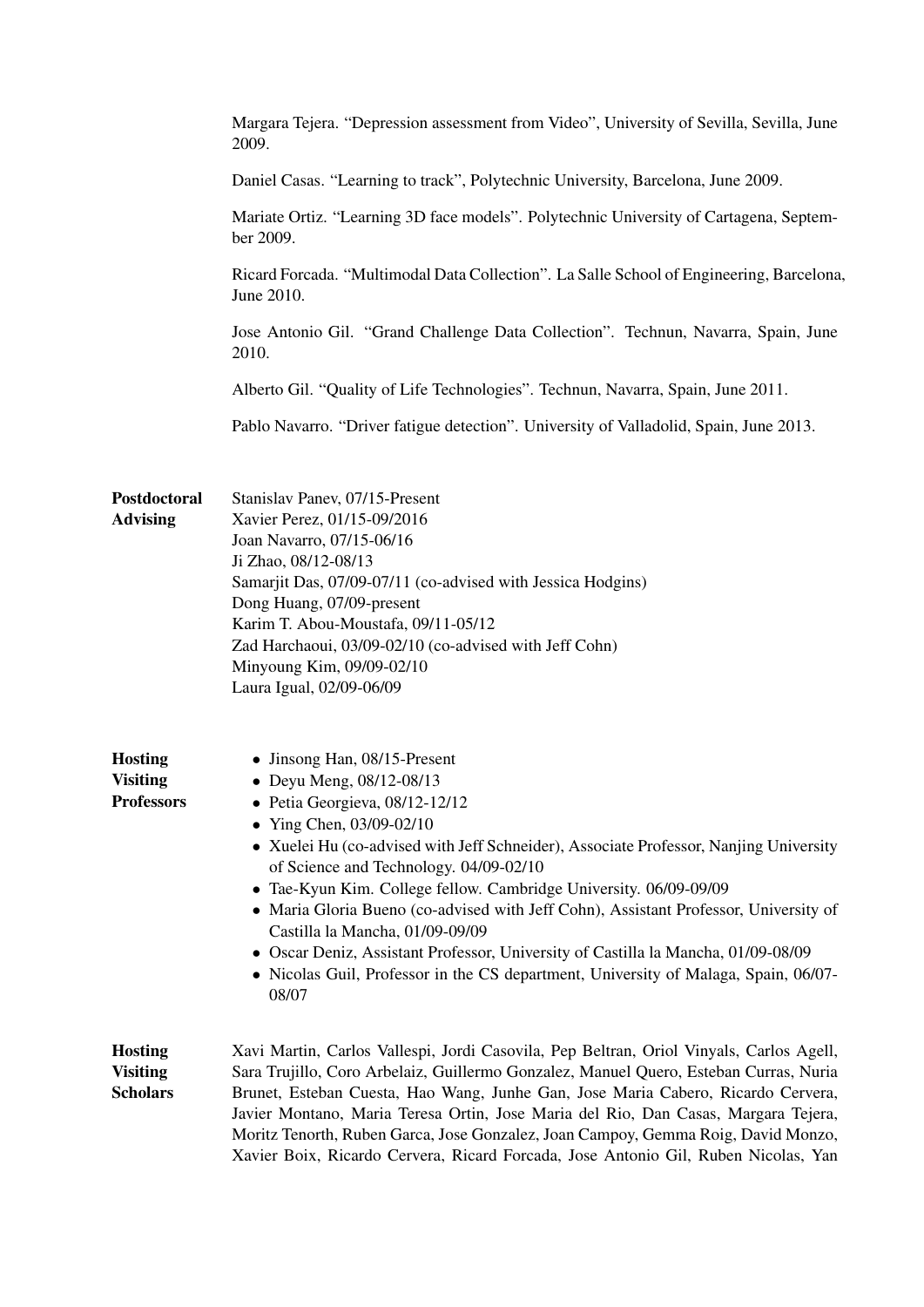Tian, Yuan Shi, Jesus Mora, Yunfeng Zhu, Wei Liu, Karim T. Abou-Moustafa, Markus Storer, Sergio Valcarcel, Nayoung Lee, Lili Pan, Jesus Bonache, Yang Liu, Qiulei Han, Feng Xie, Fernando Batlle, Vincent Chu, Alberto Gil, Risheng Liu, Danny Lan, Xingguo Li, Hao Ji, Enrique Gonzalez, Pengtao Xie, Yixiong Liang, Aurelio Ponz, Ang Li, Zhiding Yu, Manuel Lopez Antequera, Breogan Amoedo, Francisco Vicente Carrasco, Shitong Yao, Pablo Navarro Sanz, Yingying Zhu, Liantao Wang, Yi Wang, Zehua Huang, Leon Ding, Santi Ortega Avila, Marc Estruch Tena, Julio Ortiz, Xavier Perez, Miguel Angel Bautista, Albert Pumarola, Longfei Han, Dingwen Zhang, Francisco Fernandez.

#### **Thesis** Carnegie Mellon University

**Committee** Member

Ralph Gross. "Face De-Identification using Multi-Factor Active Appearance Models", Carnegie Mellon University, January 2008.

Alvaro Collet. "Object recognition and pose estimation in household environments". Carnegie Mellon University, April 2009.

David Bradley. "Learning in Modular Systems". Carnegie Mellon University, September 2009.

Marius Leordeanu. "Pairwise Constraints for Matching, Perceptual Grouping and Recognition", Carnegie Mellon University, July 2009.

David Duke. "Intelligent Diabetes Assistant", Carnegie Mellon University, January 2010.

Ahmed Bilal. "Feature-less Computer Vision for Classification and Alignment", Carnegie Mellon University, June 2010.

Sarah Aboutalib. "Context-Dependent Multi-Cue Object Recognition", Carnegie Mellon University, December 2010.

Tony Qi Wu. "Vision-based clear path detection through the use of in-vehicle camera", Carnegie Mellon University, November 2012.

Seung-il Huh. "Cellular Event Detection in Time-lapse Live Cell Microscopy Images", Carnegie Mellon University, December 2012.

Yuandong Tian. "Theory and Practice of Globally Optimal Deformation Estimation", Carnegie Mellon University", September 2013.

Susana Brandao. "Heat Based Descriptions for Multiple 3D view Object Recognition", Carnegie Mellon University", June 2015.

Tomas Simon. "Forecasting Human Motion in Social Situations", Carnegie Mellon University", June 2016.

John Lee. "Understand Visual Appearance of Road Scene using Monocular Camera", Carnegie Mellon University", June 2016.

Michael Taylor. "Joule Counting Correction for Electric Vehicles using Artificial Neural Networks", Carnegie Mellon University", December 2015.

Yanzhe Yang. " Generation of gestures from audio ", Carnegie Mellon University", December 2021.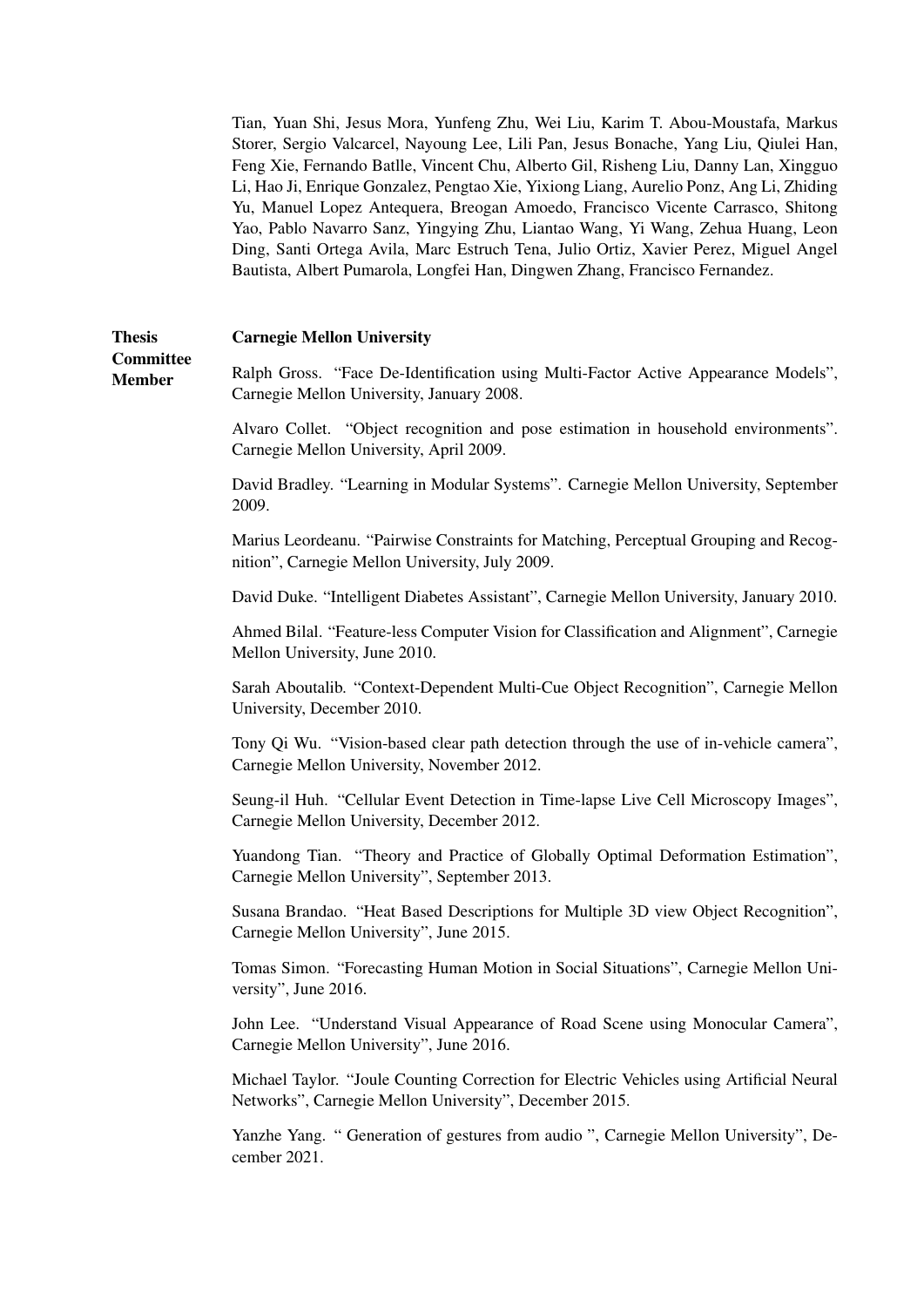### Other Universities

Jose Gonzalez. "Face Modeling Across Pose", University of Malaga (Spain). December 2008.

Michael Van Den Bergh. "Visual Body Pose Analysis for Human-computer Interaction", ETH Zurich, Dept. of Information Technology and Electrical Engineering, January 2010.

Mark Cox. "Unsupervised Alignment of Thousands of Images", Queensland University of Technology, June 2010.

Markus Storer. "Shape and Appearance Based Analysis of Facial Images for Assessing ICAO Compliance", Technical University of Graz, December 2010.

Jeff Girard. "Facial Expression Dynamics in Major Depressive Disorder: Duration and Velocity of Smiles and Brow-Raises in MDD and SAD", University of Pittsburgh, May 2012 (M.S. program).

Ijaz Akhter, "Modeling Spatiotemporal Regularity in Deformable Structures", LUMS School of Science and Engineering, Pakistan, October 2012.

Shahriar Shariat Talkhoonche. "Robust Time-Series Retrieval Using Adaptive Segmental Alignment", Rutgers University, New Jersey, June 2013.

Richard Roberts, "Optical Flow Templates for Mobile Robot Environment Understanding and Navigation", Georgia Tech University, May 2014.

Gayan Sadeep Jayasumana Hirimbura Matara Kankanamge, "Kernel Methods on Riemannian Manifolds", Australian National University, October 2014.

Nicolaou, Michael, "Machine Learning for Automatic Analysis of Affective Behaviour", Imperial College, November 2014.

Mayank Bansal, "Disparate view matching", University of Pennsylvania, December 2014.

| Ph. D.            | Susana Brandao, April $15^{th}$ 2012 (ECE).       |
|-------------------|---------------------------------------------------|
| <b>Oualifiers</b> | Albal Priti, April $18^{th}$ 2012 (ECE).          |
|                   | Stephen Siena, April 26 <sup>th</sup> 2013 (ECE). |
|                   | Zhiding Yu, April $16^{th}$ 2013 (ECE).           |

### Teaching Courses Taught at Carnegie Mellon

- Guest lectures in Human Motion Modeling and Analysis, December 2012.
- Guest lectures in Machine Learning for Signal Processing, September (2009-2013).
- Guest lectures in Artificial Intelligence for Health and Sustainability, April 2012.
- Computer Vision seminars for summer interns, August 2010.
- Guest lecture in Data Visualization, October 2009.

#### Courses Taught at La Salle School of Engineering (Barcelona)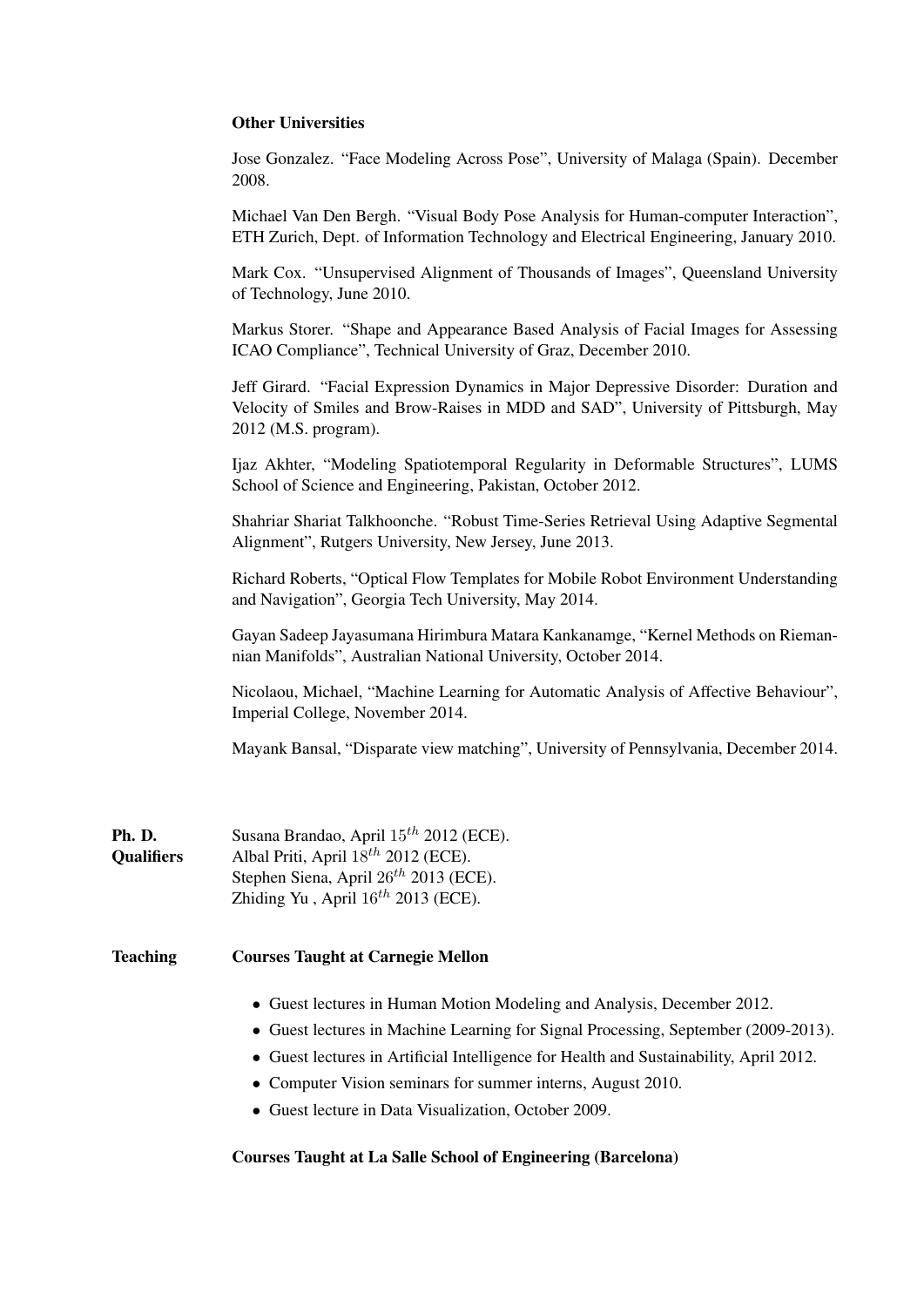|                                     | • Digital Image Processing (1997-1998, 1998-1999, 1999-2000)                                                                                         |  |
|-------------------------------------|------------------------------------------------------------------------------------------------------------------------------------------------------|--|
|                                     | • Computer Vision (2000-2001)                                                                                                                        |  |
|                                     | • Signal Processing (1998-1999)                                                                                                                      |  |
|                                     | • Calculus (1996-2000)                                                                                                                               |  |
|                                     | • Numerical Calculus (1995-1996, 1996-1997, 2000-2001)                                                                                               |  |
|                                     | • Algebra (2000-2001)                                                                                                                                |  |
| Popular<br><b>Press</b><br>Coverage | 2000 Fast Forward, TV3, Barcelona, "PC's que reconeixen l'expressio facial" (PC's which<br>recognize facial expressions), Program on TV, April 2001. |  |
| <b>Patents</b>                      | "Systems and methods for generating personalized emoticons and lip synching videos"<br>based on facial recognition", US Patent App. 15/857,098.      |  |
|                                     | "Systems and methods for swapping faces and face components based on facial recogni-<br>tion", US Patent App. 15/857,200.                            |  |
|                                     | "Systems and methods for generating amplified facial expressions based on facial recog-<br>nition", US Patent App. 15/857,167                        |  |
|                                     | "System and method for processing video to provide facial de-identification", US Patent<br>App. 9,799,096                                            |  |
|                                     | "System and Method for Detecting and Tracking Facial Features in Images", US Patent<br>App. 14596148                                                 |  |
|                                     | "Vehicle Operator Monitoring System and Method", US Patent App. P029136-RD-SDJ                                                                       |  |
|                                     | "Driver gaze detection system", US Patent App. 61/754134                                                                                             |  |
|                                     | "Eyes-off-the-road classification with glasses classifier", US Patent App. 61/754515                                                                 |  |
|                                     | "Interactive Region-Based Linear 3D Face Models", US Patent App. 13/089,675                                                                          |  |
| <b>Software</b><br><b>Artifacts</b> | Robust Principal Component Analysis.<br>$http://www.sallowl.edu/ftorre/papers/rpca/rpca.zip$                                                         |  |
|                                     | Feature Selection for SVM.<br>$http://www.robots.ox.ac.uk/minh.oid/downloads.html$                                                                   |  |
|                                     | Joint Localization and Classification.<br>$http://www.robots.ox.ac.uk/minhhoai/downloads.html$                                                       |  |
|                                     | Max-Margin Early Event Detectors.<br>$http://www.robots.ox.ac.uk/minh.oj/projects/mmed.html$                                                         |  |
|                                     | Temporal Commonality Discovery. 100 downloads since May 2013<br>$http://human sensing.cs.cmu.edu/wschu/projects.tcd.html$                            |  |
|                                     | Aligned Cluster Analysis (ACA). 801 downloads since May 2011.<br>$http://www.f-zhou.com/tc_code.html$                                                |  |
|                                     | Canonical Time Warping. 915 downloads since May 2011.<br>$http://www.f-zhou.com/ta\_code.html$                                                       |  |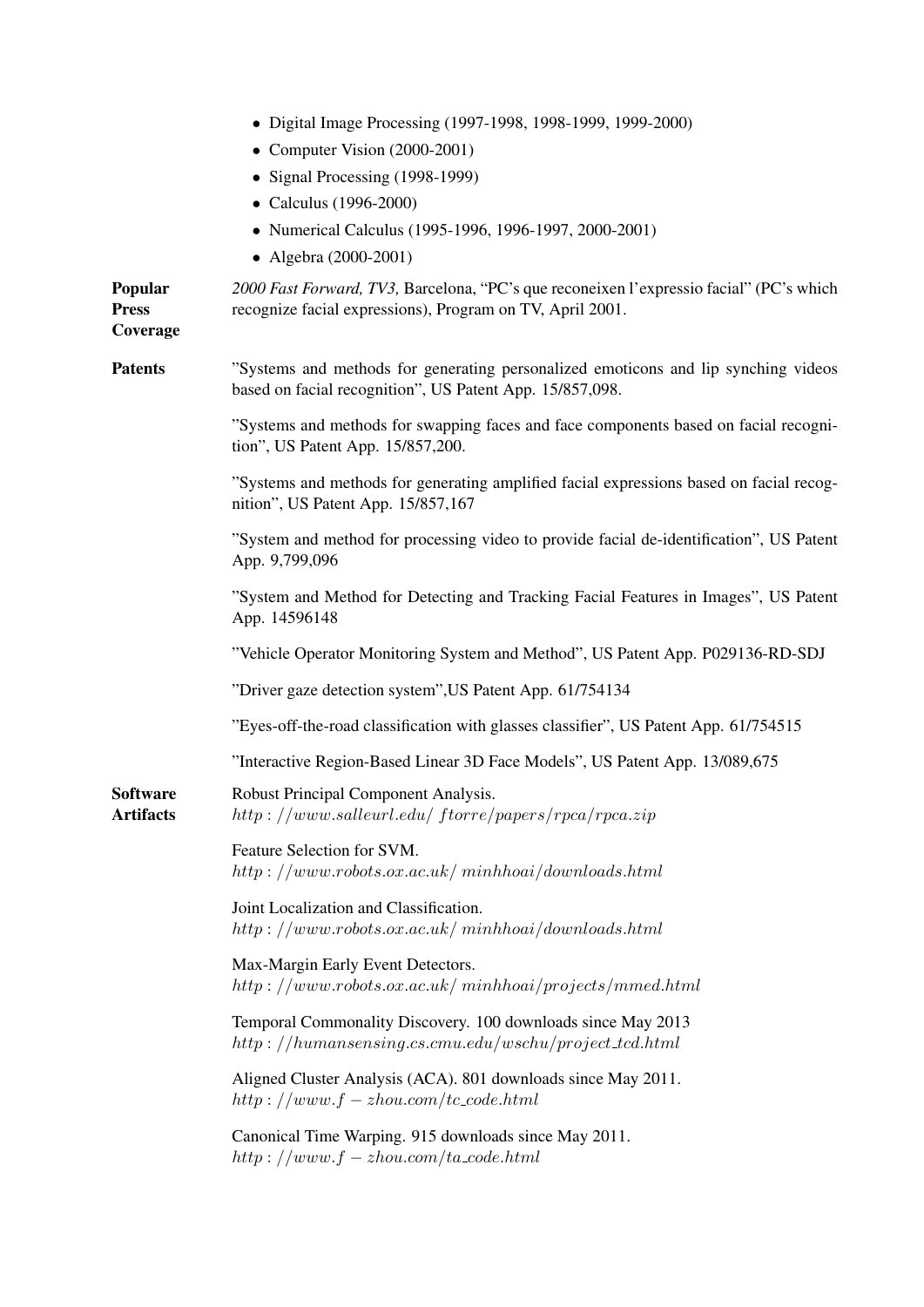|                                                                   | Generalized Time Warping. 303 downloads since May 2012.<br>$http://www.f-zhou.com/ta\_code.html$                                                                                                                                                                                                                                                                                                                                                                                             |
|-------------------------------------------------------------------|----------------------------------------------------------------------------------------------------------------------------------------------------------------------------------------------------------------------------------------------------------------------------------------------------------------------------------------------------------------------------------------------------------------------------------------------------------------------------------------------|
|                                                                   | Factorized Graph Matching. 1150 downloads since May 2012.<br>$http://www.f-zhou.com/gm\_code.html$                                                                                                                                                                                                                                                                                                                                                                                           |
|                                                                   | IntraFace. 5000 downloads since June 2013.<br>$http://www.human sensing.cs.cmu.edu/intraface$                                                                                                                                                                                                                                                                                                                                                                                                |
| <b>Show Case</b>                                                  | Demonstrated IntraFace. IEEE Automatic Face and Gesture Recognition 2015.                                                                                                                                                                                                                                                                                                                                                                                                                    |
|                                                                   | Demonstrated IntraFace. CVPR 2013.                                                                                                                                                                                                                                                                                                                                                                                                                                                           |
|                                                                   | Demonstrated real-time face detection and tracking in omnidirectional video. Neural In-<br>formation Processing Systems, Vancouver 2004.                                                                                                                                                                                                                                                                                                                                                     |
|                                                                   | Demonstrated real-time omnidirectional video. International Conference on Multimodal<br>Interfaces, State College, PA 2004.                                                                                                                                                                                                                                                                                                                                                                  |
|                                                                   | Permanent exhibition on facial expression analysis in the Carnegie Science Center (Pitts-<br>burgh). It is part of the roboworld exhibit.                                                                                                                                                                                                                                                                                                                                                    |
| <b>Databases</b>                                                  | I have co-led the effort to collect detailed multimodal data of natural human activity.<br>To record human behavior in settings that are as natural as possible, we have installed<br>a fully operable kitchen and captured audio, video, accelerometer/gyroscopes, and mo-<br>tion capture data of 40 individuals cooking five different meals (brownies, salad, pizza,<br>sandwich, and scrambled eggs) from start to finish. For more information see $http$ :<br>//kitchen.cs. cmu.edu/. |
| <b>Invited</b><br>Colloquium,<br>Workshop<br><b>Presentations</b> | The past, the present and the future of facial expression analysis",<br>Invited talk at workshop on Face and Gesture, May 2017.<br>"Vision-based systems for driver monitoring and de-identification",<br>Workshop on Anonymization, Gothenburg, September 2015.                                                                                                                                                                                                                             |
|                                                                   |                                                                                                                                                                                                                                                                                                                                                                                                                                                                                              |
|                                                                   | "Larry Davis",<br>Larry Davis 60's birthday, Boston, June 2015.                                                                                                                                                                                                                                                                                                                                                                                                                              |
|                                                                   | "Human Sensing",<br>Amazon, February 2015.                                                                                                                                                                                                                                                                                                                                                                                                                                                   |
|                                                                   | "Computational Face",<br>Workshop on Spontaneous Facial Behavior Analysis, in conjunction with ECCV<br>2014, Zurich, September 2014.                                                                                                                                                                                                                                                                                                                                                         |
|                                                                   | "Human Sensing",<br>Workshop on ChaLearn Looking at People: pose recovery, action/interaction,<br>gesture recognition, in conjunction with ECCV 2014, Zurich, September 2014.                                                                                                                                                                                                                                                                                                                |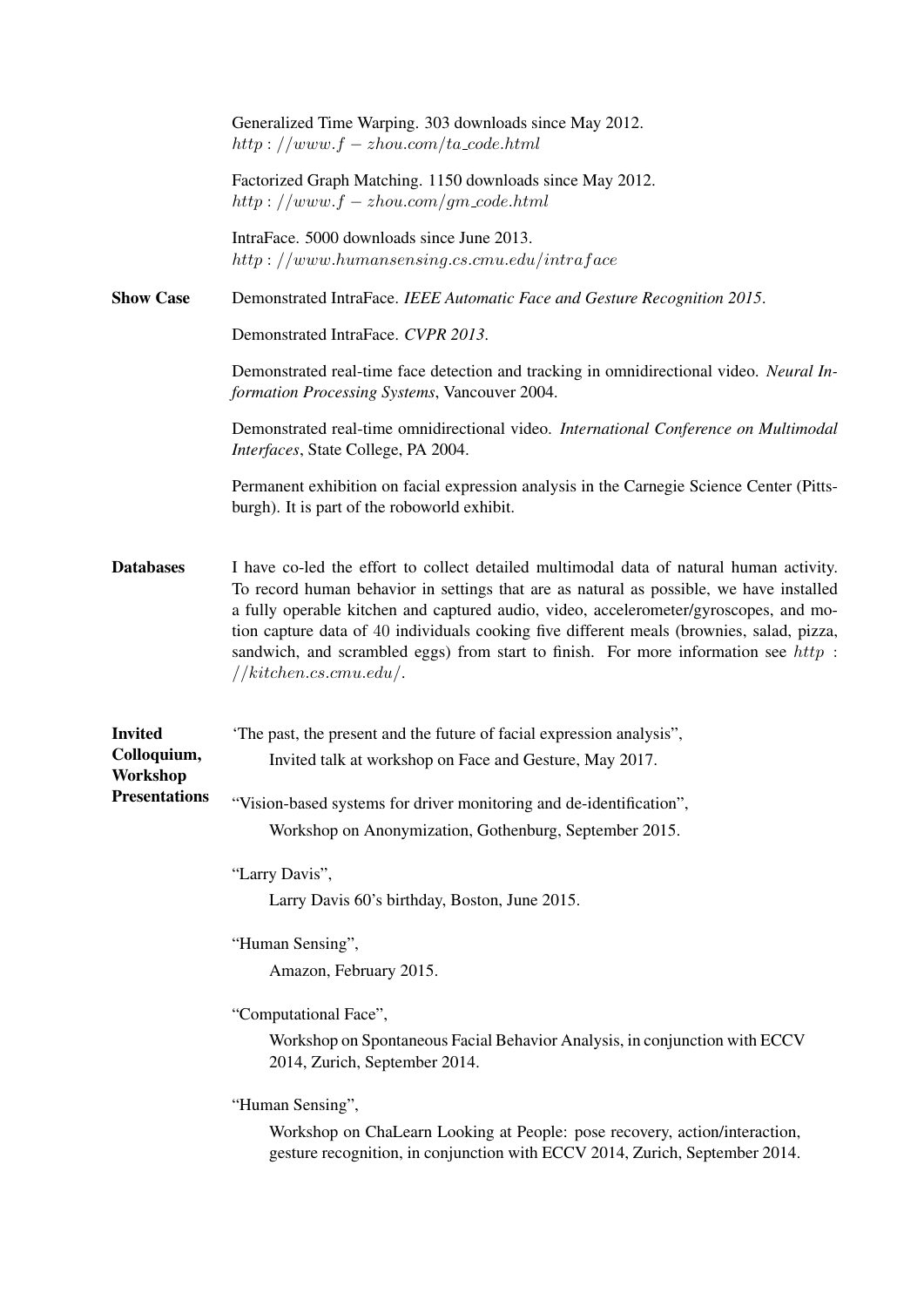| "Spatio-Temporal Matching for Human Pose Detection", |  |
|------------------------------------------------------|--|
| ECCV 2014 Area Chair Workshop, Zurich, June 2014.    |  |

- "Unsupervised and weakly supervised learning for human activity analysis", Workshop on Recent Advances in Computer Vision, Daejeon (Korea), September 2012.
- "Matrix Completion for Image Segmentation", ACCV 2012 Area Chair Workshop, Seoul, September 2012.

"Facial Image Analysis",

Samsung, Korea, September 2012.

"Unsupervised and weakly supervised discovery of events for human sensing", Workshop on Gesture Recognition (CVPR), Providence, June 2012.

"Metric Learning for Image Alignment",

Workshop on Kernels and Distances for Computer Vision, Barcelona, November 2011.

"Facial Expression Analysis", NASA/GSFC IS&T Colloquium, October 2010.

"Unsupervised and Weakly-Supervised Event Discovery from Video (and Audio)", Workshop on Detection and Identification of Rare Audiovisual Cues, September 2010.

"Local Minima Free Active Appearance Models",

Workshop on Recent Trends in Computer Vision, University of Maryland, February 2010.

"Computer vision for intelligent scene analysis and IED detection: A review to the past and a look to the future",

*NATO Defense Against Terrorism*, November 2006.

"Multi-Modal Biometrics at a Distance: A Review of the Past and a Look to the Future", *MITRE*, August 06.

"The Application of Pattern Recognition Techniques and Inference to Threat Prediction", *Great Lakes Photonics Symposium*, June 2004.

"Multilinear models for Computer Vision",

*Eastern North American Region of the International Biometric Society* (ENAR), March 2004.

"Unifying bilinear and nuclear norm approaches for matrix factorization",

Invited **University** Talks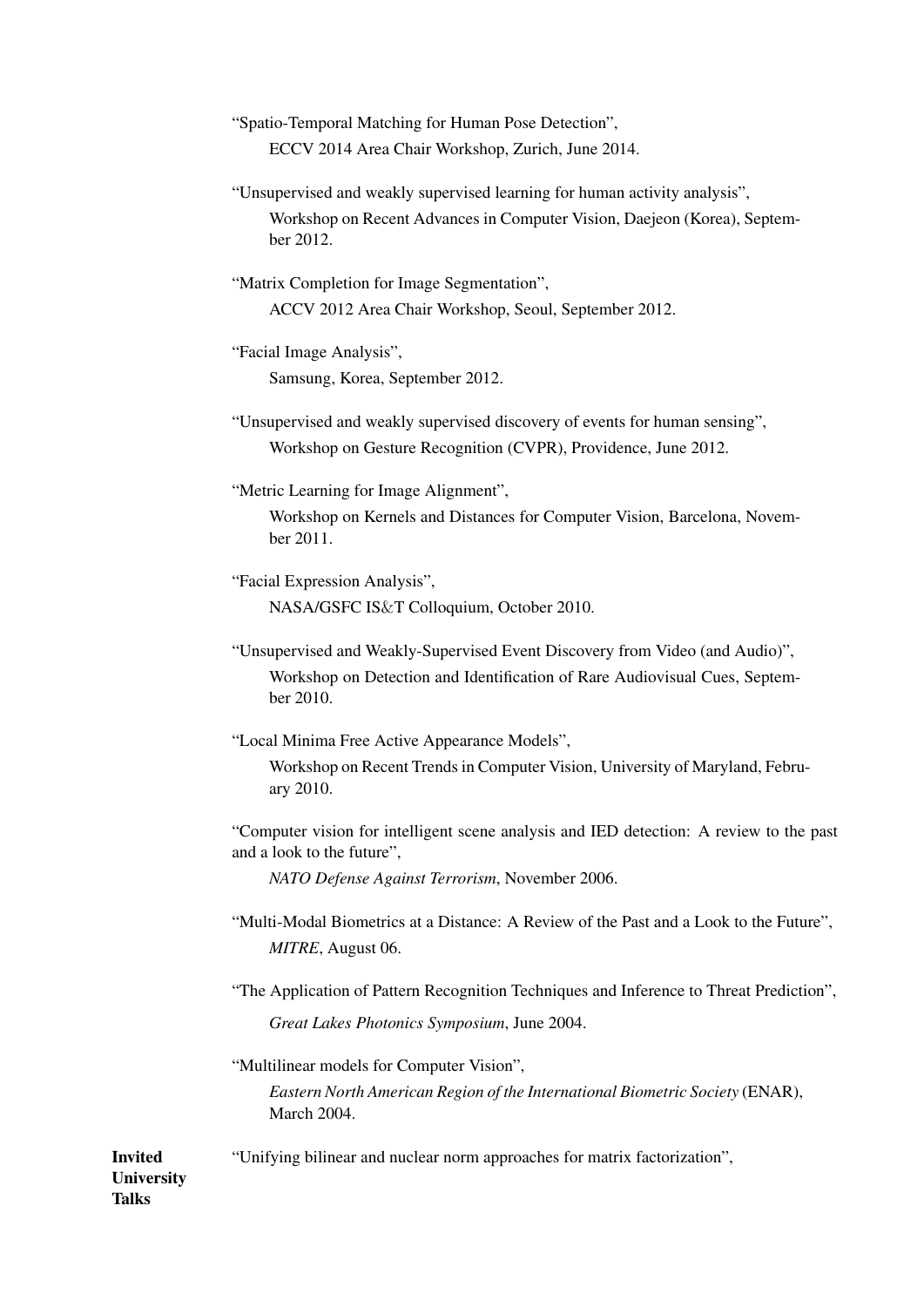*Tech. Univ. of Graz*, Institute for Computer Graphics and Vision, December 2013.

"Component Analysis",

*Georgia Tech.*, Computer Science, November 2013. *Idiap Research Institute*, Martigny, August 2013. *Toyota Technology Institute*, Chicago, July 2013. *University of Rutgers*, Dept. of Computer Science, July 2013. *John Hopkins University*, Dept. of Electrical Engineering, May 2013. *Tech. Univ. of Graz*, Institute for Computer Graphics and Vision, May 2013. *ETH Zurich*, Dept. of Information Technology and EE, May 2013. *University of Maryland*, Dept. of Computer Science, May 2013. *University of Manchester*, Dept. of Electrical Engineering, May 2013. *Pompeu University*, Barcelona, April 2013. *Imperial College*, Dept. of CS, April 2013. *Queen Mary and Westfield College. Uni. of London*, Dept. of CS, April 2013. *Oxford University*, Dept. of Electrical Engineering, April 2013. *Birmingham University*, Dept. of Electrical Engineering, April 2013. *Ohio State University*, Dept. of CS, April 2013. *West Virginia University*, Dept. of CS and EE, April 2013.

#### "Human Sensing",

*Instituto Superior Tecnico*, Dept. of EE and CS, Portugal, July 2009. *Ohio State University*, Dept. of CS, November 2009. *University of Pittsburgh*, Dept. of CS, November 2009. *Stony Brook*, Dept. of CS, NY. December 2009. *General Electric*, NY. December 2009. *Rensselaer Polytechnic Institute*, Dept. of CS, NY, December 2009. *Tech. Univ. of Graz*, Institute for Computer Graphics and Vision, January 2010. *University of Ljubljana*, Computer and Information Science, January 2010. *Technical University of Munich*, Dept. of CS, January 2010. *EPFL*, School of Computer and Communication Science, January 2010. *ETH Zurich*, Dept. of Information Technology and EE, January 2010. *Bonn University*, Institut fur Numerische Simulation, January 2010. *TU Darmstadt*, Dept. of CS, January 2010. *University of Florida*, Dept. of Computer and Information Science and Engineering, February 2010. *University of Central Florida*, Dept. of CS, February 2010. *University of Maryland*, Dept. of Computer Science, March 2010. *University of Pennsylvania*, Dept. of Computer Science, March 2010. *West Virginia University*, Dept. of CS and EE, March 2010. *University of Rutgers*, Dept. of Computer Science, March 2010. *The Courant Institute of Mathematical Sciences*, NYC, March 2010. *Harvard University*, School of Engineering and Applied Science, April 2010. *Boston University*, Dept. of Computer Science, April 2010. *MIT*, Computer Science and Artificial Intelligence Laboratory, April 2010. *UoC-SD*, Computer Science and Engineering, April 2010.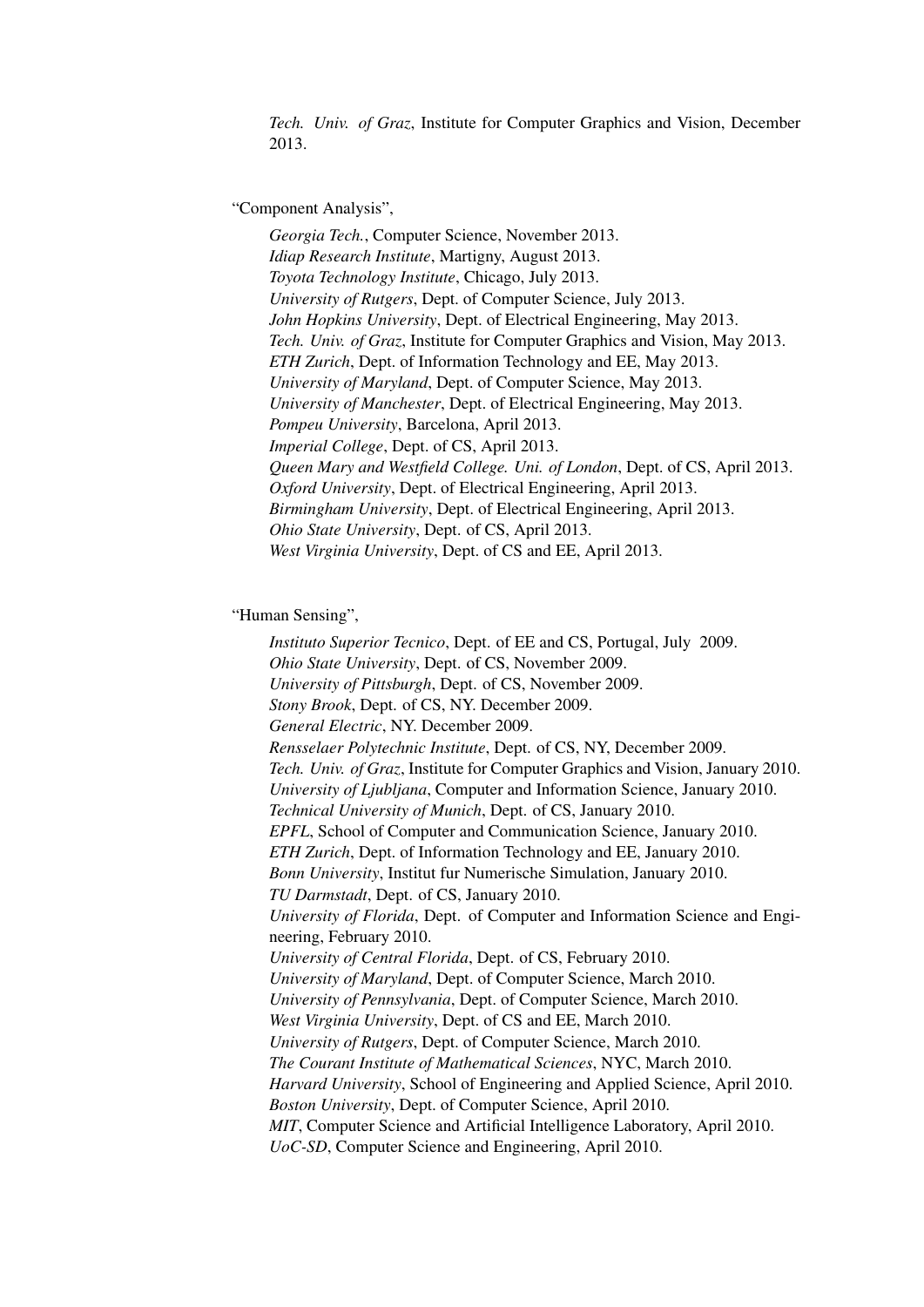*UCLA*, Computer Science, April 2010. *USC*, Institute for Robotics and Intelligence Systems, April 2010. *USC*, Multimodal Communication and Computation Laboratory Institute for Creative Technologies, April 2010. *Stanford*, Computer Science, April 2010. *University of Berkeley*, Computer Science, April 2010. *University of Santa Barbara*, Computer Science, April 2010. *Google*, Mountain view, CA, April 2010. *Microsoft*, Mountain view, CA, April 2010. *Georgia Tech.*, Computer Science, April 2010. *University of Toronto*, Computer Science, May 2010. *Cornell University*, Computer Science, May 2010. *Hebrew University*, Computer Science, June 2010. *Columbia University*, Statistics, September 2010. *Stevens Institute*, Computer Science, October 2010. *Toyota Technology Institute*, Chicago, October 2010. *CSIRO ICT Center*, Brisbane, March 2011. *NICTA*, Canberra, March 2011. *Max Planck Institute*, Tubingen, June 2011. *Universidad de Barcelona*, Barcelona, November 2011. *Computer Vision Center*, Barcelona, November 2011.

"Learning representations for Human Sensing",

*Google*, NYC, February 2008. *General Electric*, NY, February 2008. *IBM*, NYC, Feb. 2008. *ETH Zurich*, Dept. of Information Technology and EE, September 2008. *Imperial College*, Dept. of CS, September 2008. *Queen Mary and Westfield College. Uni. of London*, Dept. of CS, September 2008. *Carnegie Mellon University*, Dept. of Psychology, October 2008. *Telefonica*, Spain, December 2008.

"Learning the representation for modeling, classification and clustering problems with energy-based component analysis methods",

*University of Pennsylvania*, Dept. of Computer Science, April 2007. *University of Maryland*, Dept. of Computer Science, April 2007. *Brown University* , Dept. of Computer Science, April 2007. *Carnegie Mellon University*, Dept. of Mathematical Sciences, April 2007. *Pompeu Fabra*, Dept. of Electrical Engineering, January 2007.

"Subspace methods for classification, clustering and modeling high dimensional data". *Carnegie Mellon University*, Dept. of Biological Sciences, Feb. 2006.

"Component Analysis for Multimodal Diaries",

*University of Pennsylvania*, Dept. of Computer Science, May 2005. *Siemens*, New Jersey, May. 2005.